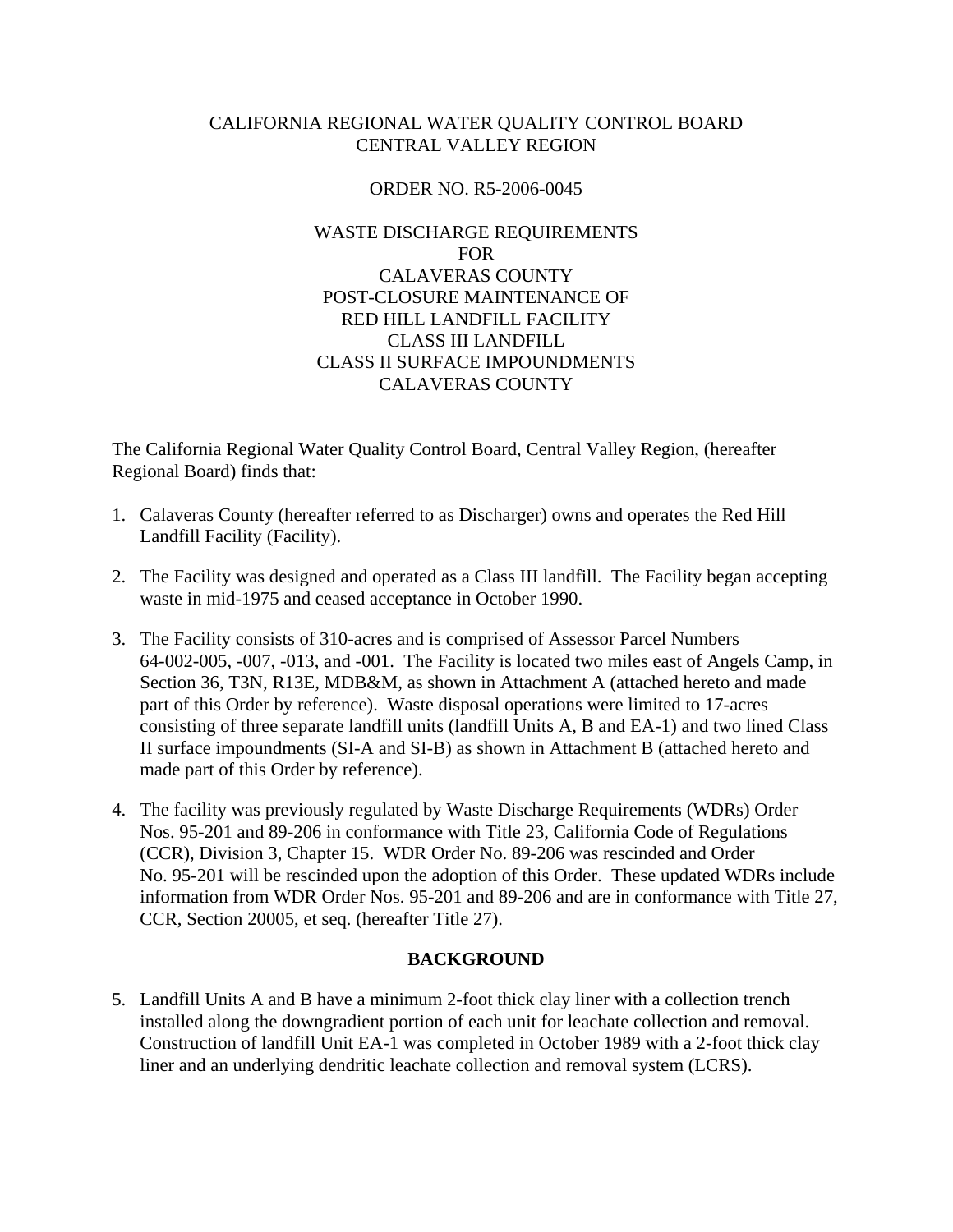WASTE DISCHARGE REQUIREMENTS ORDER NO. R5-2006-0045 -2- CALAVERAS COUNTY POST-CLOSURE MAINTENANCE OF RED HILL LANDFILL FACILITY CLASS III LANDFILL and CLASS II SURFACE IMPOUNDMENTS CALAVERAS COUNTY

- 6. Construction of the Class II surface impoundments SI-A and SI-B was completed in December 1989 at the former locations of two unlined leachate collection ponds (Ponds A and B). SI-A and SI-B consist of a double liner system composed of a synthetic LCRS layer between a 45-mil Hypalon upper liner and a 2-foot thick compacted clay bottom liner. The capacities of SI-A and SI-B are 143,200 gallons and 85,000 gallons, respectively. Leachate from the Units A and B LCRS traps are pumped into SI-A, while leachate from Unit EA-1 gravity drains to SI-A. SI-B has been used seasonally for leachate evaporation.
- 7. Each landfill Unit was closed in accordance with an approved closure plan. The cover consists of a two-foot thick foundation layer, a one-foot thick clay cap and a one-foot thick vegetative layer.
- 8. Leachate seepage was observed adjacent to Indian Creek in 1982. Corrective measures were undertaken consisting of the construction of two 200-feet long bentonite slurry walls downgradient of the surface impoundments. Sumps A-1 and B were installed upgradient of the slurry walls to remove groundwater from the upgradient side. In 1985, an additional 200-feet long extension joining the two original slurry walls was constructed along with Sump A-2.

### **SITE DESCRIPTION**

- 9. The site is underlain primarily by the Permian-age Calaveras Formation, a metamorphic unit of steeply dipping quartz-mica schists and phyllites. A Jurassic-age, medium grained granodiorite intrusive is situated at the extreme northeastern portion of the site. A weathered bedrock zone occurs in the Calaveras Formation from the surface to depths of 10 to 50 feet. The contact between weathered and unweathered bedrock is gradational. Topsoil overlies the bedrock in some areas ranging in thickness from one to three feet. Along the banks of Indian Creek, alluvial material has been deposited in localized areas, up to 20 feet thick.1
- 10. The Facility is centered on a northeast-trending ridge between the southeast draining intermittent Indian Creek to the north and the east draining intermittent Murders Gulch to the south. Slopes are moderately steep, in excess of 40% for a substantial part of the area. Elevations at the site range from approximately 1810 to 1970 feet mean sea level.
- 11. Land within 1000 feet of the Facility is used for agriculture and limited residential housing.
- 12. The Facility is in an area of low to moderate seismicity. The Melones fault zone is within two miles to the southwest and is part of the Foothills fault system. The California Division of Mines and Geology estimates that the Foothills fault system may be capable of generating a 6.5 Richter magnitude earthquake.

1

<sup>&</sup>lt;sup>1</sup> Golder Associates, Third Quarter 2005 Monitoring Report, Red Hill Solid Waste Facility, Calaveras County, California, October 4, 2005.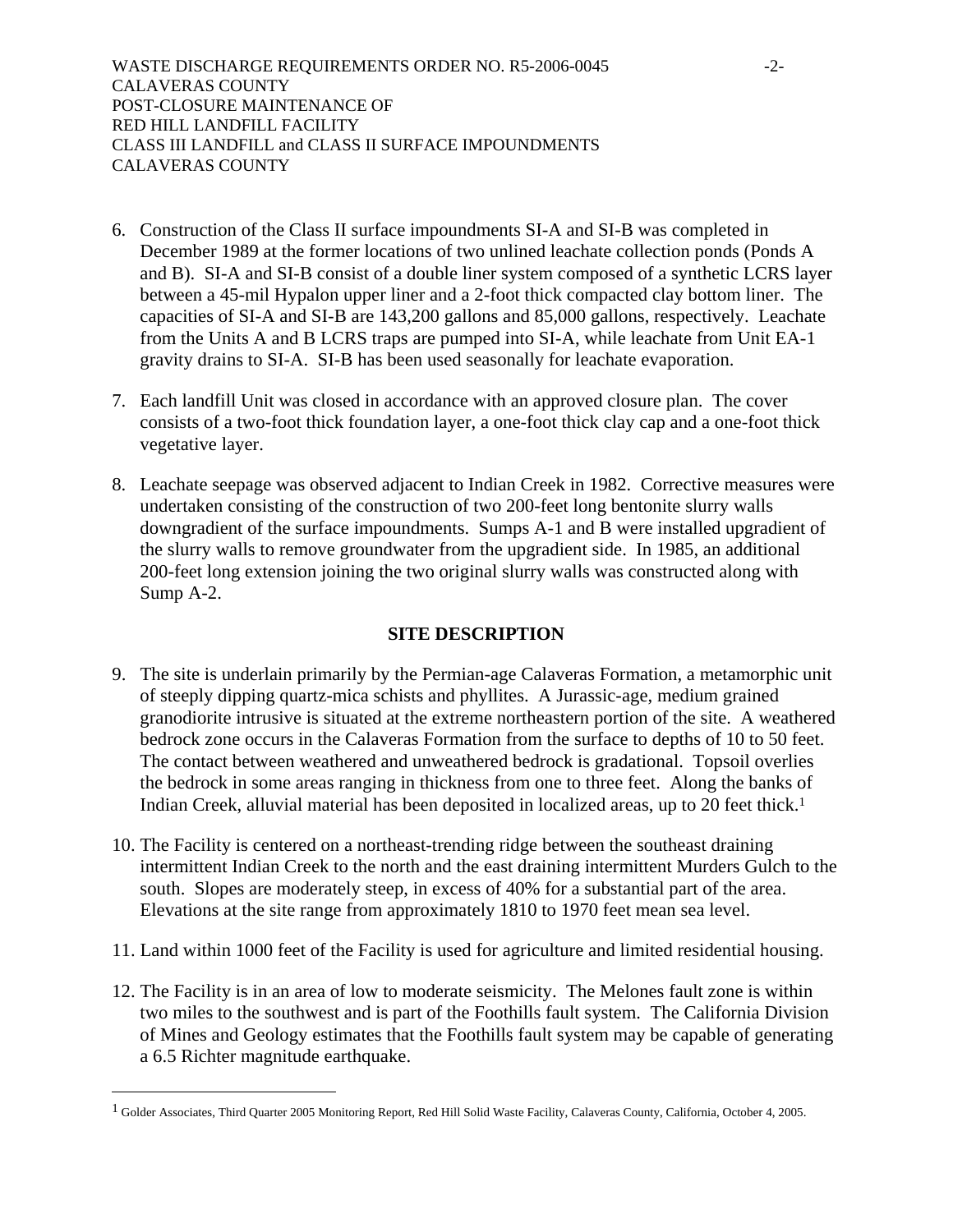WASTE DISCHARGE REQUIREMENTS ORDER NO. R5-2006-0045 -3- CALAVERAS COUNTY POST-CLOSURE MAINTENANCE OF RED HILL LANDFILL FACILITY CLASS III LANDFILL and CLASS II SURFACE IMPOUNDMENTS CALAVERAS COUNTY

- 13. The site receives a mean annual precipitation of 30.01 inches per year as measured at the Calaveras Ranger Station in Angels Camp. The mean evaporation for this facility is 53.74 inches per year as measured at Pardee Reservoir, approximately 14 miles to the west. Average annual net evaporation at the Facility is 23.73 inches. Mean monthly precipitation is expected to exceed mean monthly evaporation from November through March.
- 14. The 1000-year, 24-hour precipitation event for the Facility is 7.6 inches, as determined from the rainfall Intensity-Duration-Frequency curves for the Calaveras Ranger Station.
- 15. The 100-year, 24-hour precipitation event for the Facility is 7.03 inches, as determined from the rainfall Intensity-Duration-Frequency curves for the Calaveras Ranger Station.
- 16. The Facility is not within a 100-year flood plain.

#### **WASTE CLASSIFICATION AND FACILITY OPERATION**

- 17. The Facility operated as a Class III landfill from 1975 through 1990. Approximately 350,000 to 400,000 tons of non-hazardous solid waste was disposed of at the Facility. An adjoining parcel is currently being used as a waste transfer station. Wastes accepted at the transfer station are currently being hauled to the Rock Creek Municipal Solid Waste Class II Landfill located in Calaveras County. The Rock Creek Facility is owned and operated by Calaveras County and is regulated under Waste Discharge Requirements in conformance with Title 27.
- 18. The Discharger submitted Proposed Final Closure and Post Closure Maintenance Plans for the Facility in March 1992. The plans were later revised on June 1993 and September 1994. The Regional Board concurred with the revised plans on 10 November 1994. Closure was completed in 1996 in accordance with the final closure plans.
- 19. The Class II surface impoundments, SI-A and SI-B, remain in operation to provide leachate containment. Leachate generated from Trap A, Sump A-1, Sump B, and Unit EA-1 is discharged into SI-A. SI-A is covered to prevent precipitation from entering the surface impoundment.
- 20. The Discharger proposes to discontinue dedicated use of SI-B for leachate storage and evaporative disposal. SI-B will be decontaminated and reserved for future potential use either as a stormwater detention basin or for emergency temporary leachate storage. The Discharger shall submit documentation certifying that SI-B has been decontaminated. Upon review and approval, the discharge of non-contact storm water will be allowed to overflow through a discharge weir to Indian Creek.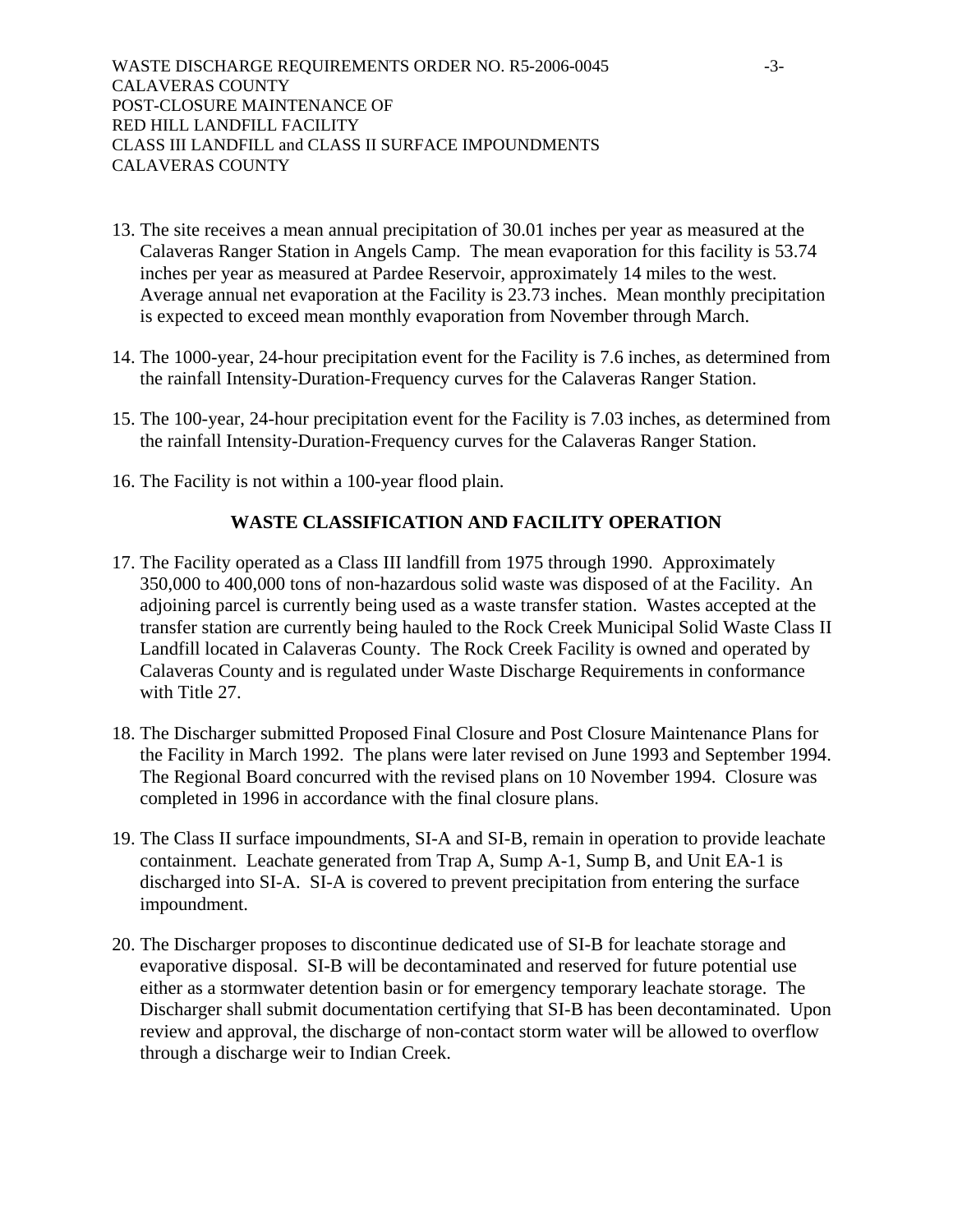#### **SURFACE AND GROUNDWATER CONDITIONS**

- 21. The *Water Quality Control Plan for the Sacramento River and San Joaquin River Basin, Fourth Edition* (hereafter Basin Plan), designates beneficial uses, establishes water quality objectives, and contains implementation plans and policies for all waters of the Basin.
- 22. Surface drainage is to Indian Creek, a tributary to Angels Creek, which flows into New Melones Reservoir. The New Melones Reservoir is in Hydrologic Area 534.00 of the Stanislaus River Hydrologic Unit.
- 23. As described in the Basin Plan, the existing and potential beneficial uses of the New Melones Reservoir are municipal and domestic supply, irrigation, stock watering, power, contact recreation, other non-contact recreation, cold freshwater habitat, and wildlife habitat.
- 24. Groundwater flow in the Calaveras Formation generally occurs in secondary porosity, provided by fractures in the bedrock. Groundwater flow rate is controlled by the number, size and continuity of the fractures. Areas of increased fracture density are generally found in weathered bedrock. Based on a series of in situ permeability tests, permeability of the water bearing zones ranges from  $2X10^{-6}$  to  $3X10^{-5}$  cm/s. Groundwater is unconfined and the water table generally mimics the topography. The water table occurs at a depth ranging from 5 to 95 feet below grade. Generally, groundwater flow is towards the southwest.2
- 25. The designated beneficial uses of the groundwater, as specified in the Basin Plan, are domestic and municipal supply, agricultural supply, industrial service supply, and industrial process supply.
- 26. The Discharger is covered under the State Water Resources Control Board's Industrial Storm Water General Permit Order 97-03-DWQ.

### **GROUNDWATER MONITORING**

- 27. The groundwater monitoring network consists of eight monitoring wells: HMW-1, HMW-2, HMW-3, HP-2 (replaces HMW-4), HMW-5, HMW-6, HMW-6R and MC-7.
- 28. The existing groundwater monitoring network satisfies the requirements contained in Title 27.
- 29. Detection monitoring well HMW-4 historically has had slow recovery rates, producing sufficient sample volumes only twice in the past 12 years. The Discharger has been

 $\overline{a}$ 

<sup>&</sup>lt;sup>2</sup> Conor Pacific, 2004 Fourth Quarter and Annual Monitoring Report, Red Hill Solid Waste Facility, Calaveras County, California, January 2005.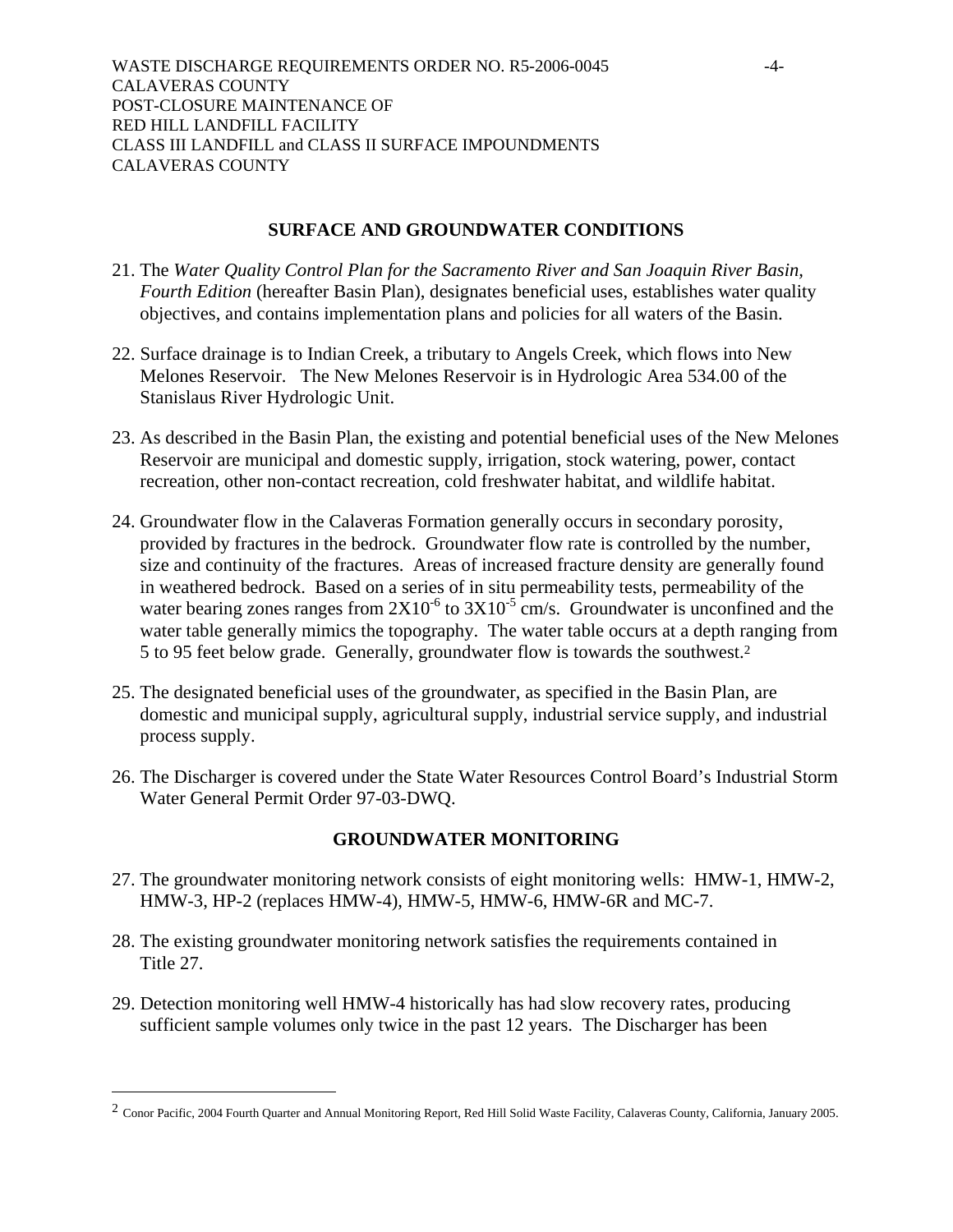WASTE DISCHARGE REQUIREMENTS ORDER NO. R5-2006-0045 -5- CALAVERAS COUNTY POST-CLOSURE MAINTENANCE OF RED HILL LANDFILL FACILITY CLASS III LANDFILL and CLASS II SURFACE IMPOUNDMENTS CALAVERAS COUNTY

sampling piezometer HP-2 as a replacement monitoring location. Monitoring well HMW-4 shall be decommissioned and HP-2 sampled as its replacement.

- 30. Volatile organic compounds (VOCs) are often detected in a release from a landfill, and are the primary waste constituents detected in groundwater beneath a municipal solid waste landfill. Since VOCs are not naturally occurring and thus have no background value, they are not amenable to the statistical analysis procedures contained in Title 27 for the determination of a release of wastes from a Unit.
- 31. Title 27 CCR Sections 20415(e)(8) and (9) provide for the non-statistical evaluation of monitoring data that will provide the best assurance of the earliest possible detection of a release from a Unit in accordance with Title 27 CCR Section 20415(b)(1)(B)2.-4. However, Title 27 CCR does not specify a specific method for non-statistical evaluation of monitoring data.
- 32. The Regional Board may specify a non-statistical data analysis method pursuant to Title 27 CCR Section 20080(a)(1). Section 13360(a)(1) of the California Water Code allows the Regional Board to specify requirements to protect underground or surface waters from leakage from a solid waste site, which includes a method to provide the best assurance of determining the earliest possible detection of a release.
- 33. In order to provide the best assurance of the earliest possible detection of a release of nonnaturally occurring waste constituents from a Unit, this Order specifies a non-statistical method for the evaluation of monitoring data.
- 34. The specified non-statistical method for evaluation of monitoring data provides two criteria (or triggers) for making the determination that there has been a release of non-naturally occurring waste constituents from a Unit. The presence of two non-naturally occurring waste constituents above their respective method detection limit (MDL), or one non-naturally occurring waste constituent detected above its practical quantitation limit (PQL), indicates that a release of waste from a Unit has occurred. Following an indication of a release, verification testing will be conducted to determine whether there has been a release from the Unit, or there is a source of the detected constituents other than the landfill, or the detection was a false detection. Although the detection of one non-naturally occurring waste constituent above its MDL is sufficient to provide for the earliest possible detection of a release, the detection of two non-naturally occurring waste constituents above the MDL as a trigger is appropriate due to the higher risk of false-positive analytical results and the corresponding increase in sampling and analytical expenses from the use of one nonnaturally occurring waste constituent above its MDL as a trigger.
- 35. The Discharger has established Water Quality Protection Standards (WQPS) for a portion of the naturally occurring constituents. Intrawell concentration limits are updated using the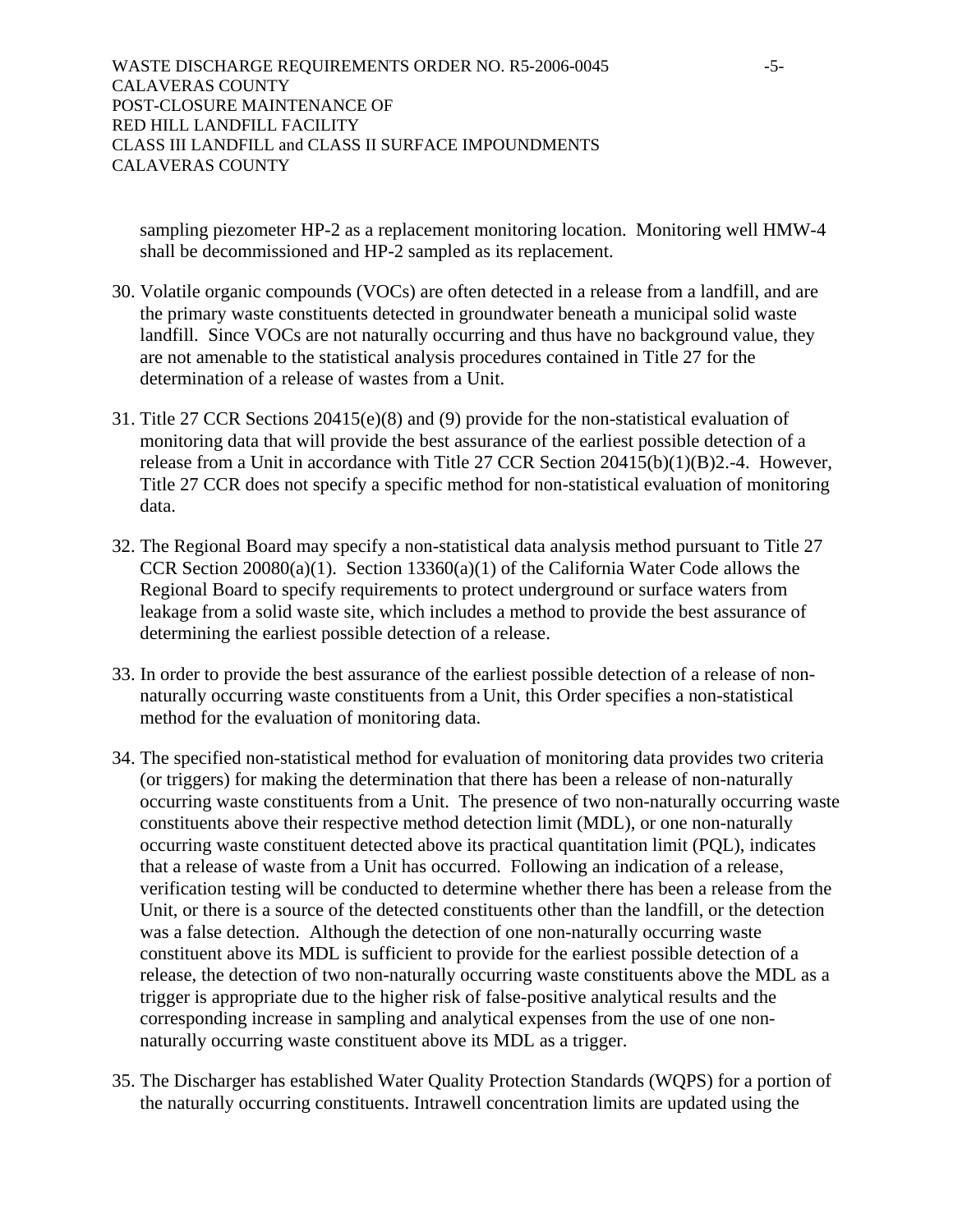tolerance interval method. The WQPS shall be updated to reflect those constituents that do not have a WQPS. An updated WQPS report is required per this Order.

#### **GROUNDWATER DEGRADATION**

- 36. The facility is under corrective action monitoring. In 1988, low concentrations of volatile organic compounds (VOCs) were detected in downgradient well MC-7. From 1990 to 1993, low levels of VOCs were detected in wells HMW-1, HMW-2 and HMW-6. The Discharger implemented the following corrective action measures: completion of landfill closure, covering of SI-A, installing an automated pumping system in traps, sumps, and subdrains, and installing a subdrain to improve leachate control below Unit A. Since 1998 VOCs have not been detected. Trend tests indicate that there are downward trends at each of these wells for inorganics. HMW-1 is decreasing in specific conductance, total dissolved solids, dissolved iron, dissolved manganese and chloride; HMW-2 is decreasing in specific conductance, dissolved iron and dissolved manganese; HMW-6 is decreasing in dissolved iron.
- 37. Since 2001, seasonally elevated levels of dissolved manganese, total dissolved solids, chloride and dissolved iron have been detected in monitoring well HMW-6R. In 2005, the Discharger initiated a corrective action pumping scheme that entails pumping Sump A-1, located upgradient of the slurry wall. The pressure on the slurry wall should decrease with additional pumping, thereby controlling the hydraulic gradient and groundwater migration. The Discharger will continue to evaluate inorganic trends in HMW-6R to determine the effectiveness of this corrective action. HMW-6R will be considered both a detection monitoring and a corrective action monitoring well. The water pumped from Sump A-1 is discharged into SA-1.
- 38. Monitoring well HMW-3 has shown increasing levels of dissolved iron; however, other inorganic constituents (chloride, TDS and dissolve manganese) have remained stable. The discharger has stated that increasing iron is from the dissolution of limonite, a general form of iron oxide, into the groundwater.

#### **WASTE MANAGEMENT UNITS**

39. Units A and B were constructed with a minimum two-foot-thick clay liner with a trench installed along the downgradient portion of each unit for leachate collection and removal. Unit EA-1 was constructed with a clay liner, which is overlain by a dendritic leachate collection and recovery system. Each unit received an engineered final cover that was comprised of a two-foot thick foundation layer, a one-foot clay cap, and a one-foot thick vegetation layer.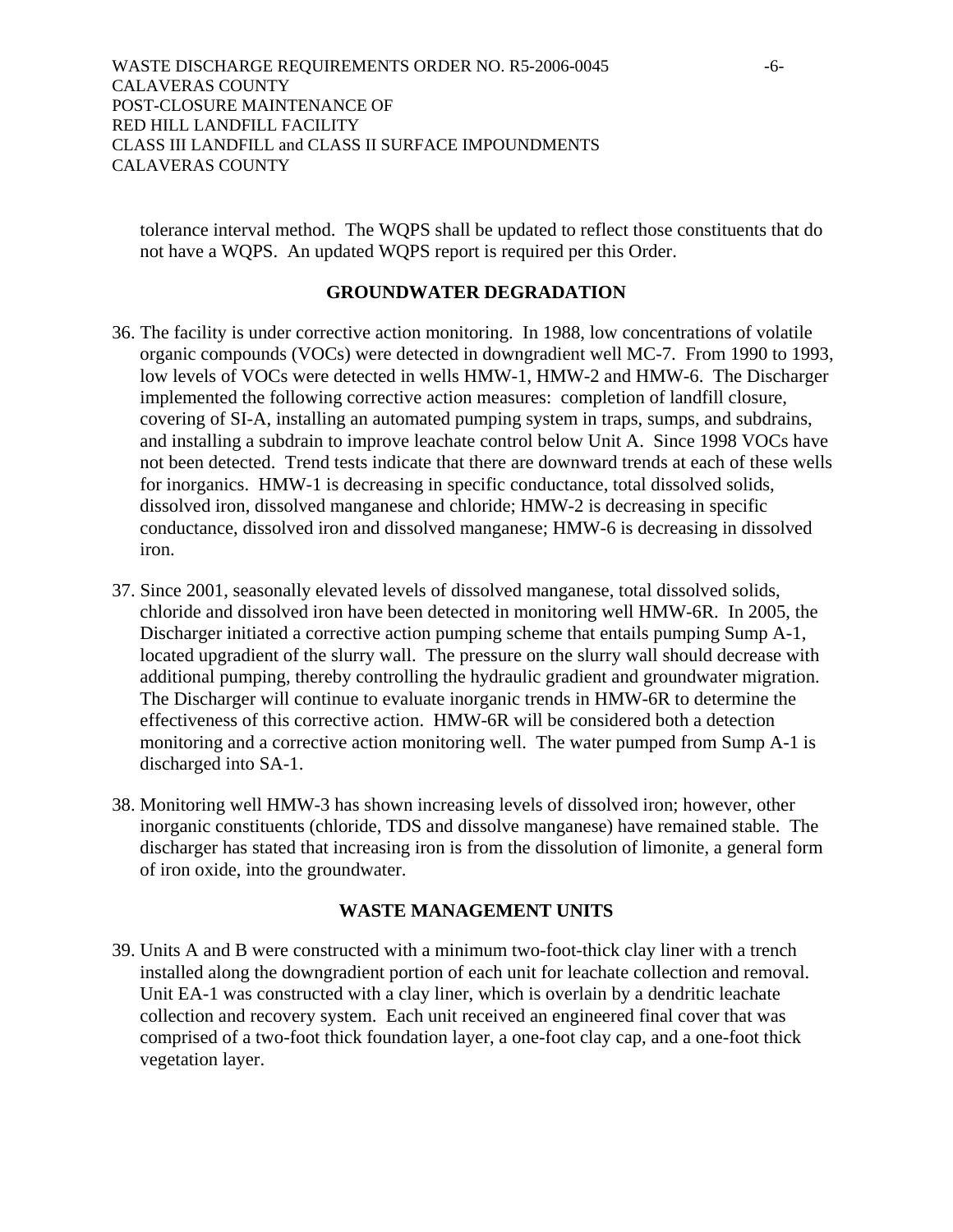WASTE DISCHARGE REQUIREMENTS ORDER NO. R5-2006-0045 -7- CALAVERAS COUNTY POST-CLOSURE MAINTENANCE OF RED HILL LANDFILL FACILITY CLASS III LANDFILL and CLASS II SURFACE IMPOUNDMENTS CALAVERAS COUNTY

40. The Discharger has demonstrated that suction lysimeters will not operate with the soil conditions that exist under the landfill and that retrofitting the landfill with a pan lysimeter will be unreasonably burdensome. Therefore, the Discharger has demonstrated to the satisfaction of the Regional Board that that there is no unsaturated zone monitoring device or method designed to operate under the subsurface conditions existent at the site. Under the provisions of Title 27 CCR Section 20415(d)(5), the facility is exempt from the requirement to establish an unsaturated zone monitoring system.

#### **CEQA AND OTHER CONSIDERATIONS**

- 41. The action to revise waste discharge requirements for this existing facility is exempt from the provisions of the California Environmental Quality Act (CEQA), Public Resource Code §21000, et seq., and the CEQA guidelines, in accordance with Title 14, CCR, §15301.
- 42. This order implements:
	- a. *The Water Quality Control Plan for the Sacramento River and San Joaquin River Basins, Fourth Edition*;
	- b. The prescriptive standards and performance goals of Chapters 1 through 7, Subdivision 1, Division 2, Title 27, of the California Code of Regulations, effective 18 July 1997, and subsequent revisions;
	- c. The prescriptive standards and performance criteria of RCRA Subtitle D, Part 258; and
	- d. State Water Resources Control Board Resolution No. 93-62, *Policy for Regulation of Discharges of Municipal Solid Waste*, adopted 17 June 1993.
- 43. Section 13267(b) of California Water Code provides that: "In conducting an investigation specified in subdivision (a), the Regional Board may require that any person who has discharged, discharges, or is suspected of discharging, or who proposed to discharge within its region, or any citizen or domiciliary, or political agency or entity of this state who had discharged, discharges, or is suspected of discharging, or who proposed to discharge waste outside of its region that could affect the quality of the waters of the state within its region shall furnish, under penalty of perjury, technical or monitoring program reports which the board requires. The burden, including costs of these reports, shall bear a reasonable relationship to the need for the reports and the benefits to be obtained from the reports. The monitoring and reporting program required by this Order and the attached "Monitoring and Reporting Program No. R5-2006-0045" are necessary to assure compliance with these waste discharge requirements. The Discharger owns and operates the facility that discharges the waste subject to this Order.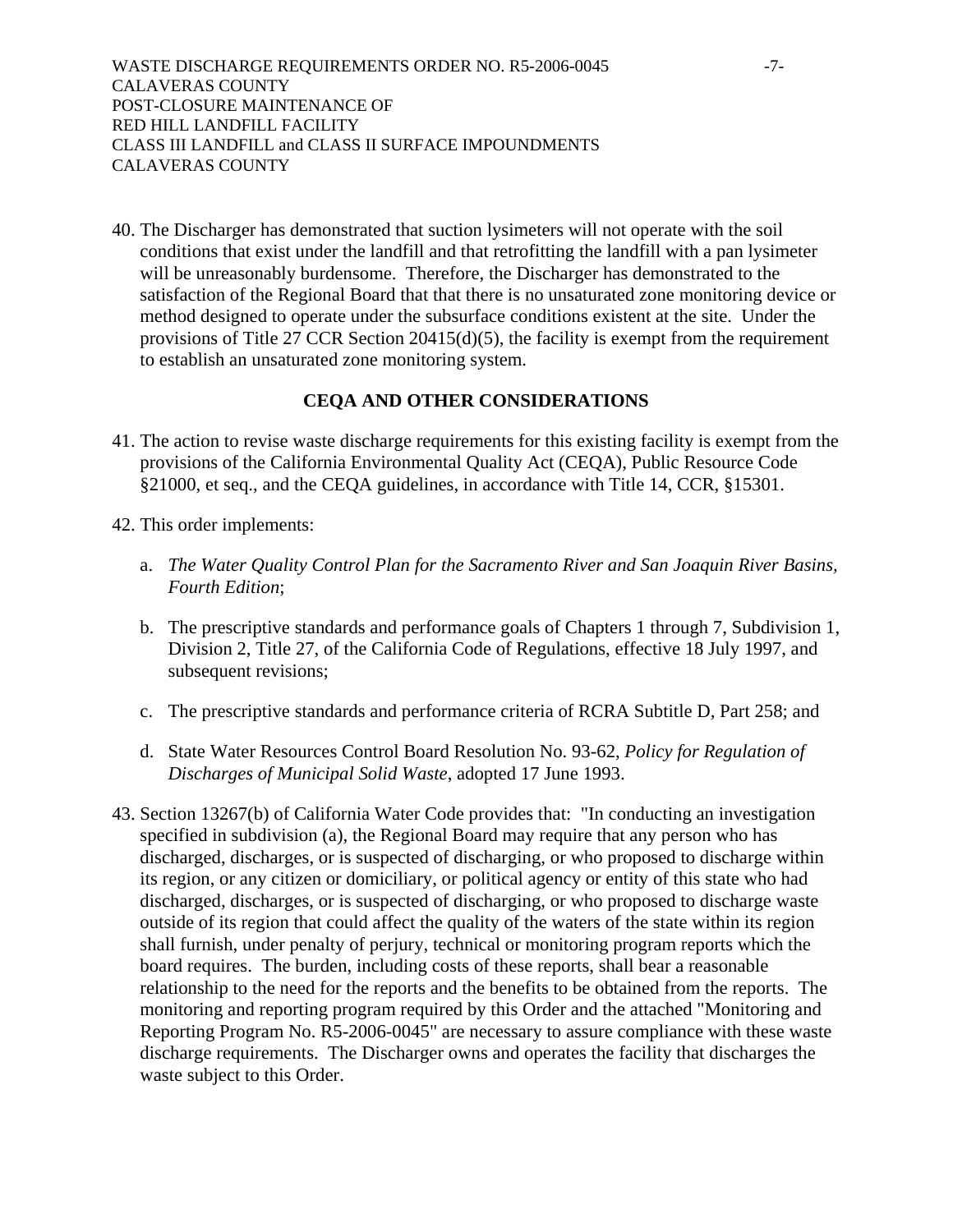WASTE DISCHARGE REQUIREMENTS ORDER NO. R5-2006-0045 -8-CALAVERAS COUNTY POST-CLOSURE MAINTENANCE OF RED HILL LANDFILL FACILITY CLASS III LANDFILL and CLASS II SURFACE IMPOUNDMENTS CALAVERAS COUNTY

#### **PROCEDURAL REQUIREMENTS**

- 44. All local agencies with jurisdiction to regulate land use, solid waste disposal, air pollution, and to protect public health have approved the use of this site for the discharges of waste to land stated herein.
- 45. The Regional Board notified the Discharger and interested agencies and persons of its intent to prescribe waste discharge requirements for this discharge, and has provided them with an opportunity for a public hearing and an opportunity to submit their written views and recommendations.
- 46. The Regional Board, in a public meeting, heard and considered all comments pertaining to the discharge.

IT IS HEREBY ORDERED, pursuant to Sections 13263 and 13267 of the California Water Code, that Order No. 95-201 is rescinded, and that Calaveras County, its agents, successors, and assigns, in order to meet the provisions of Division 7 of the California Water Code and the regulations adopted thereunder, shall comply with the following:

#### **A. PROHIBITIONS**

- 1. The discharge of 'hazardous waste' or 'designated waste' is prohibited. For the purposes of this Order, the term 'hazardous waste' is as defined in Title 23, California Code of Regulations, Section 2510 et seq., and 'designated waste' is as defined in Title 27.
- 2. The discharge of wastes outside of a Unit or portions of a Unit specifically designed for their containment is prohibited.
- 3. The discharge of waste to a closed Unit or surface impoundment is prohibited.
- 4. Facility operations, including maintenance and repair, shall not cause the release of pollutants or waste constituents in a manner which could cause a condition of nuisance, degradation, contamination, or pollution of groundwater to occur, as indicated by the most appropriate statistical or nonstatistical data analysis method and retest method listed in this Order, the Monitoring and Reporting Program, or the Standard Provisions and Reporting Requirements.
- 5. The discharge of solid or liquid waste or leachate to surface waters, surface water drainage courses, or groundwater is prohibited.
- 6. The discharge of additional nonhazardous or other wastes not already contained within the existing waste management units, is prohibited.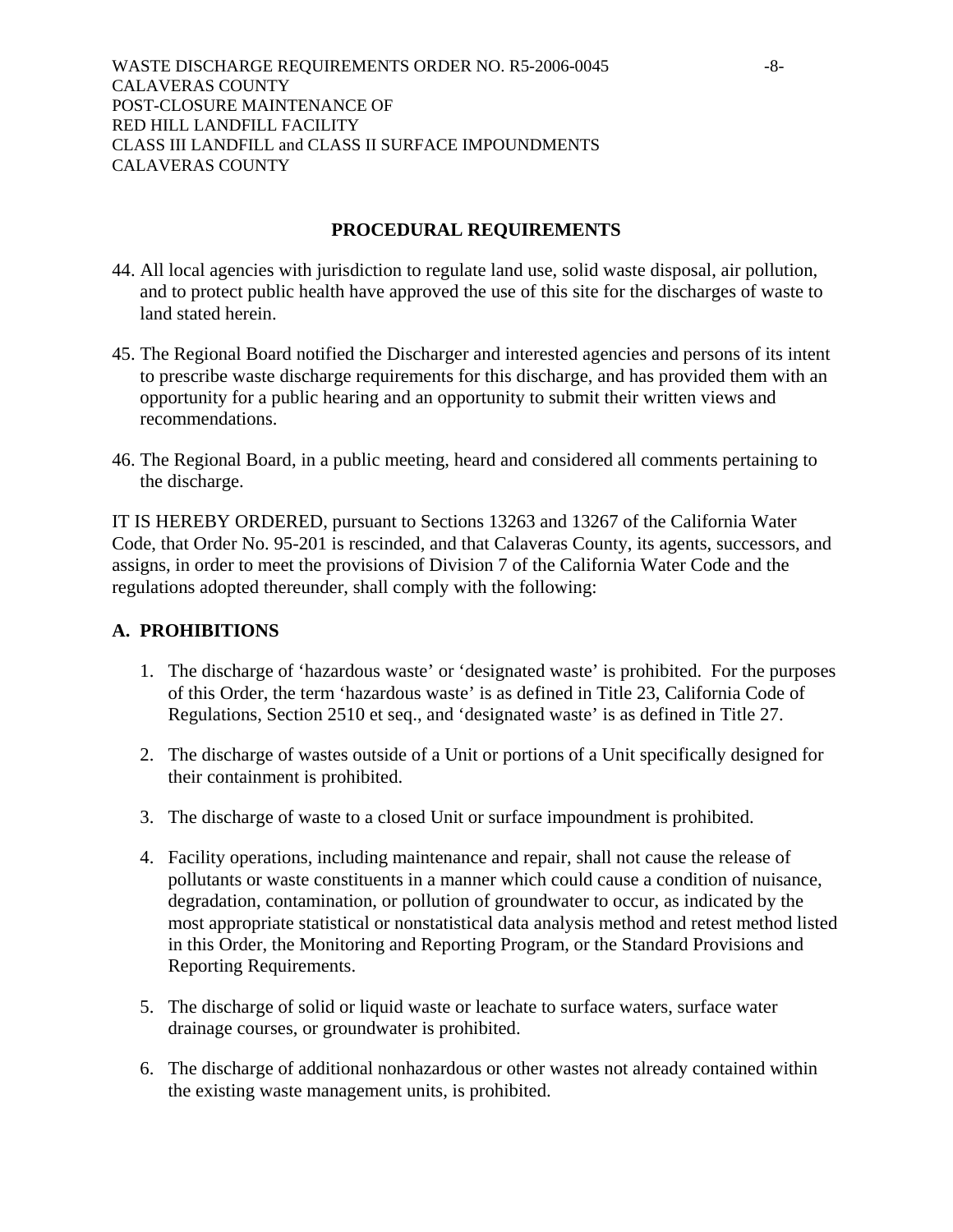7. The discharge shall not cause any increase in the concentration of waste constituents in soil-pore gas, soil-pore liquid, soil, or other geologic materials outside of the Unit if such waste constituents could migrate to waters of the State — in either the liquid or the gaseous phase — and cause a condition of nuisance, degradation, contamination, or pollution.

# **B. DISCHARGE SPECIFICATIONS**

- 1. Wastes shall only be discharged into, and shall be confined to, the Units specifically designed for their containment.
- 2. All leachate recovered during the postclosure period shall be disposed of in SI-A. SI-A shall be covered during the months when precipitation exceeds evaporation. SI-B maybe used for emergency leachate storage upon notification of Regional Board staff.
- 3. The discharge of non-contact storm water will be allowed to overflow through a discharge weir to Indian Creek upon review and approval of documentation certifying that SI-B has been decontaminated.

# **C. FACILITY SPECIFICATIONS**

- 1. The Discharger shall, in a timely manner, remove and relocate any wastes discharged at this facility in violation of this Order.
- 2. The Discharger shall immediately notify the Regional Board of any flooding, unpermitted discharge of waste off-site, equipment failure, slope failure, or other change in site conditions, which could impair the integrity of waste or containment facilities or precipitation and drainage control structures.
- 3. Water used for facility maintenance shall be limited to the minimum amount necessary for dust control and construction.
- 4. The Discharger shall maintain in good working order any facility, control system, or monitoring device installed to achieve compliance with the waste discharge requirements.
- 5. Methane and other landfill gases shall be adequately vented, removed from the Unit, or otherwise controlled to prevent the danger of adverse health effects, nuisance conditions, or the impairment of the beneficial uses of surface water or groundwater due to migration through the unsaturated zone.
- 6. Surface drainage within the waste management facility shall either be contained on-site or be discharged in accordance with applicable storm water regulations.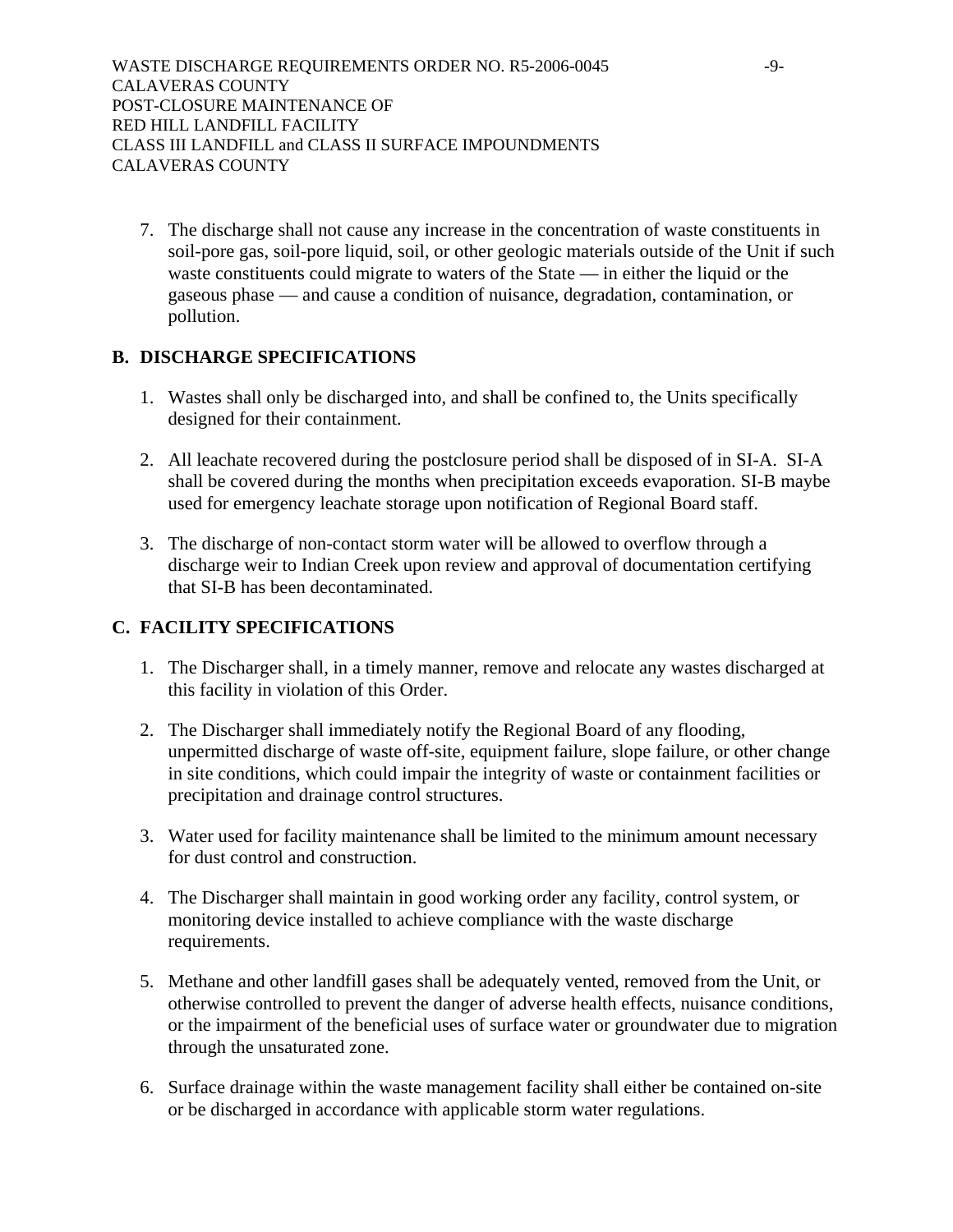- 7. The Discharger shall maintain a *Storm Water Pollution Prevention Plan* and *Monitoring Program and Reporting Requirements* in accordance with State Water Resources Control Board Order No. 97-03-DWQ, or retain all storm water on-site.
- 8. Precipitation and drainage control systems shall be designed and constructed to accommodate the anticipated volume of precipitation and peak flows from surface runoff under 1000-year, 24-hour precipitation conditions.
- 9. SI-A and SI-B shall be operated to contain precipitation and leachate generated during a 1000-year storm, 24-hour precipitation event while maintaining two feet of freeboard.
- 10. Leachate generation by a surface impoundment shall not exceed 85% of the design capacity of (a) the LCRS, or (b) the sump pumps. If leachate generation exceeds this value and/or if the depth of fluid in an LCRS exceeds the minimum needed for the efficient pump operation, then the Discharger shall immediately cease the discharge of waste, excluding leachate, to the impoundment and shall notify the Regional Board in writing within seven days. Notification shall include a timetable for the remedial action to repair the upper liner of the impoundment or other action necessary to reduce leachate production.

### **D. POST-CLOSURE MAINTENANCE SPECIFICATIONS**

- 1. Prior to any construction, the Discharger shall submit all design plans and specifications for any on-site construction or major repairs to landfill structures.
- 2. Construction shall precede only after approval of all applicable construction quality assurance plans.
- 3. Following the completion of any landfill construction, the final documentation required in Title 27 CCR Section 20324(d)(1)(C) shall be submitted within **60 days** following construction. The report shall be certified by a registered civil engineer or a certified engineering geologist. It shall contain sufficient information and test results to verify that construction was in accordance with the design plans and specifications, and with the prescriptive standards and performance goals of Title 27.
- 4. A third party independent of both the Discharger and the construction contractor shall oversee the performance of all of the construction quality assurance monitoring and testing.
- 5. The Discharger shall keep a maintenance log to identify and address cover problems including: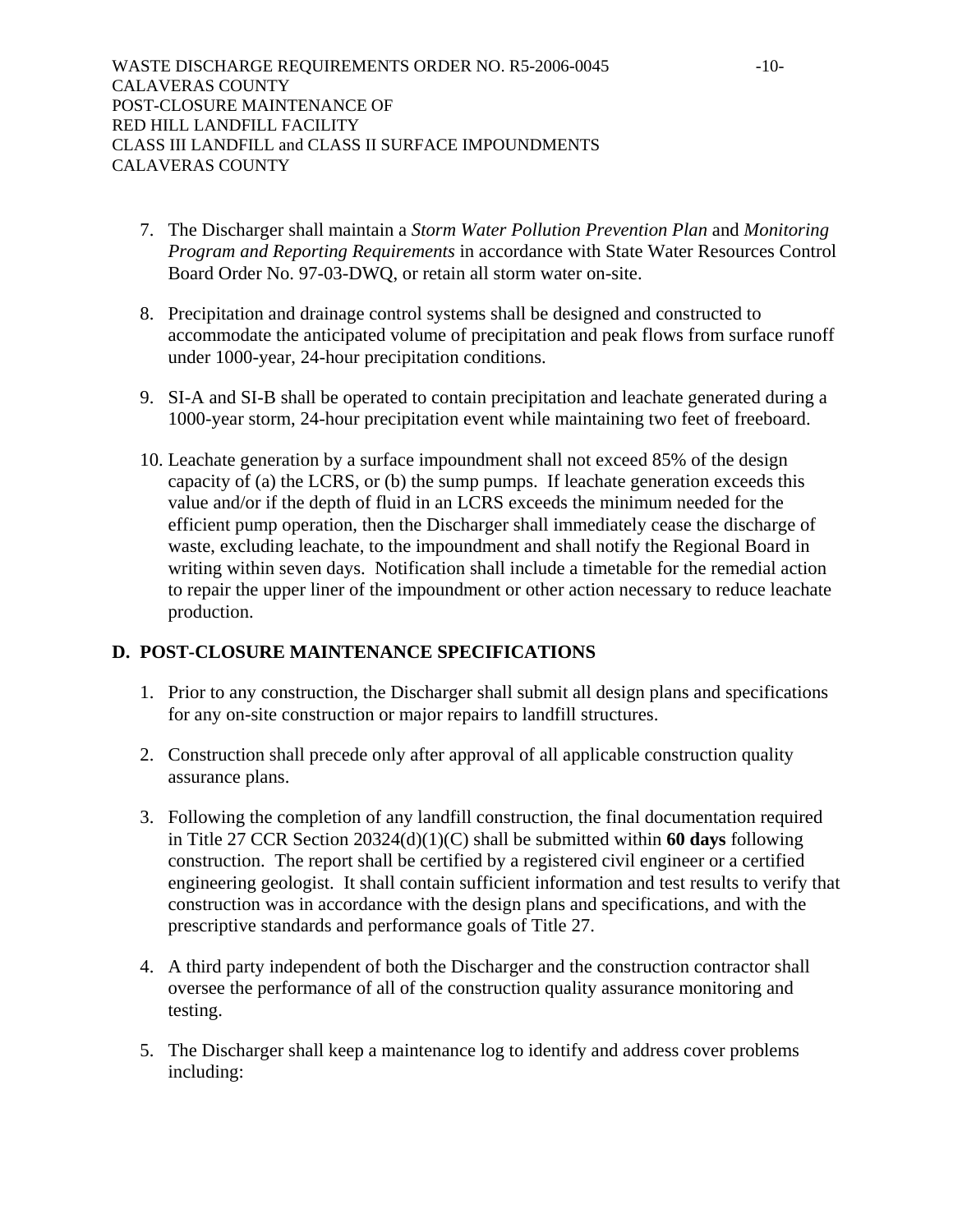- a. Areas of the vegetative cover requiring replanting;
- b. Eroded portions of the erosion-resistant layer requiring regrading, repair, or increased erosion resistance;
- c. Eroded or damaged portions of the low-hydraulic conductivity layer needing repair or replacement;
- d. Areas lacking free drainage;
- e. Areas damaged by equipment operation; and
- f. Localized areas identified in the iso-settlement survey as having sustained repeated or severe differential settlement.
- 6. The Discharger shall promptly repair any breach or other cover problem discovered by periodic monitoring.
- 7. Annually, prior to **1 October**, any necessary erosion control measures shall be implemented, and any necessary construction, maintenance, or repairs of precipitation and drainage control facilities shall be completed to prevent erosion or flooding and to prevent surface drainage from contacting or percolating through wastes.
- 8. The Discharger shall maintain the vegetative cover, including fertilization, elimination of species that violate the rooting depth limit, and replanting.
- 9. At least every five years after completing closure of the landfill the Discharger shall produce and submit to the Regional Board an iso-settlement map accurately depicting the estimated total change in elevation of each portion of the final cover.
- 10. Prior to conducting any periodic grading operations on the closed landfill, the Discharger shall note on a map of the landfill the approximate location and outline of any areas where differential settlement is visually obvious.

# **E. DETECTION AND CORRECTIVE ACTION MONITORING SPECIFICATIONS**

- 1. The Discharger shall comply with the detection and corrective action monitoring programs provisions of Title 27 for groundwater and surface water, and in accordance with Monitoring and Reporting Program No.R5-2006-0045.
- 2. The Discharger shall provide Regional Board staff a minimum of **one week** notification prior to commencing any field activities related to the installation, repair, or abandonment of monitoring devices, and a minimum 48 hour notification prior to the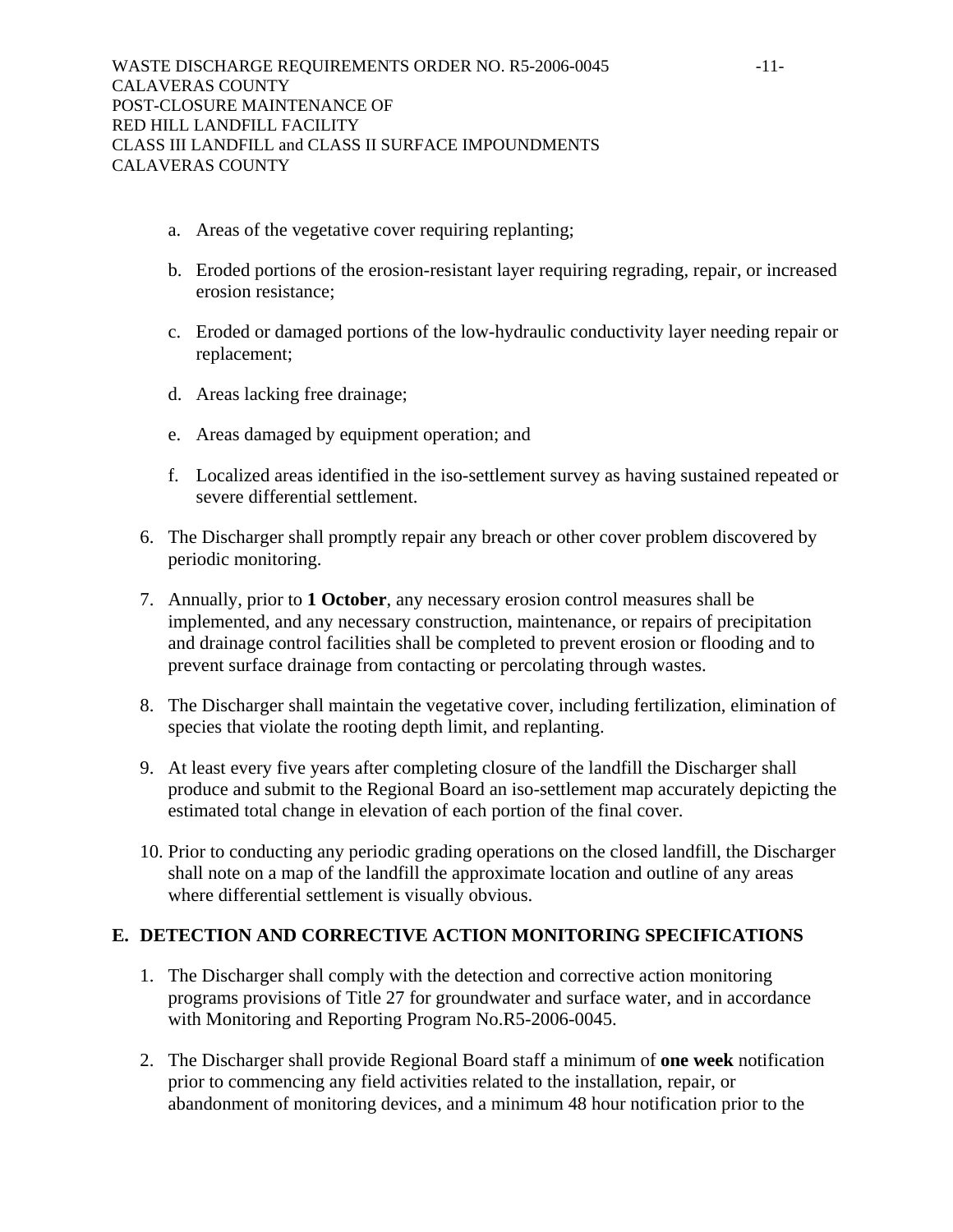WASTE DISCHARGE REQUIREMENTS ORDER NO. R5-2006-0045 -12-CALAVERAS COUNTY POST-CLOSURE MAINTENANCE OF RED HILL LANDFILL FACILITY CLASS III LANDFILL and CLASS II SURFACE IMPOUNDMENTS CALAVERAS COUNTY

collection of samples associated with a detection and corrective action monitoring program.

- 3. The Discharger shall comply with the Water Quality Protection Standard as specified in this Order, Monitoring and Reporting Program No. R5-2006-0045, and the Standard Provisions and Reporting Requirements, dated April 2000.
- 4. The Water Quality Protection Standard for organic compounds which are not naturally occurring and not detected in background groundwater samples shall be taken as the detection limit of the analytical method used (i.e., US-EPA methods 8260 and 8270). The presence of non-naturally occurring organic compounds in samples above the Water Quality Protection Standard from detection monitoring wells is evidence of a release from the Unit.
- 5. The concentrations of the constituents of concern in waters passing the Point of Compliance shall not exceed the concentration limits established pursuant to Monitoring and Reporting Program No.R5-2006-0045.
- 6. For each monitoring event, the Discharger shall determine whether the landfill is in compliance with the Water Quality Protection Standard using procedures specified in Monitoring and Reporting Program No. and §20415(e) of Title 27.
- 7. For any given monitored medium, the samples taken from all monitoring points and background monitoring points to satisfy the data analysis requirements for a given reporting period shall all be taken **within a span not to exceed 30 days**, unless the Executive Officer approves a longer time period, and shall be taken in a manner that ensures sample independence to the greatest extent feasible. Specific methods of collection and analysis must be identified in the Discharger's approved Sample and Analysis Plan. Sample collection, storage, and analysis shall be performed according to the most recent version of USEPA Methods, such as the latest editions, as applicable, of: (1) *Methods for the Analysis of Organics in Water and Wastewater* (USEPA 600 Series), (2) *Test Methods for Evaluating Solid Waste* (SW-846, latest edition), and (3) *Methods for Chemical Analysis of Water and Wastes* (USEPA 600/4-79-020), and in accordance with the approved Sample Collection and Analysis Plan.
- 8. If methods other than USEPA-approved methods or Standard Methods are used, the exact methodology shall be submitted for review and approval by the Executive Officer prior to use.
- 9. The **methods of analysis and the detection limits** used must be appropriate for the expected concentrations. For the monitoring of any constituent or parameter that is found in concentrations which produce more than 90% non-numerical determinations (i.e.,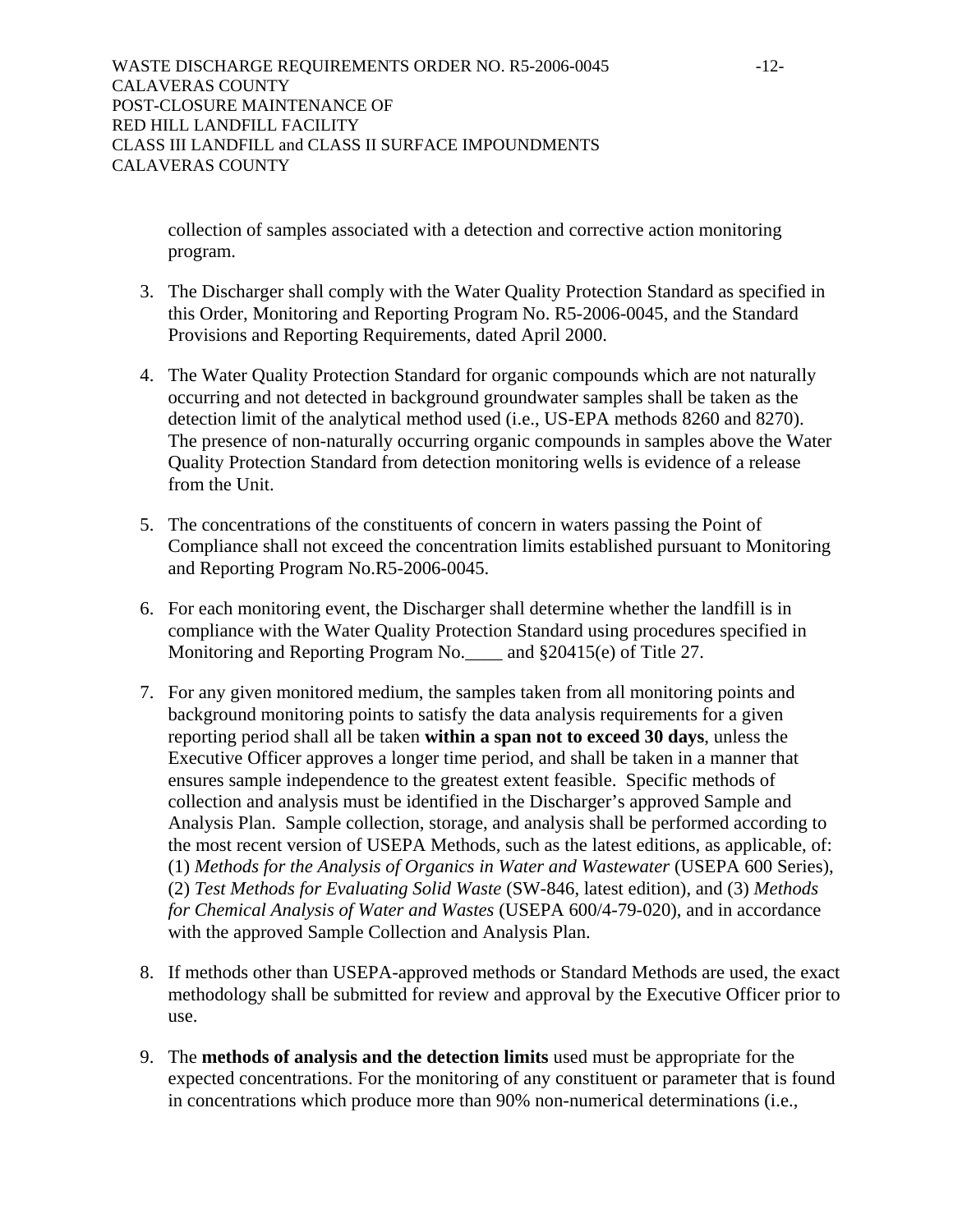WASTE DISCHARGE REQUIREMENTS ORDER NO. R5-2006-0045 -13-CALAVERAS COUNTY POST-CLOSURE MAINTENANCE OF RED HILL LANDFILL FACILITY CLASS III LANDFILL and CLASS II SURFACE IMPOUNDMENTS CALAVERAS COUNTY

"trace" or "ND") in data from background monitoring points for that medium, the analytical method having the lowest method detection limit (MDL) shall be selected from among those methods which would provide valid results in light of any matrix effects or interferences.

- 10. **"Trace" results** results falling between the MDL and the practical quantitation limit (PQL) - shall be reported as such, and shall be accompanied both by the estimated MDL and PQL values for that analytical run.
- 11. **MDLs and PQLs** shall be derived by the laboratory for each analytical procedure, according to State of California laboratory accreditation procedures. These MDLs and PQLs shall reflect the detection and quantitation capabilities of the specific analytical procedure and equipment used by the lab, rather than simply being quoted from USEPA analytical method manuals. In relatively interference-free water, laboratory-derived MDLs and PQLs are expected to closely agree with published USEPA MDLs and PQLs.
- 12. If the laboratory suspects that, due to a change in matrix or other effects, the true detection limit or quantitation limit for a particular analytical run differs significantly from the laboratory-derived MDL/PQL values, the results shall be flagged accordingly, along with estimates of the detection limit and quantitation limit actually achieved. The **MDL shall always be calculated such that it represents the lowest achievable concentration associated with a 99% reliability of a nonzero result**. The PQL shall always be calculated such that it represents the lowest constituent concentration at which a numerical value can be assigned with reasonable certainty that it represents the constituent's actual concentration in the sample. Normally, PQLs should be set equal to the concentration of the lowest standard used to calibrate the analytical procedure.
- 13. All **QA/QC data** shall be reported, along with the sample results to which they apply, including the method, equipment, analytical detection and quantitation limits, the percent recovery, an explanation for any recovery that falls outside the QC limits, the results of equipment and method blanks, the results of spiked and surrogate samples, the frequency of quality control analysis, and the name and qualifications of the person(s) reviewing the final laboratory report. Sample results shall be reported unadjusted for blank results or spike recoveries. In cases where contaminants are detected in QA/QC samples (i.e., field, trip, or lab blanks), the accompanying sample results shall be appropriately flagged.
- 14. Unknown chromatographic peaks shall be reported, flagged, and tracked for potential comparison to subsequent unknown peaks that may be observed in future sampling events. Identification of unknown chromatographic peaks that recur in subsequent sampling events may be required.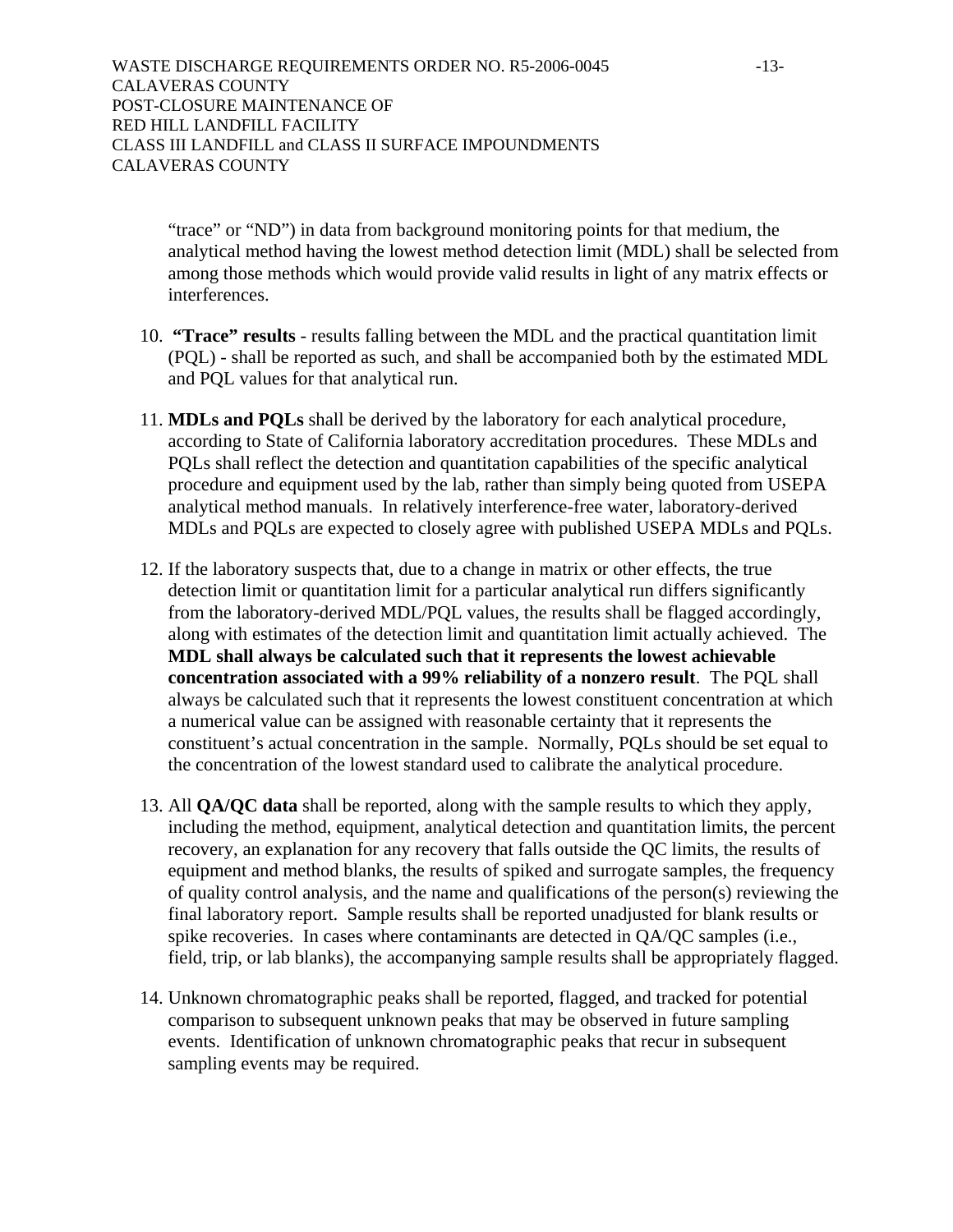WASTE DISCHARGE REQUIREMENTS ORDER NO. R5-2006-0045 -14- CALAVERAS COUNTY POST-CLOSURE MAINTENANCE OF RED HILL LANDFILL FACILITY CLASS III LANDFILL and CLASS II SURFACE IMPOUNDMENTS CALAVERAS COUNTY

- 15. The statistical method shall account for data below the practical quantitation limit (PQL) with one or more statistical procedures that are protective of human health and the environment. Any PQL validated pursuant to Title 27 CCR Section 20415(e)(7) that is used in the statistical method shall be **the lowest concentration (or value) that can be reliably achieved** within limits of precision and accuracy specified in the WDRs for routine laboratory operating conditions that are available to the facility. The Discharger's technical report, pursuant to Title 27 CCR Section 20415(e)(7), shall consider the PQLs listed in Appendix IX to Chapter 14 of Division 4.5 of Title 22, California Code of Regulations, for guidance when specifying limits of precision and accuracy. For any given constituent monitored at a background or downgradient monitoring point, an indication that falls between the MDL and the PQL for that constituent (hereinafter called a "trace" detection) shall be identified and used in appropriate statistical or nonstatistical tests. Nevertheless, for a statistical method that is compatible with the proportion of censored data (trace and ND indications) in the data set, the Discharger can use the laboratory's concentration estimates in the trace range (if available) for statistical analysis, in order to increase the statistical power by decreasing the number of "ties".
- 16. Background for water samples or soil-pore gas samples shall be represented by the data from all samples taken from applicable background monitoring points during that reporting period (at least one sample from each background monitoring point). The Discharger may propose an alternate statistical method [to the methods listed under Title 27 CCR Section 20415(e)(8)(A-D)] in accordance with Title 27 CCR Section 20415(e)(8)(E). The proposal shall be submitted in an Alternate Statistical Method Report for review and approval.
- 17. The Discharger may propose an alternate statistical method [to the methods listed under Title 27 CCR Section 20415(e)(8)(A-D)] in accordance with Title 27 CCR Section 20415(e)(8)(E), for review and approval. Upon receiving written approval, the alternate statistical procedures may be used for determining the significance of analytical results for common laboratory contaminants (i.e., methylene chloride, acetone, diethylhexyl phthalate, and di-n-octyl phthalate). Nevertheless, analytical results involving detection of these analytes in any background or downgradient sample shall be reported and flagged for easy reference by Regional Board staff.
- 18. The Discharger shall use the following non-statistical method for all analytes that are detected in less than 10% of the background samples. The non-statistical method shall be implemented as follows:
	- **a.** From the constituent of concern or monitoring parameter list, identify each analyte in the **current** sample that exceeds either its respective MDL or PQL. The Discharger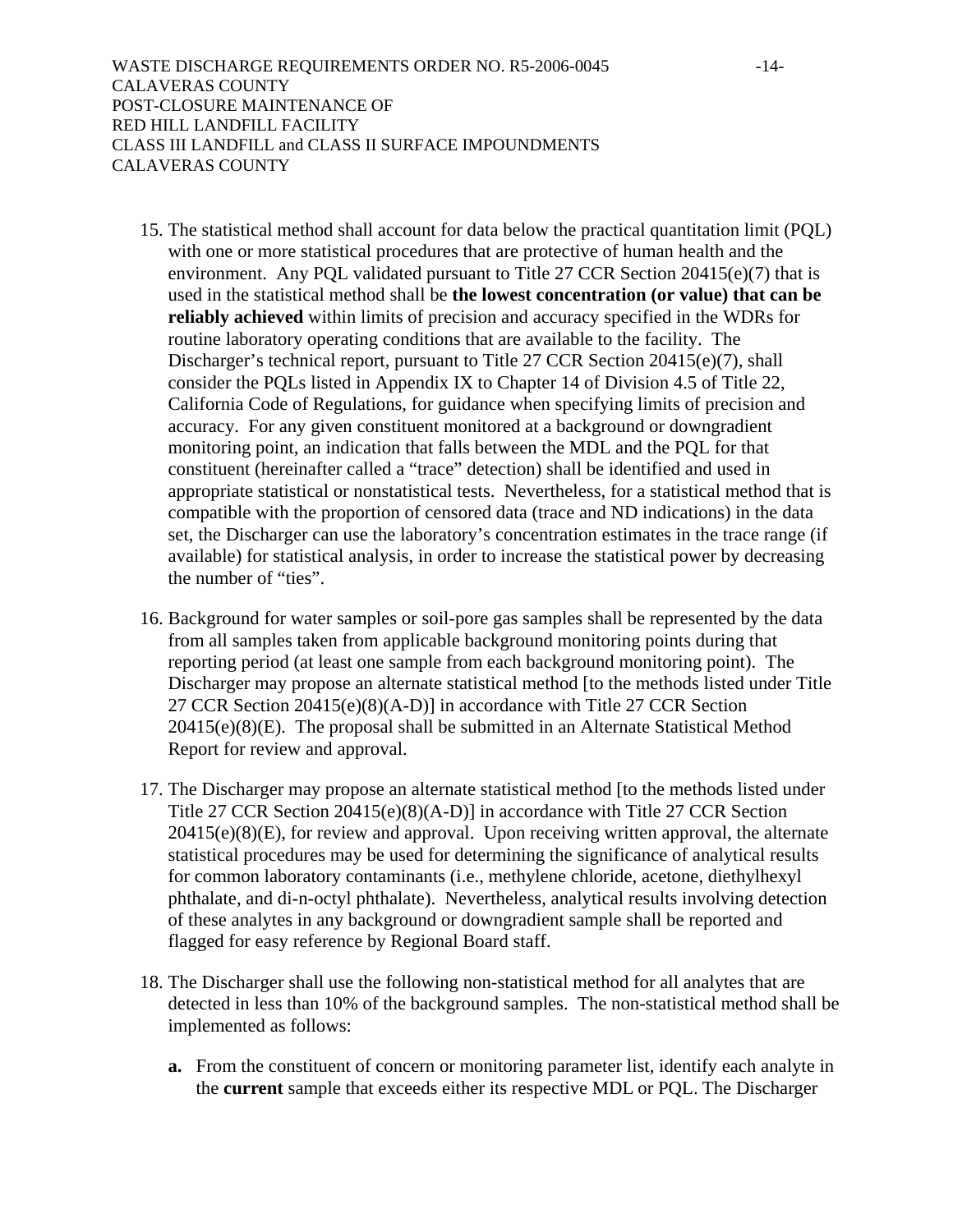shall conclude that the exceedance provides a preliminary indication of a release or a change in the nature or extent of the release, at that monitoring point, if *either***:** 

- 1) The data contains two or more analytes that are detected in less than 10% of background samples that equal or exceed their respective MDLs; or
- 2) The data contains one or more analyte that equals or exceeds its PQL.
- b. **Discrete Retest** [Title 27 CCR Section 20415(e)(8)(E)]:
	- 1) In the event that the Discharger concludes (pursuant to paragraph 20.a., above) that there is a preliminary indication of a release, then the Discharger shall immediately notify Regional Board staff by phone or e-mail and, within 30 days of such indication, shall collect two new (retest) samples from the monitoring point where the release is preliminarily indicated.
	- 2) For any given retest sample, the Discharger shall include, in the retest analysis, **only the laboratory analytical results for those analytes detected in the original sample**. As soon as the retest data are available, the Discharger shall conclude that there is measurably significant evidence of a release if two or more analytes equal or exceed their respective MDLs or if one or more analyte equals or exceeds its PQL and shall:
		- a) **Immediately** notify the Regional Board about any constituent or constituents verified to be present at the monitoring point, and follow up with written notification submitted by certified mail **within seven days** of validation; and
		- b) Comply with ¶21, below if any constituent or constituents were verified to be present.
	- 3) Any analyte that triggers a discrete retest per this method shall be added to the monitoring parameter list such that it is monitored during each regular monitoring event.
- 19. If the Discharger determines that there is measurably significant evidence of a release from the Unit at any monitoring point, the Discharger shall **immediately** implement the requirements of **XI. Response To A Release, C. Release Has Been Verified**, contained in the Standard Provisions and Reporting Requirements.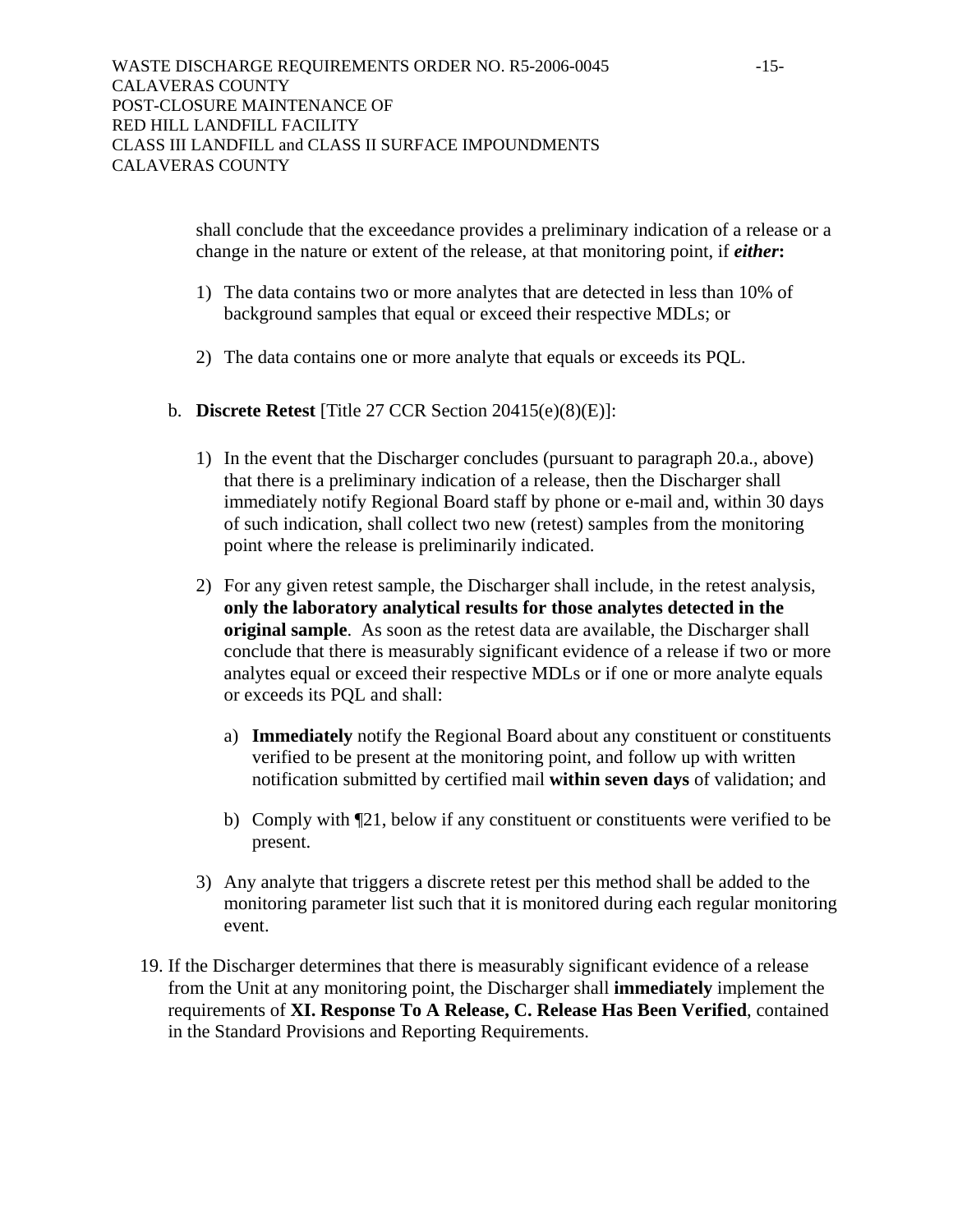#### **F. REPORTING REQUIREMENTS**

- 1. In the event the Discharger does not comply or will be unable to comply with any prohibition or limitation of this Order for any reason, the Discharger shall notify the appropriate Regional Board office by telephone **as soon as** it or its agents have knowledge of such noncompliance or potential for noncompliance, and shall confirm this notification in writing **within two weeks**. The written notification shall state the nature, time, and cause of noncompliance, and shall describe the measures being taken to prevent recurrences and shall include a timetable for corrective actions.
- 2. The Discharger shall retain records of all monitoring information, including all calibration and maintenance records, all original strip chart recordings of continuous monitoring instrumentation, copies of all reports required by this Order, and records of all data used to complete the application for this Order. Records shall be maintained throughout the life of the facility including the postclosure period.

Such legible records shall show the following for each sample:

- a. Sample identification and the monitoring point or background monitoring point from which it was taken, along with the identity of the individual who obtained the sample;
- b. Date, time, and manner of sampling;
- c. Date and time that analyses were started and completed, and the name of the personnel and laboratory performing each analysis;
- d. Complete procedure used, including method of preserving the sample, and the identity and volumes of reagents used;
- e. Calculation of results; and
- f. Results of analyses, and the MDL and PQL for each analysis.
- 3. A transmittal letter explaining the essential points shall accompany each report. At a minimum, the transmittal letter shall identify any violations found since the last report was submitted, and if the violations were corrected. If no violations have occurred since the last submittal, this shall be stated in the transmittal letter. The transmittal letter shall also state that a discussion of any violations found since the last report was submitted, and a description of the actions taken or planned for correcting those violations, including any references to previously submitted time schedules, is contained in the accompanying report.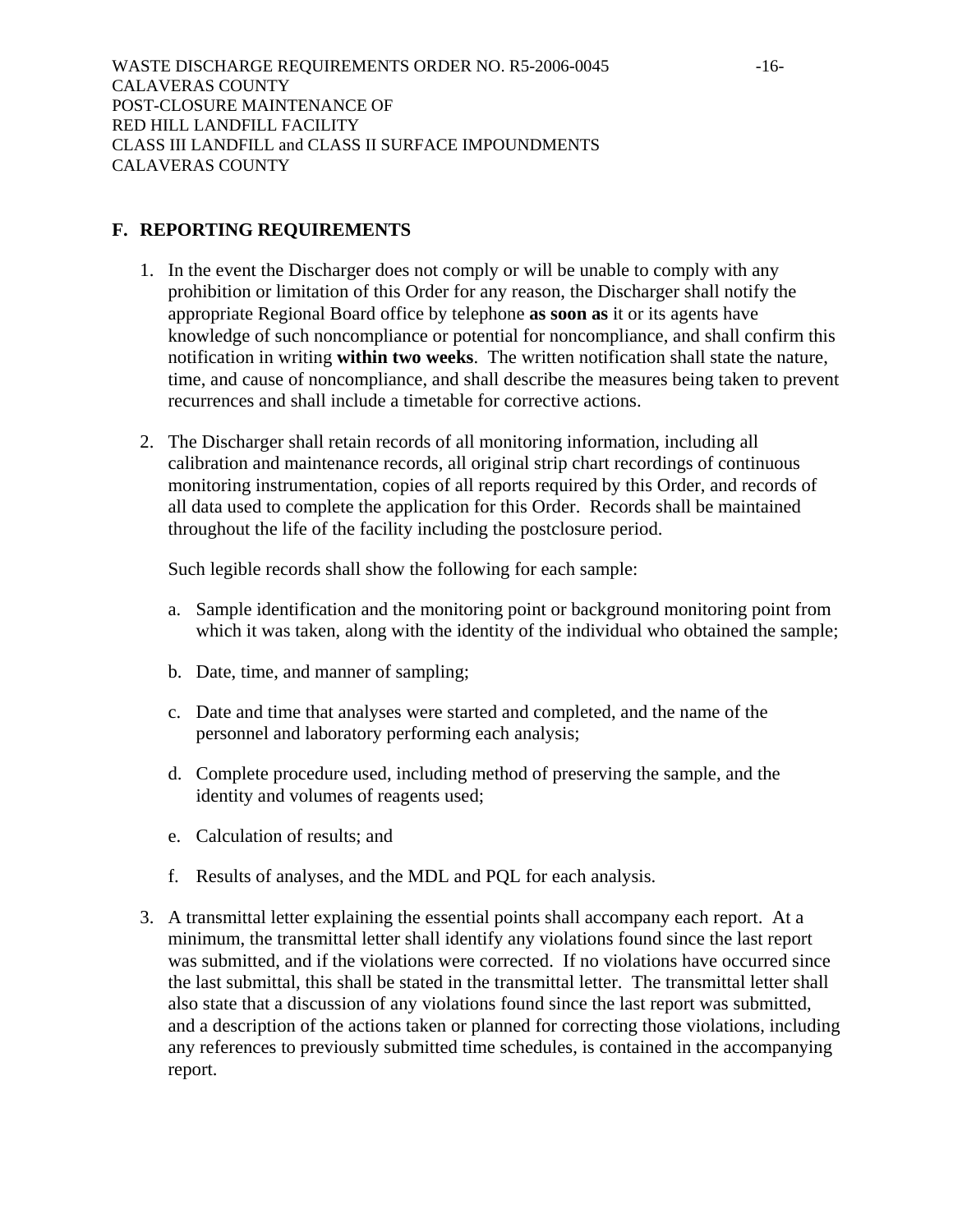- 4. Each monitoring report shall include a compliance evaluation summary. The summary shall contain at least:
	- a. For each monitoring point and background monitoring point addressed by the report, a description of:
		- 1) The time of water level measurement;
		- 2) The type of pump or other device used for purging and the elevation of the pump intake relative to the elevation of the screened interval;
		- 3) The method of purging (the pumping rate; the groundwater elevation at the beginning and end of the purging period; the equipment and methods used to monitor field pH, temperature, and conductivity during purging; the calibration of the field equipment; results of the pH, temperature, conductivity, and turbidity testing; and the method of disposing of the purge water) to remove all portions of the water in the well bore while the sample is being taken;
		- 4) The type of pump or other device used for sampling, if different than the pump or device used for purging; and
		- 5) A statement that the sampling procedure was conducted in accordance with the approved Sampling and Analysis Plan.
	- b. A map or aerial photograph showing the locations of observation stations, monitoring points, and background monitoring points.
	- c. For each groundwater body, a description and graphical presentation of the gradient and direction of groundwater flow under/around the Unit, and the groundwater flow rate, based upon water level elevations taken prior to the collection of the water quality data submitted in the report.
	- d. Laboratory statements of results of all analyses evaluating compliance with requirements.
	- e. An evaluation of the effectiveness of the leachate monitoring and control facilities, and of the run-off/run-on control facilities.
	- f. A summary and certification of completion of all **Standard Observations** for the Unit(s), for the perimeter of the Unit, and for the receiving waters. The Standard Observations shall include:
		- 1) For the Unit: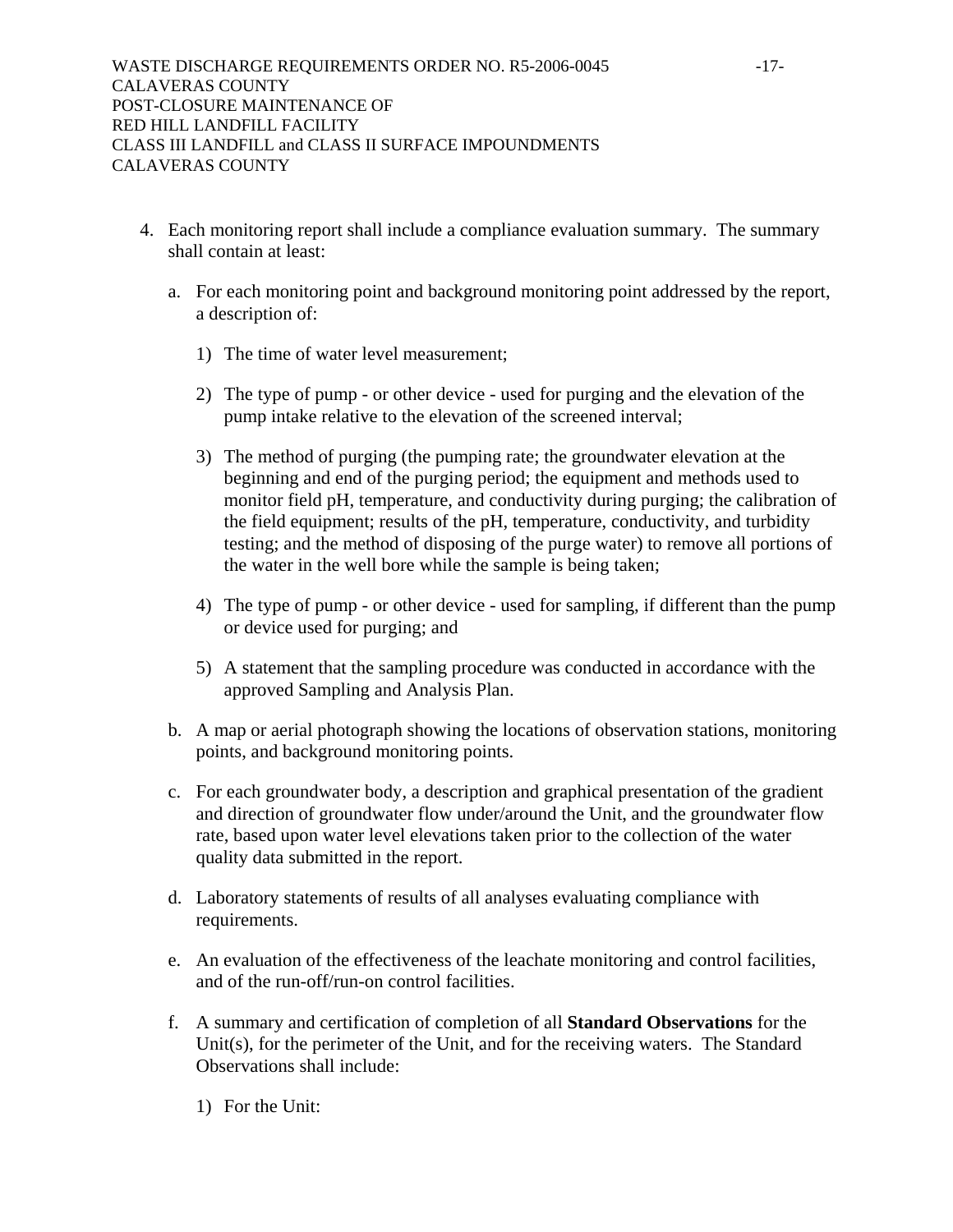- a) Evidence of ponded water at any point on the facility (show affected area on map);
- b) Evidence of odors presence or absence, characterization, source, and distance of travel from source; and
- c) Evidence of erosion and/or of day-lighted refuse.
- 2) Along the perimeter of the Unit:
	- a) Evidence of liquid leaving or entering the Unit, estimated size of affected area, and flow rate (show affected area on map);
	- b) Evidence of odors presence or absence, characterization, source, and distance of travel from source; and
	- c) Evidence of erosion and/or of day-lighted refuse.
- 3) For receiving waters:
	- a) Floating and suspended materials of waste origin presence or absence, source, and size of affected area;
	- b) Discoloration and turbidity description of color, source, and size of affected area;
	- c) Evidence of odors presence or absence, characterization, source, and distance of travel from source;
	- d) Evidence of water uses presence of water-associated wildlife;
	- e) Estimated flow rate; and
	- f) Weather conditions wind direction and estimated velocity, total precipitation during recent days and on the day of observation.
- 5. The Discharger shall report by telephone any seepage from the disposal area **immediately** after it is discovered. A written report shall be filed with the Regional Board **within seven days**, containing at least the following information:
	- a. A map showing the location(s) of seepage;
	- b. An estimate of the flow rate;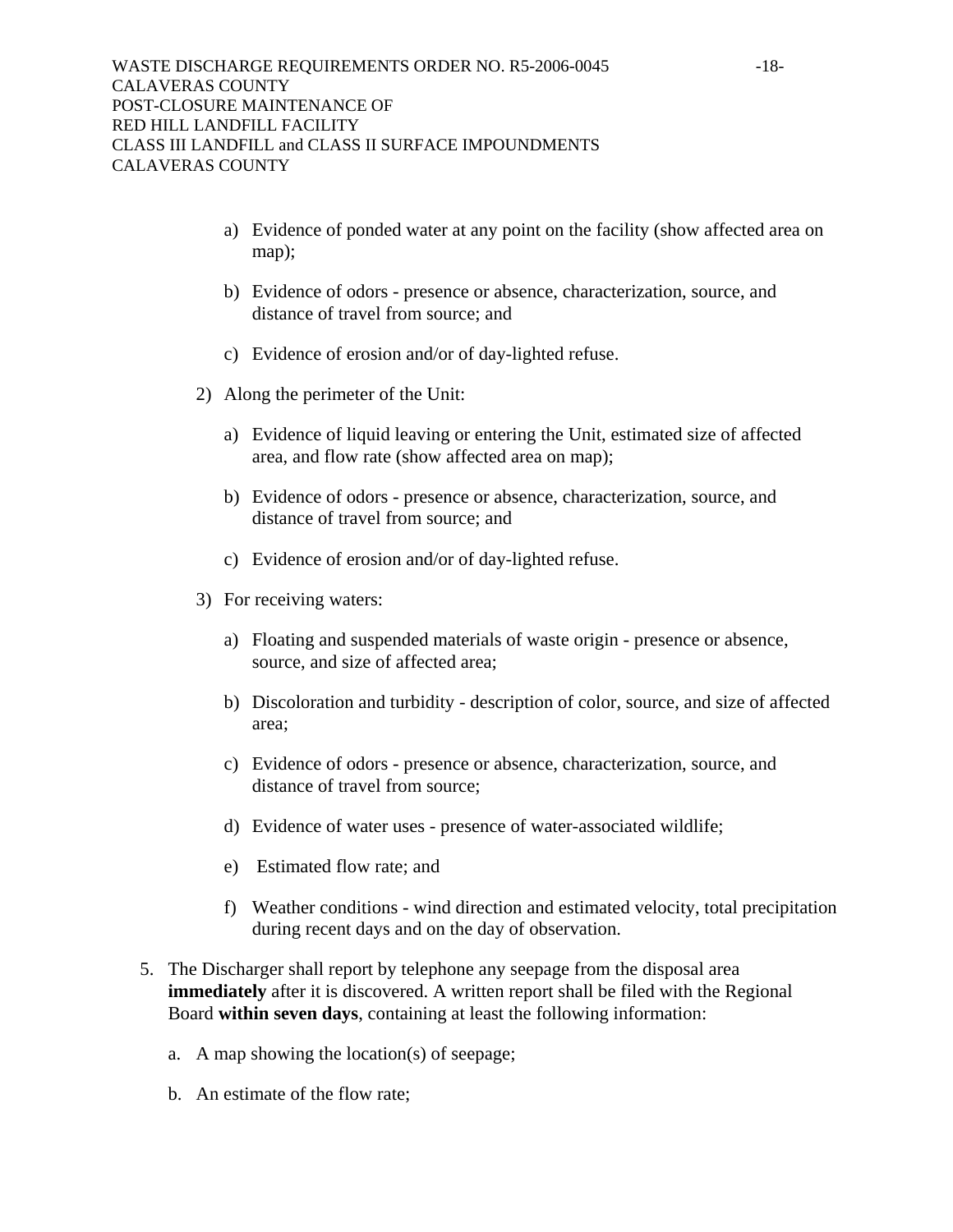- c. A description of the nature of the discharge (e.g., all pertinent observations and analyses);
- d. Verification that samples have been submitted for analyses of the Constituents of Concern and Monitoring Parameters, and an estimated date that the results will be submitted to the Regional Board; and
- e. Corrective measures underway or proposed, and corresponding time schedule.
- 6. The Discharger shall submit an **Annual Monitoring Summary Report** to the Regional Board covering the reporting period of the previous monitoring year. This report shall contain:
	- a. All monitoring parameters and constituents of concern shall be graphed so as to show historical trends at each monitoring point and background monitoring point, for all samples taken within at least the previous five calendar years. Each such graph shall plot the concentration of one or more constituents for the period of record for a given monitoring point or background monitoring point, at a scale appropriate to show trends or variations in water quality. The graphs shall plot each datum, rather than plotting mean values. For any given constituent or parameter, the scale for background plots shall be the same as that used to plot downgradient data. Graphical analysis of monitoring data may be used to provide significant evidence of a release.
	- b. Unless otherwise exempted by the Executive Officer, all monitoring analytical data obtained during the previous two six month reporting periods shall be submitted in tabular form as well as in a digital file format acceptable to the Executive Officer. The Regional Board regards the submittal of data in hard copy and in digital format as "...the form necessary for..." statistical analysis [§20420(h)], in that this facilitates periodic review by the Regional Board.
	- c. A comprehensive discussion of the compliance record, and the result of any corrective actions taken or planned which may be needed to bring the Discharger into full compliance with the waste discharge requirements.
	- d. A written summary of the monitoring results, indicating any changes made or observed since the previous annual report.
	- e. An evaluation of the effectiveness of the leachate monitoring/control facilities.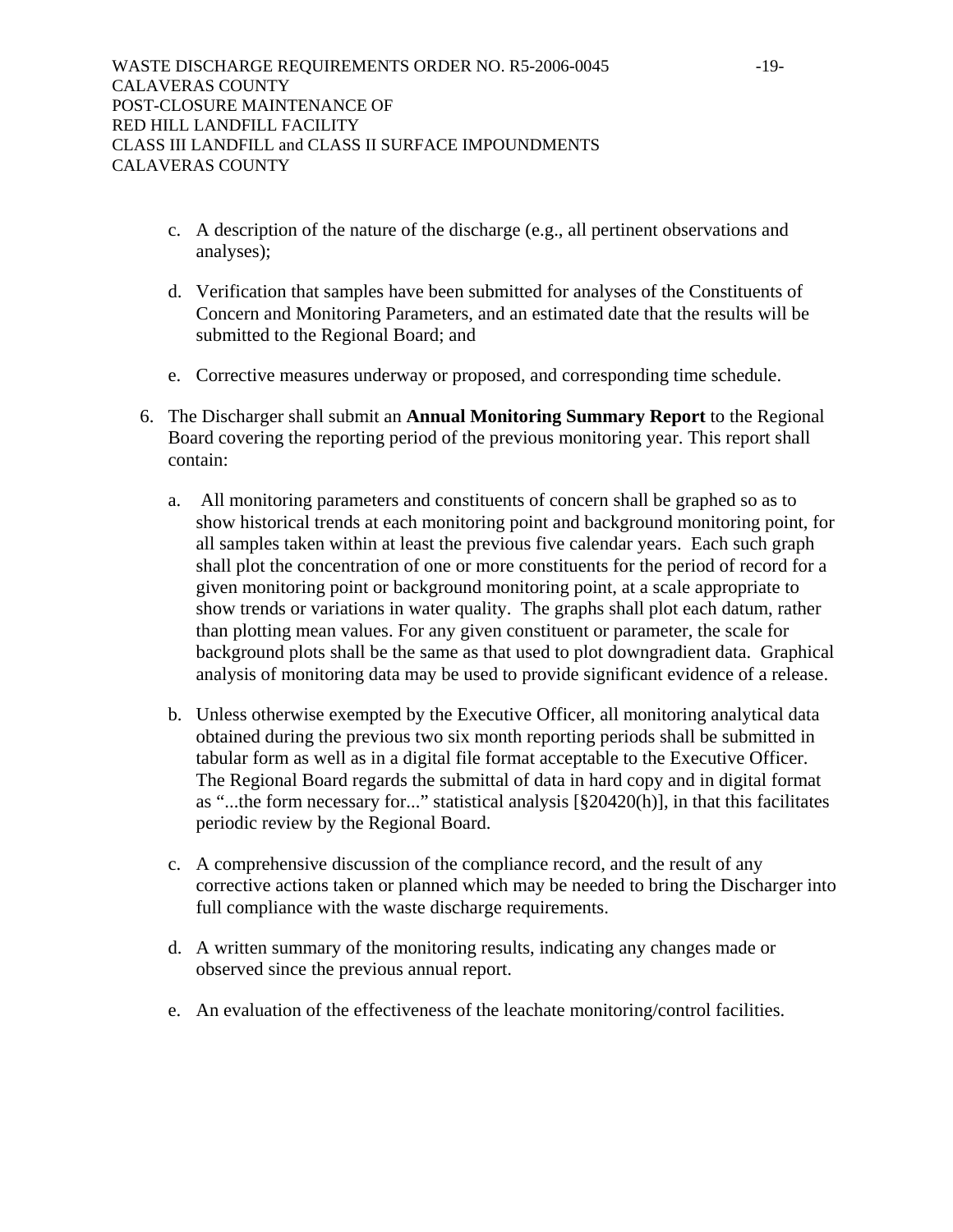WASTE DISCHARGE REQUIREMENTS ORDER NO. R5-2006-0045 -20-CALAVERAS COUNTY POST-CLOSURE MAINTENANCE OF RED HILL LANDFILL FACILITY CLASS III LANDFILL and CLASS II SURFACE IMPOUNDMENTS CALAVERAS COUNTY

#### **G. PROVISIONS**

- 1. The Discharger shall maintain a copy of this Order at the facility or County office and make it available at all times to facility operating personnel, who shall be familiar with its contents, and to regulatory agency personnel.
- 2. The Discharger shall comply with all applicable provisions of Title 27 and 40 Code of Federal Regulations Part 258 (Subtitle D) that are not specifically referred to in this Order.
- 3. The Discharger shall comply with Monitoring and Reporting Program No. R5-2006- 0045, which is incorporated into and made part of this Order.
- 4. The Discharger shall comply with the applicable portions of the Standard Provisions and Reporting Requirements for Waste Discharge Requirements for Nonhazardous Solid Waste Discharges Regulated by Title 27 and/or Subtitle D (27 CCR §20005 et seq. and 40 CFR 258 et seq.), dated April 2000, which are hereby incorporated into this Order.
- 5. All reports and transmittal letters shall be signed by persons identified below:
	- a. For a corporation: by a principal executive officer of at least the level of senior vice-president.
	- b. For a partnership or sole proprietorship: by a general partner or the proprietor.
	- c. For a municipality, state, federal or other public agency: by either a principal executive officer or ranking elected or appointed official.
	- d. A duly authorized representative of a person designated in a, b or c above if;
		- 1) The authorization is made in writing by a person described in a, b, or c of this provision;
		- 2) The authorization specifies either an individual or a position having responsibility for the overall operation of the regulated facility or activity, such as the position of plant manager, operator of a Unit, superintendent, or position of equivalent responsibility. (A duly authorized representative may thus be either a named individual or any individual occupying a named position); and
		- 3) The written authorization is submitted to the Regional Board.
	- e. Any person signing a document under this Section shall make the following certification: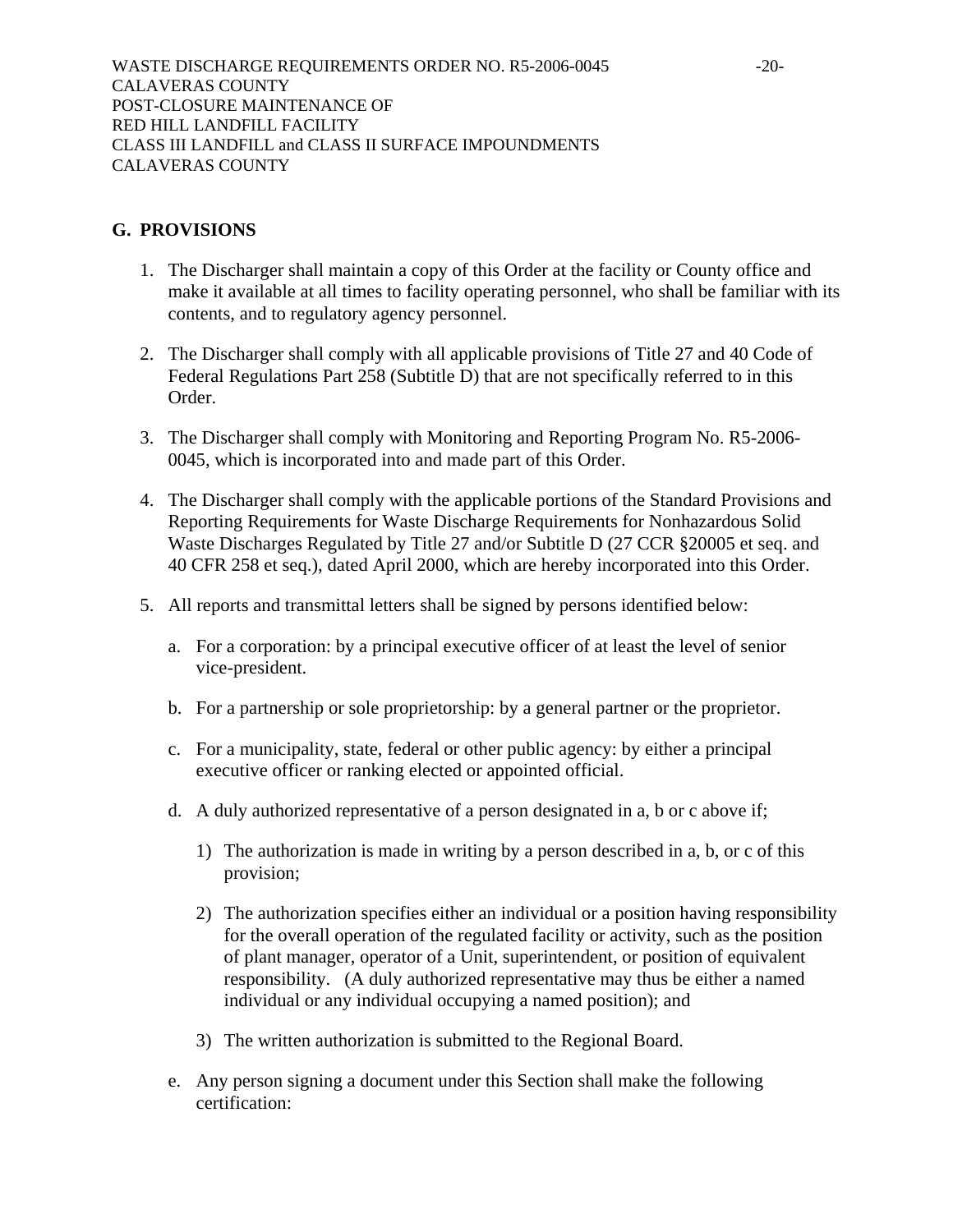WASTE DISCHARGE REQUIREMENTS ORDER NO. R5-2006-0045 -21- CALAVERAS COUNTY POST-CLOSURE MAINTENANCE OF RED HILL LANDFILL FACILITY CLASS III LANDFILL and CLASS II SURFACE IMPOUNDMENTS CALAVERAS COUNTY

> "I certify under penalty of law that I have personally examined and am familiar with the information submitted in this document and all attachments and that, based on my inquiry of those individuals immediately responsible for obtaining the information, I believe that the information is true, accurate, and complete. I am aware that there are significant penalties for submitting false information, including the possibility of fine and imprisonment."

- 6. The Discharger shall take all reasonable steps to minimize any adverse impact to the waters of the State resulting from noncompliance with this Order. Such steps shall include accelerated or additional monitoring as necessary to determine the nature, extent, and impact of the noncompliance.
- 7. The owner of the waste management facility shall have the continuing responsibility to assure protection of waters of the state from discharged wastes and from gases and leachate generated by discharged waste during the active life, closure, and postclosure maintenance period of the Unit(s) and during subsequent use of the property for other purposes.
- 8. The fact that it would have been necessary to halt or reduce the permitted activity in order to maintain compliance with this Order shall not be regarded as a defense for the Discharger's violations of the Order.
- 9. To assume ownership or operation under this Order, the succeeding owner or operator must apply in writing to the Regional Board requesting transfer of the Order within 14 days of assuming ownership or operation of this facility. The request must contain the requesting entity's full legal name, the State of incorporation if a corporation, the name and address and telephone number of the persons responsible for contact with the Regional Board, and a statement. The statement shall comply with the signatory requirements contained in Provision F.5. and state that the new owner or operator assumes full responsibility for compliance with this Order. Failure to submit the request shall be considered a discharge without requirements, a violation of the California Water Code. Transfer of this Order shall be approved or disapproved by the Regional Board.
- 10. The Discharger shall obtain and maintain an approved amount of assurances of financial responsibility for initiating and completing corrective action for all known or reasonably foreseeable releases from the landfill in accordance with Title 27 CCR Section 20380. The Discharger is required to submit the financial assurance mechanism to the Financial Assurances Section of the California Integrated Waste Management Board, which determines if the mechanism meets the requirements of Chapter 6, Title 27, and if the amount of coverage is adequate. If the California Integrated Waste Management Board determines that either the amount of coverage or the mechanism is inadequate, then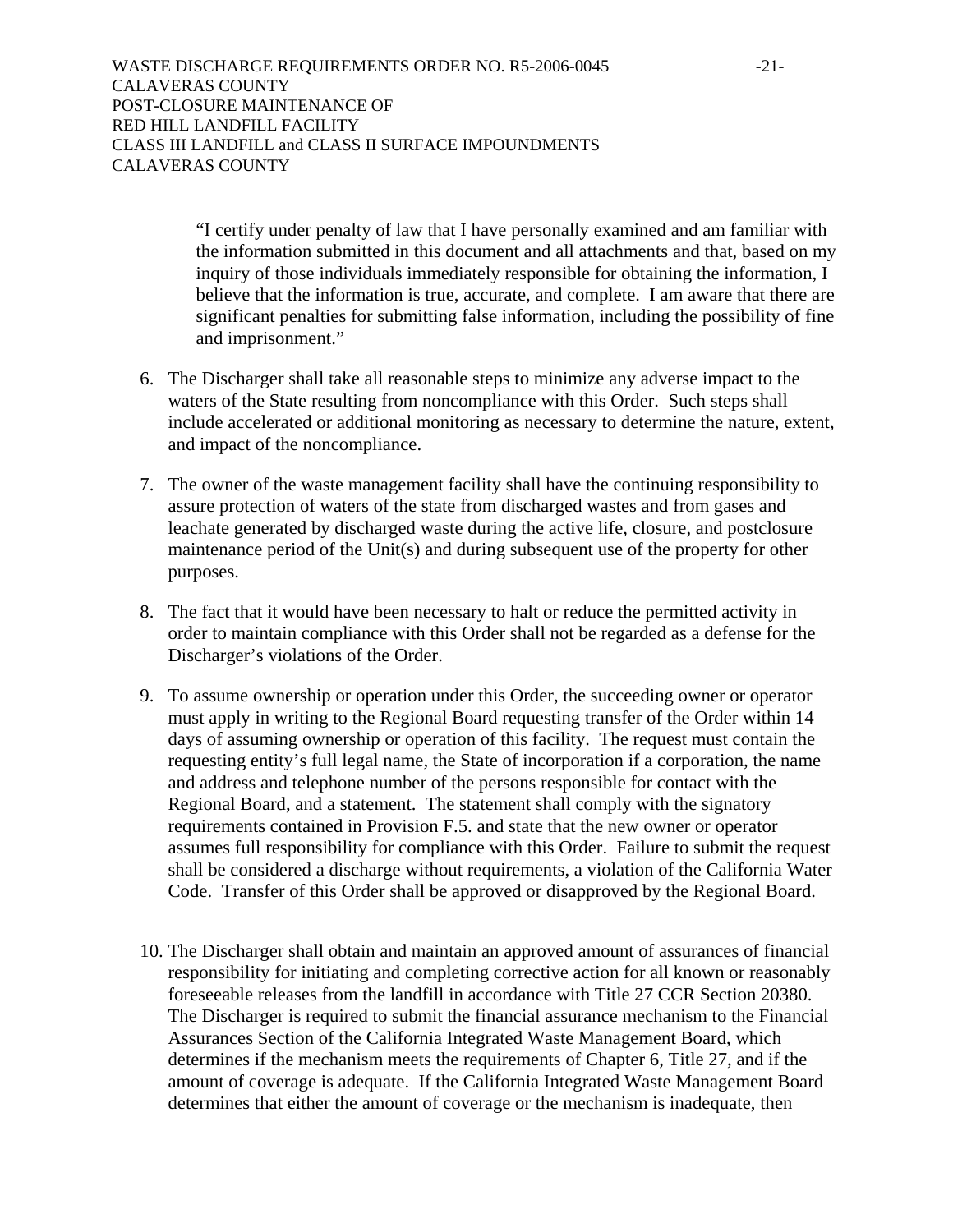WASTE DISCHARGE REQUIREMENTS ORDER NO. R5-2006-0045 -22-CALAVERAS COUNTY POST-CLOSURE MAINTENANCE OF RED HILL LANDFILL FACILITY CLASS III LANDFILL and CLASS II SURFACE IMPOUNDMENTS CALAVERAS COUNTY

within 90 days of notification, the Discharger shall submit an updated cost estimate or mechanism.

- 11. The Discharger shall obtain and maintain irrevocable fund (or provide other means) for closure and post-closure maintenance of the landfill in accordance with an approved closure and post-closure maintenance plan per Title 27 CCR Section 20950. The Discharger is required to submit the financial assurance mechanism to the Financial Assurances Section of the California Integrated Waste Management Board, which determines if the mechanism meets the requirements of Chapter 6, Title 27, and if the amount of coverage is adequate. If the California Integrated Waste Management Board determines that either the amount of coverage or the mechanism is inadequate, then within 90 days of notification, the Discharger shall submit an updated cost estimate or mechanism.
- 12. The following reports shall be submitted pursuant to Section 13267 of the California Water Code:
	- a. By **31 July 2006**, the Discharger shall submit a *Five-Year Constituent of Concern Report* in accordance with Title 27 CCR Section 20420(g). The constituents of concern are listed in Monitoring and Reporting Program Order No. R5-2006-0045.
	- b. By **31 July 2006**, the Discharger shall provide an Iso-Settlement Map in accordance with Title 27 CCR Section 21090 (e)(2).
	- c. By **31 July 2006**, the Discharger shall submit a *Monitoring Well HMW-4 Abandonment Workplan.*
	- d. By **30 November 2006** the Discharger shall submit a *Monitoring Well HMW-4 Well Abandonment Completion Report* showing the well was abandon in accordance with the workplan.
	- e. By **31 January 2007**, the Discharger shall submit an *Updated Water Quality Protection Standard Report* that includes all of the information as outlined in Section B.1 of Monitoring and Reporting Program Order No R5-2006-0045.

I, PAMELA C. CREEDON, Executive Officer, do hereby certify that the foregoing is a full, true, and correct copy of an Order adopted by the California Regional Water Quality Control Board, Central Valley Region, on 5 May 2006.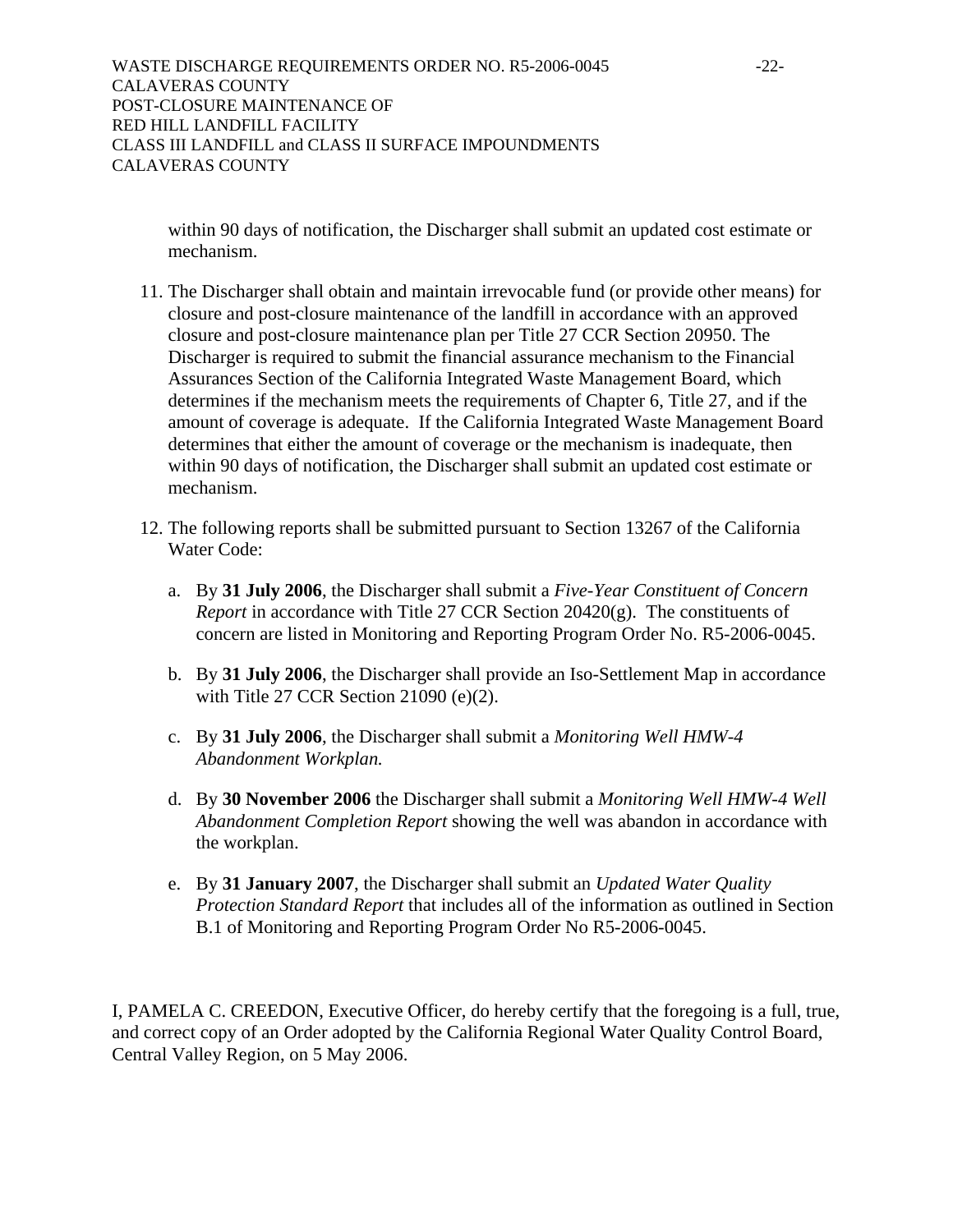WASTE DISCHARGE REQUIREMENTS ORDER NO. R5-2006-0045 -23-CALAVERAS COUNTY POST-CLOSURE MAINTENANCE OF RED HILL LANDFILL FACILITY CLASS III LANDFILL and CLASS II SURFACE IMPOUNDMENTS CALAVERAS COUNTY

 $\overline{\phantom{a}}$  , which is a set of the set of the set of the set of the set of the set of the set of the set of the set of the set of the set of the set of the set of the set of the set of the set of the set of the set of th

PAMELA C. CREEDON, Executive Officer

MMW: 4/4/06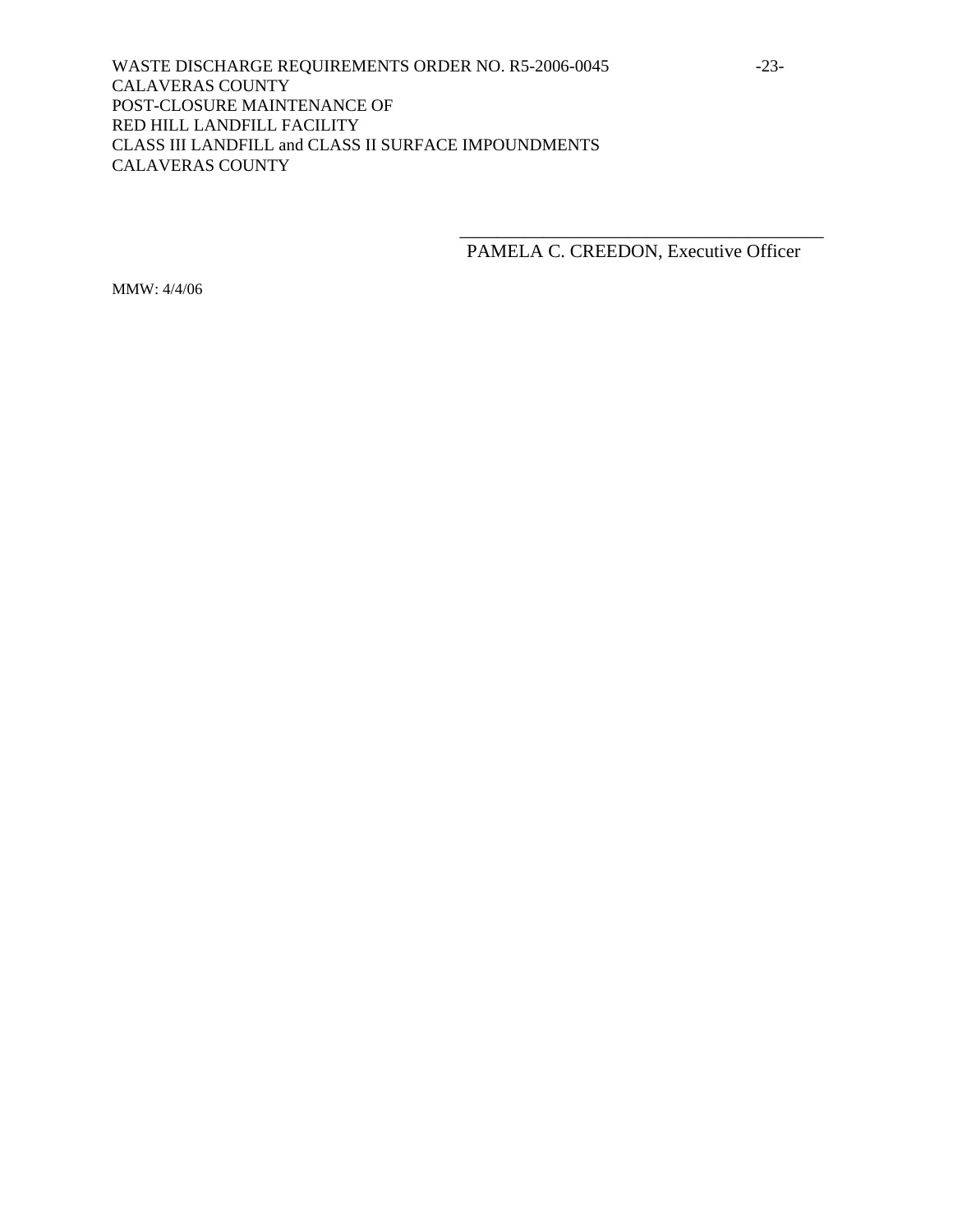# CALIFORNIA REGIONAL WATER QUALITY CONTROL BOARD CENTRAL VALLEY REGION

# MONITORING AND REPORTING PROGRAM NO. R5-2006-0045 FOR CALAVERAS COUNTY POST-CLOSURE MAINTENANCE OF RED HILL LANDFILL FACILITY CLASS III LANDFILL CLASS II SURFACE IMPOUNDMENTS CALAVERAS COUNTY

The Discharger shall maintain water quality monitoring systems that are appropriate for detection and corrective action monitoring that comply with the provisions of Title 27, California Code of Regulations (CCR), Division 2, Subdivision 1, Chapter 3, Subchapter 3.

Compliance with this Monitoring and Reporting Program, and with the Standard Provisions and Reporting Requirements, is ordered by Waste Discharge Requirements Order No. R5-2006- 0045. Failure to comply with this Program, or with the Standard Provisions and Reporting Requirements, constitutes non-compliance with Waste Discharge Requirement Order No. R5- 2006-0045 and with the California Water Code, which can result in the imposition of civil monetary liability.

# **A. REPORTING**

The Discharger shall report monitoring data and information as required in this Monitoring and Reporting Program and as required in Order No. R5-2006-0045 and the Standard Provisions and Reporting Requirements. Reports which do not comply with the required format will be **REJECTED** and the Discharger shall be deemed to be in noncompliance with the waste discharge requirements. In reporting the monitoring data required by this program, the Discharger shall arrange the data in tabular form so that the date, the constituents, the concentrations, and the units are readily discernible. The data shall be summarized in such a manner so as to illustrate clearly the compliance with waste discharge requirements or the lack thereof. Data shall also be submitted in a digital format acceptable to the Executive Officer.

 Each monitoring report shall include a compliance evaluation summary as specified in F. Reporting Requirements, of Order No. R5-2006-0045.

 Field and laboratory tests shall be reported in each monitoring report. Monthly, quarterly, and annual monitoring reports shall be submitted to the Board in accordance with the following schedule for the calendar period in which samples were taken or observations made.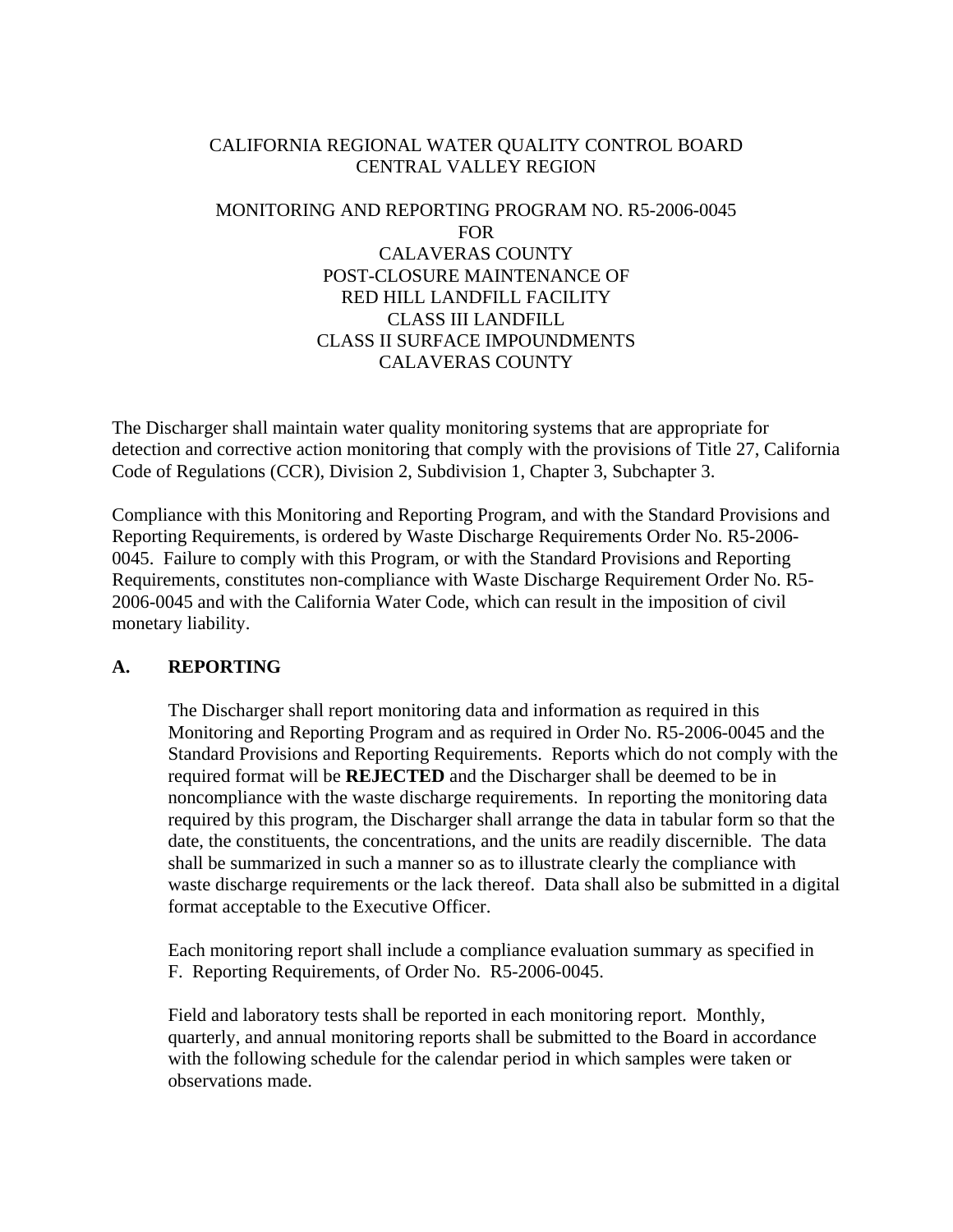# MONITORING AND REPORTING PROGRAM NO. R5-2006-0045 -2- CALAVERAS COUNTY POST-CLOSURE MAINTENANCE OF RED HILL LANDFILL FACILITY CLASS III LANDFILL and CLASS II SURFACE IMPOUNDMENTS CALAVERAS COUNTY

| Sampling    | Reporting   | Reporting              | Report                |
|-------------|-------------|------------------------|-----------------------|
| Frequency   | Frequency   | Periods End            | Date Due              |
| Monthly     | Semi Annual | Last Day of Month      | 30 July<br>31 January |
| Semi Annual | Semi Annual | 30 June<br>31 December | 30 July<br>31 January |
| Annually    | Annually    | 31 December            | 31 January            |

 The Discharger shall submit an **Annual Monitoring Summary Report** to the Board covering the previous monitoring year. The annual report shall contain the information specified in F. Reporting Requirements, of Order No. R5-2006-0045, and a discussion of compliance with the waste discharge requirements and the Water Quality Protection Standard.

The results of **all monitoring** conducted at the site shall reported to the Board in accordance with the reporting schedule above for the calendar period in which samples were taken or observations made.

### **B. WATER QUALITY PROTECTION STANDARD AND COMPLIANCE PERIOD**

#### **1. Water Quality Protection Standard Report**

Provision G.12.d requires the Discharger to submit an updated Water Quality Protection Standard Report. This report shall include the proposed limit for each detection and corrective action monitoring well. The revised WQPS is due to the Regional Board in the 2007 Annual Report.

For each waste management unit (Unit), the Water Quality Protection Standard shall consist of all constituents of concern, the concentration limit for each constituent of concern, the point of compliance, and all water quality monitoring points.

The Water Quality Protection Standard for naturally occurring waste constituents consists of the constituents of concern, the concentration limits, and the point of compliance and all monitoring points. The Water Quality Protection Standard shall be submitted for review and approval.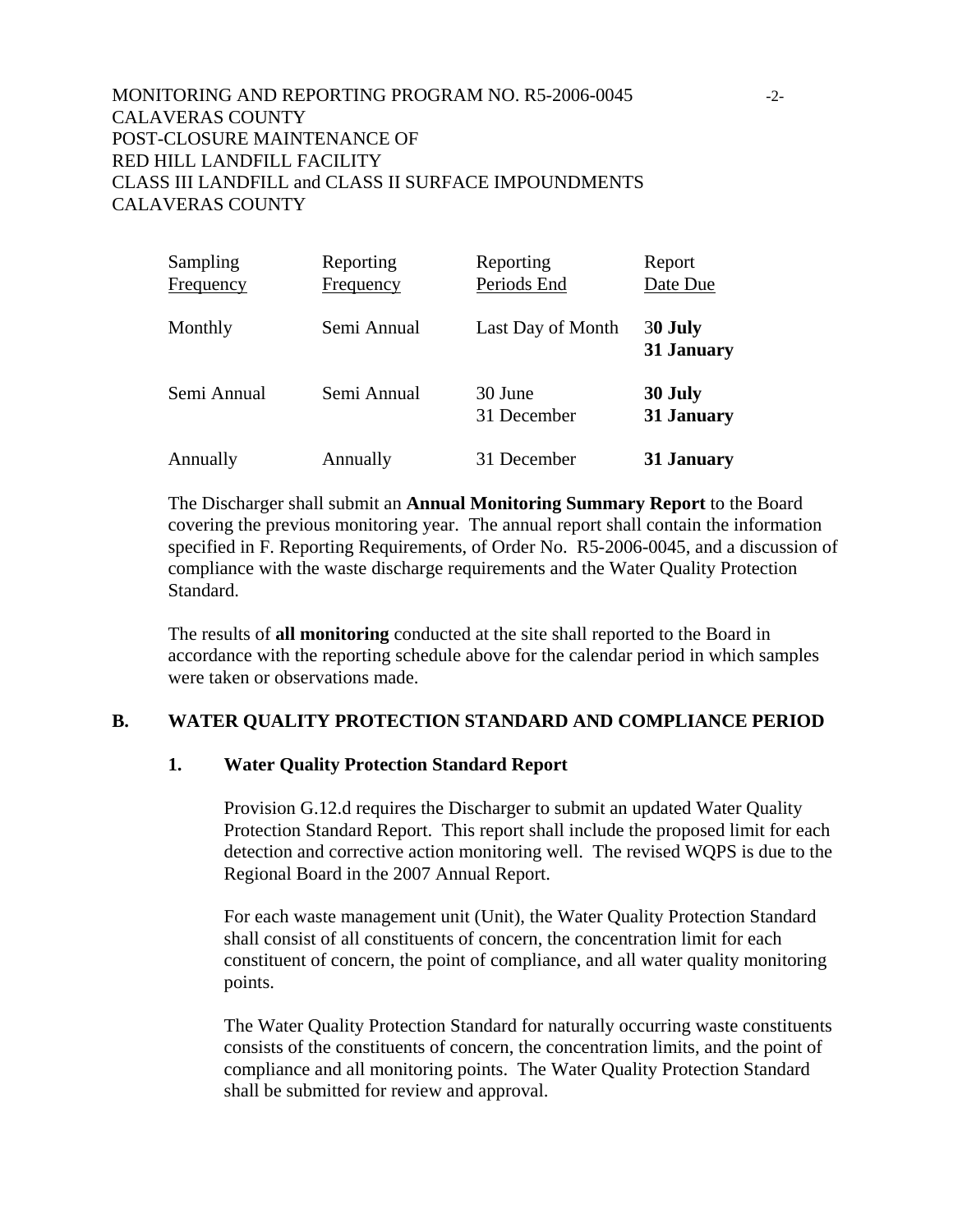The Water Quality Protection Standard report shall:

- a. Identify **all distinct bodies of surface and ground water** that could be affected in the event of a release from a Unit or portion of a Unit. This list shall include at least the uppermost aquifer and any permanent or ephemeral zones of perched groundwater underlying the facility.
- b. Include a map showing the monitoring points and background monitoring points for the surface water monitoring program and groundwater monitoring program. The map shall include the point of compliance in accordance with §20405 of Title 27.
- c. Evaluate the perennial direction(s) of groundwater movement within the uppermost groundwater zone(s).

If subsequent sampling of the background monitoring point(s) indicates significant water quality changes due to either seasonal fluctuations or other reasons unrelated to waste management activities at the site, the Discharger may request modification of the Water Quality Protection Standard.

The Discharger calculates intrawell concentration limits using tolerance limits at 95% confidence and 95% coverage for monitoring wells HMW-3, HMW-6R and MC-7.

### **2. Constituents of Concern**

The constituents of concern (COC) include all the waste constituents, their reaction products, and hazardous constituents that are reasonably expected to be in or derived from waste contained in the Unit. The COCs for all Units at the facility are those listed in Tables I through V.

The Discharger shall monitor all COCs every five years beginning with the quarter ending **30 June 2006** with subsequent COC monitoring efforts being carried out every fifth year thereafter alternately in the Summer (Reporting period ends 30 June) and Winter (Reporting Period ends 31 December). The COC Report may be combined with a Detection Monitoring Report or an Annual Summary Report having a Reporting Period that ends at the same time.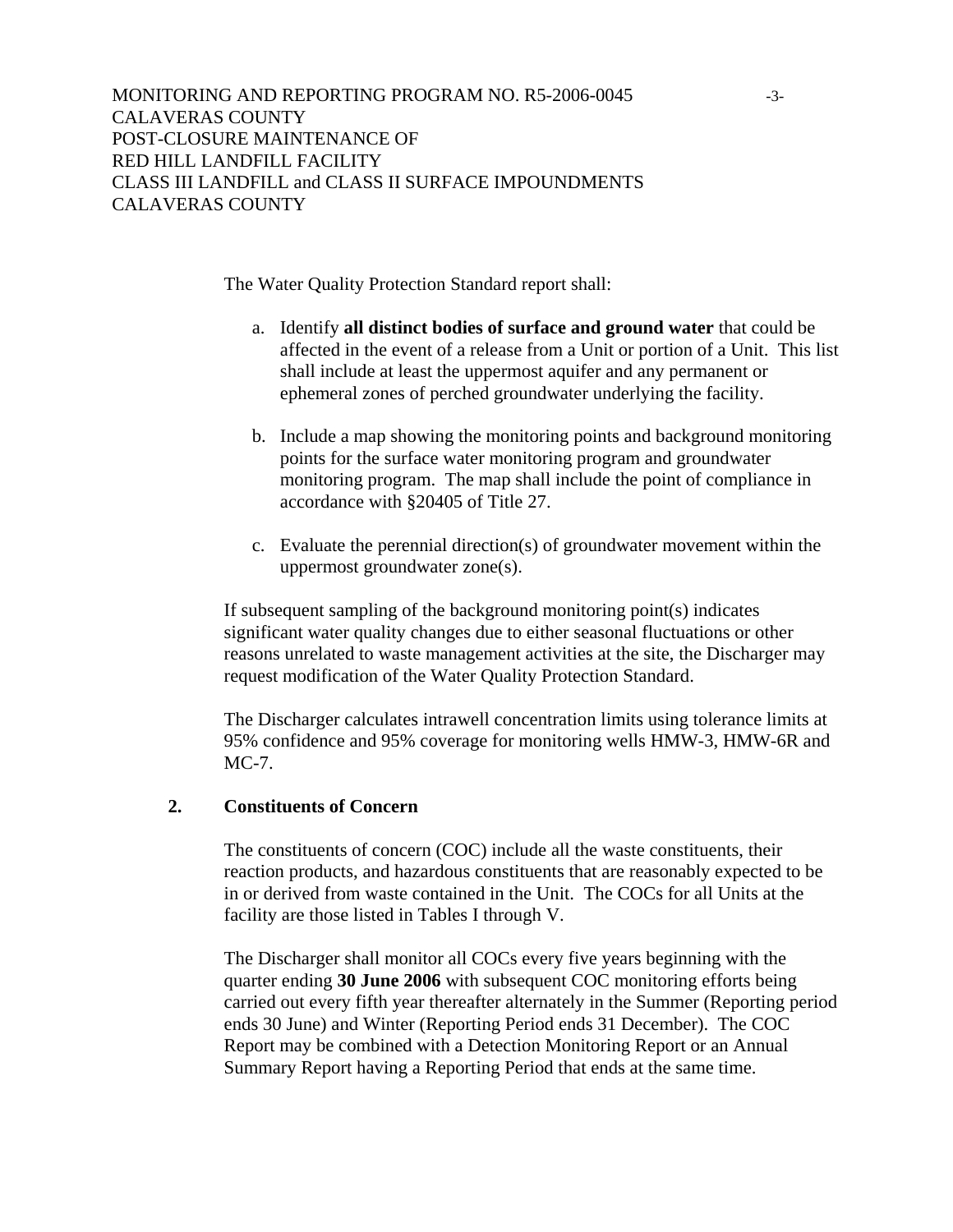# a. Monitoring Parameters

Monitoring parameters are COCs that are the waste constituents, reaction products, hazardous constituents, and physical parameters that provide a reliable indication of a release from a Unit. The monitoring parameters for all Units are those listed in Tables I though V.

### **3. Concentration Limits**

For a naturally occurring COC, the concentration limit for each COC shall be determined as follows:

- a. By calculation in accordance with a statistical method pursuant to Title 27 CCR Section 20415; or
- b. By an alternative statistical method acceptable to the Executive Officer in accordance with Title 27 CCR Section 20415.

### **4. Points of Compliance**

Compliance wells for the Facility consist of monitoring wells HMW-1, HMW-2, HMW-3, HP-2, HMW-6, HMW-6R and MC-7. Corrective Action wells consist of HMW-1, HMW-2, HMW-6 and HMW-6R. Monitoring well HMW-5 serves as the background well.

### **5. Compliance Period**

The compliance period for each Unit equals the closure period for this Facility. The closure period shall continue until the Water Board determines that remaining wastes in the landfill will not threaten water quality. The compliance period is the minimum period that the Discharger shall conduct a water quality monitoring program subsequent to a release from the Unit. The compliance period shall begin anew each time the Discharger initiates an evaluation program.

### **6. Monitoring Points**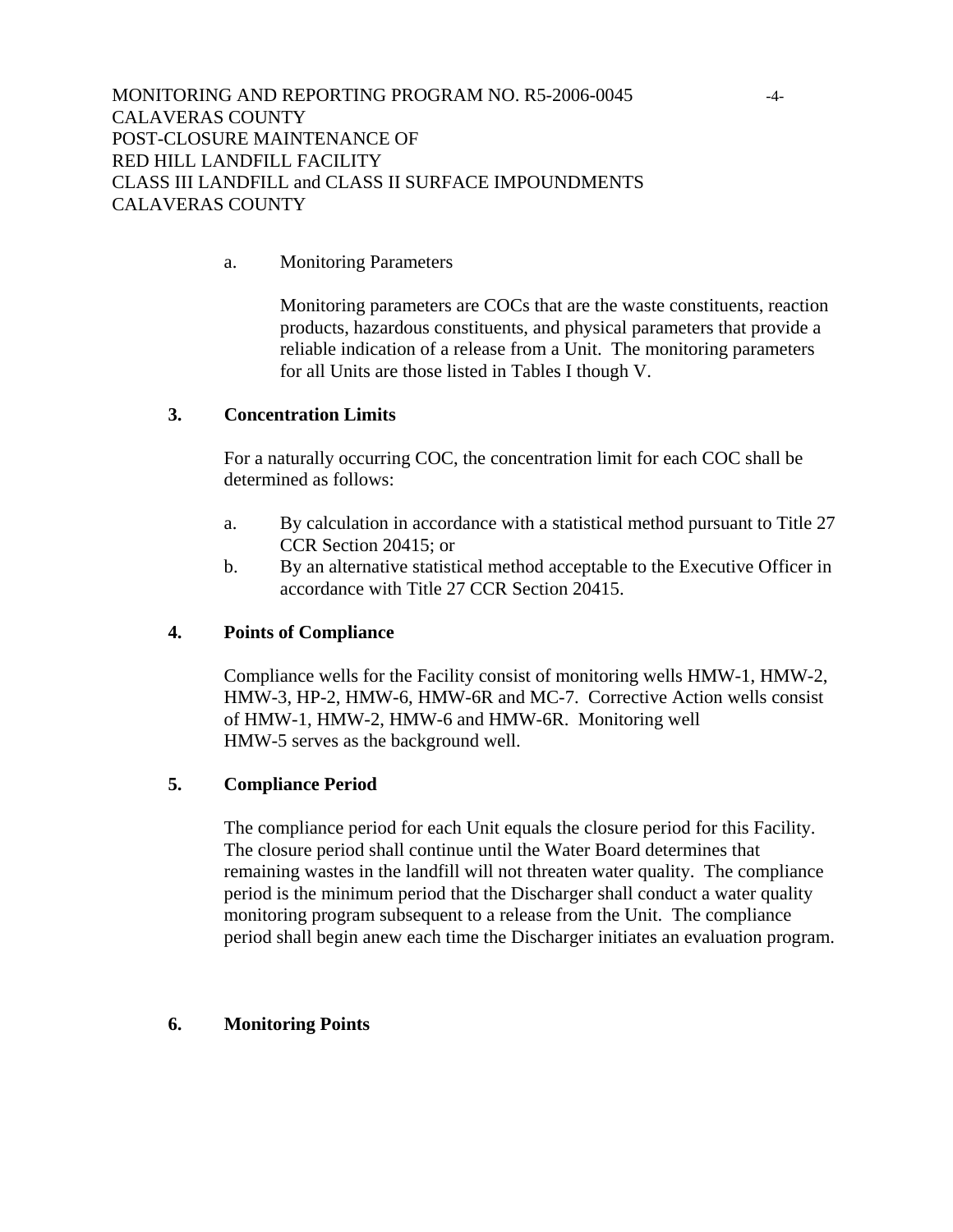# MONITORING AND REPORTING PROGRAM NO. R5-2006-0045 -5- CALAVERAS COUNTY POST-CLOSURE MAINTENANCE OF RED HILL LANDFILL FACILITY CLASS III LANDFILL and CLASS II SURFACE IMPOUNDMENTS CALAVERAS COUNTY

A monitoring point is a well, device or location specified in the waste discharge requirements, which monitoring is conducted and at which the water quality protection standard applies. The monitoring points consist of the following:

Surface Water: C1, C4 and C5 Groundwater: HMW-1, HMW-2, HMW-3, HP-2, HMW-5, HMW-6, HMW-6R and MC-7 (plus any new wells that are constructed, if applicable)

#### **C. MONITORING**

The Discharger shall comply with the detection monitoring program provisions of Title 27 for groundwater and surface water in accordance with Section E. Detection and Evaluation Monitoring Specifications of Waste Discharge Requirements Order No. R5- 2006-0045. All monitoring shall be conducted in accordance with a Sample Collection and Analysis Plan, which includes quality assurance/quality control standards.

All points of compliance monitoring wells established for the detection monitoring program shall constitute the monitoring points for the groundwater Water Quality Protection Standard. All detection monitoring program groundwater monitoring wells, leachate and surface water monitoring points shall be sampled and analyzed for monitoring parameters and constituents of concern as indicated and listed in Table I through V.

Method detection limits and practical quantitation limits shall be reported. All peaks shall be reported, including those, which cannot be quantified and/or specifically identified. Metals shall be analyzed in accordance with the methods listed in Table V.

The Discharger may, upon approval, use alternative analytical test methods, including new USEPA approved methods, provided the methods have method detection limits equal to or lower than the analytical methods specified in this Monitoring and Reporting Program.

If the Discharger, through an evaluation monitoring program, or the Regional Board verify that an additional release has occurred the Discharger shall notify the Regional Board or acknowledge the Board's finding in writing within seven days. Within 180 days, the Discharger shall submit to the Regional Board an amended Report of Waste Discharge for review under the corrective action program, which is designed to remediate releases from the landfill and to achieve compliance with the water quality protection standards.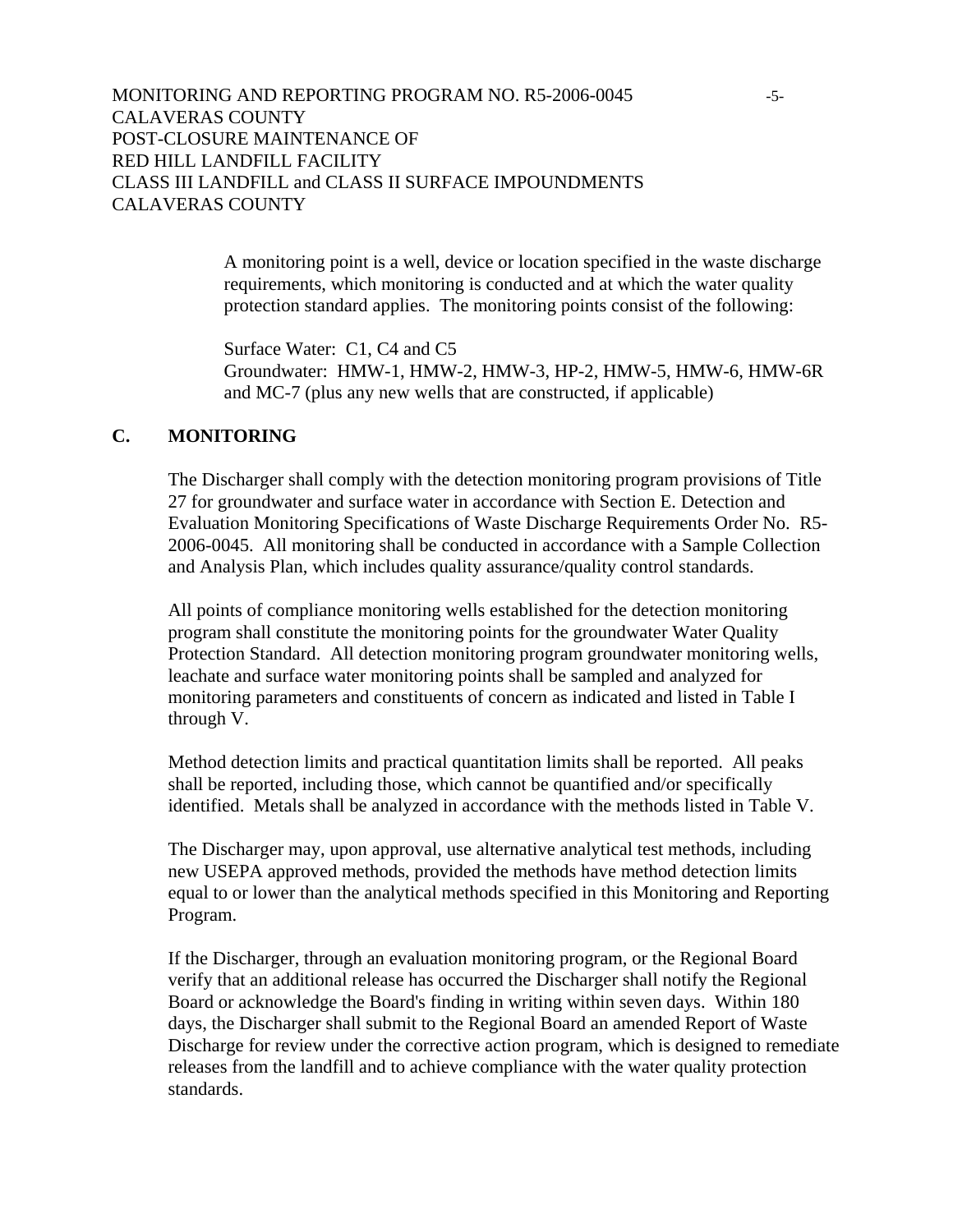The Discharger shall use a Regional Board approved statistical (or non-statistical) procedure to determine whether there has been a measurable (statistically significant) increase in a constituent over the historical mean concentration at a given monitoring point as set forth in Title 27 CCR Section 20415(e)(7). The historical mean concentration of any COC or monitoring parameter that has been detected historically at a given monitoring point shall be the mean (or median as appropriate) and the standard deviation as calculated from the previous 5-years of monitoring data.

### **1. Groundwater**

The Discharger shall operate and maintain a groundwater detection monitoring system that complies with the applicable provisions of §20415 and §20420 of Title 27 in accordance with a Detection Monitoring Program approved by the Executive Officer. The Discharger shall collect, preserve and transport groundwater samples in accordance with the approved Sample Collection and Analysis Plan.

The Discharger shall determine the groundwater flow rate and direction in the uppermost aquifer and in any zones of perched water and in any additional zone of saturation monitored pursuant to this Monitoring and Reporting Program, and report the results semi-annual, including the times of highest and lowest elevations of the water levels in the wells.

Hydrographs of each well shall be submitted showing the elevation of groundwater with the respect to the elevations of the top and bottom of the screened interval and the elevation of the pump intake. Hydrographs of each well shall be prepared quarterly and submitted annually.

Groundwater samples shall be collected from the point of compliance wells, background wells, and any additional wells added as part of the approved groundwater monitoring system. Samples shall be analyzed for the monitoring parameters in accordance with the methods and frequency specified in Table I.

Groundwater sampling shall include an accurate determination of the groundwater surface elevation and field parameters (pH, temperature, electrical conductivity, turbidity) for that Monitoring Point. Groundwater elevations taken prior to purging the well and sampling for Monitoring Parameters shall be used to fulfill the groundwater gradient/direction analyses required. For each monitored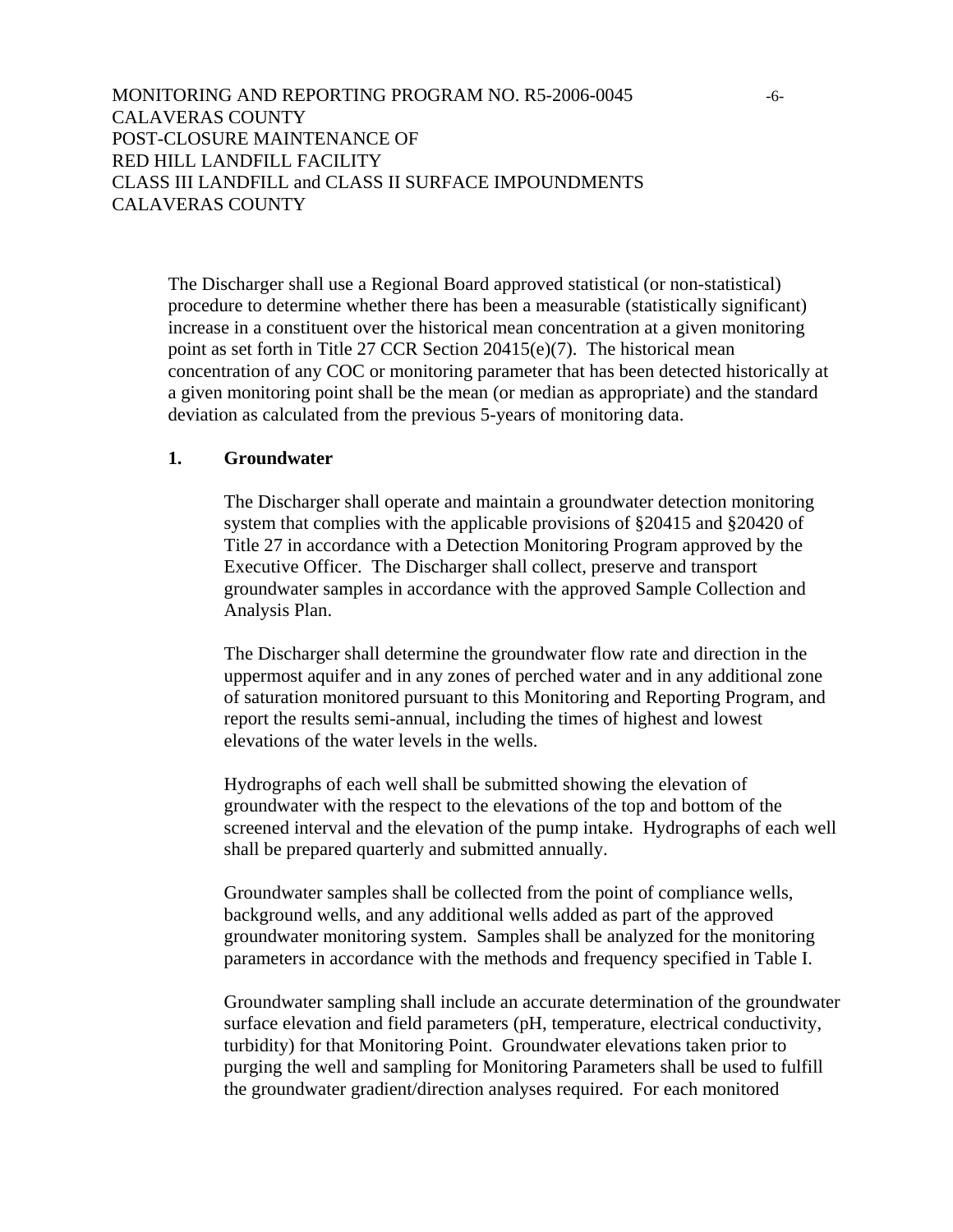groundwater body, the Discharger shall measure the water level in each well and determine groundwater gradient and direction at least quarterly. Groundwater elevations for all wells in a given groundwater body shall be measured within a period of time short enough to avoid temporal variations in groundwater flow which could preclude accurate determination of groundwater gradient and direction. This information shall be included in the monitoring reports.

The detection and corrective action groundwater monitoring network consists of the following eight monitoring wells:

| Background | $HMW-5$                                   |
|------------|-------------------------------------------|
| Detection  | HMW-1, HMW-2, HMW-3, HMW-6, HMW-6R, HMW-2 |
|            | and HP-2 (replacing HMW-4)                |
| Corrective | HMW-1, HMW-2, HMW-6, HMW-6R               |
| Action     |                                           |

Monitoring wells HMW-1, HMW-2 and HMW-6 are considered corrective action wells due to historical detections of VOCs. Monitoring wells HMW-6R is considered a corrective action monitoring well due to the increased trend of inorganics, mainly dissolved iron, dissolved manganese, TDS and chloride.

Ground water levels will be measured at all existing and any future monitoring wells. In addition, groundwater levels are monitored in the following piezometers: MC-1, MC-2, MC-3, MC-4, MC-5, MC-7, MC-8, HP-1, HP-3 and HP-3.

#### 2. **Leachate and Surface Impoundment Monitoring**

All Unit leachate collection and removal system sumps shall be inspected monthly for leachate generation. The leachate monitoring program shall include the collection and analysis of leachate or potential leachate bearing waters from the LCRS traps and the surface impoundments. The LCRS sites are Trap A, Trap B and the outfall. The surface impoundments sampling locations are identified as SI-A and SI-B. The landfill leachate sumps shall be inspected weekly for leachate generation. Leachate and surface impoundment analysis shall be conducted as specified on Table II.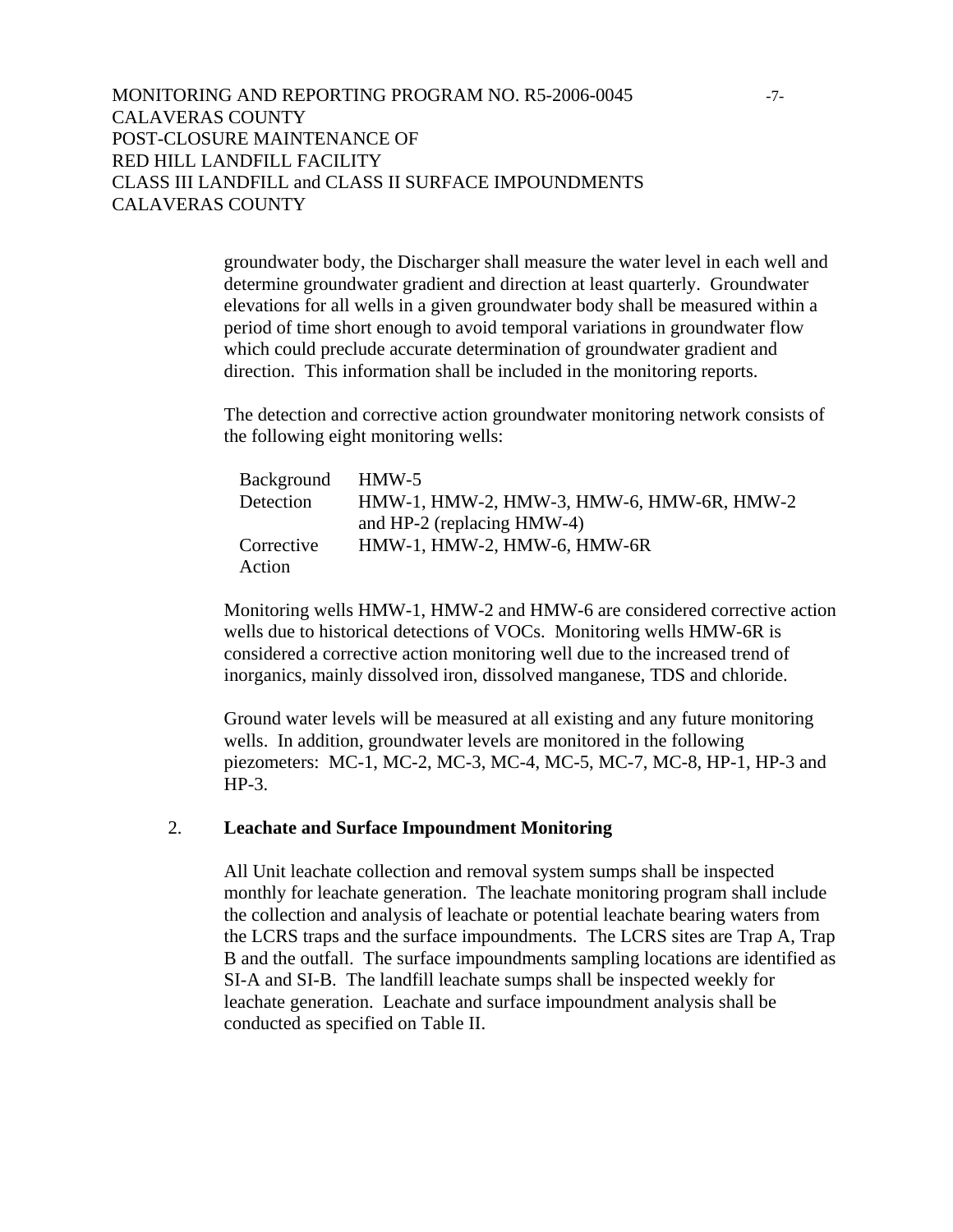Any leachate that seeps to the surface from the Unit shall be sampled and analyzed for the constituents listed in Table II. The quantity of leachate shall be estimated and reported as leachate flow rate (gallons/day).

All visible portions of the surface impoundment liners shall be inspected on a quarterly basis and their conditions reported in the quarterly report.

Once SI-B has been decontaminated and is used solely for non-contact storm water, the Discharger shall notify the Regional Board when stormwater is discharged through the weir to Indian Creek. In addition, if SI-B is used for emergency leachate storage, the Discharger shall notify the Regional Board.

# **3. Surface Water Monitoring**

Three surface water sample locations are established on Indian Creek: CI (upstream), C4 (mid-landfill) and C5 (downstream). These locations shall be sampled quarterly when water is present. In addition, two runoff sampling points (ASW-1 and ASW-2) shall be sampled during the first storm of the wet season. Surface water analysis shall be conducted as specified on Table III.

Surface water monitoring data shall be submitted with the corresponding quarterly monitoring report and shall include evaluation of potential impacts of the facility on surface water quality and compliance with the water quality protection standards.

#### **4. Facility Monitoring**

#### **a. Facility Inspection**

Annually, prior to the anticipated wet weather season, but no later than 30 September, the Discharger shall conduct an inspection of the Facility. The inspection shall assess the drainage control system, groundwater monitoring equipment (including wells, etc.). Any necessary construction, maintenance, or repairs shall be completed by **31 October**. By **15 November** of each year, the Discharger shall submit an annual report describing the results of the inspection and the repair measures implemented, including photographs of the problems and the repairs.

#### **b. Storm Events**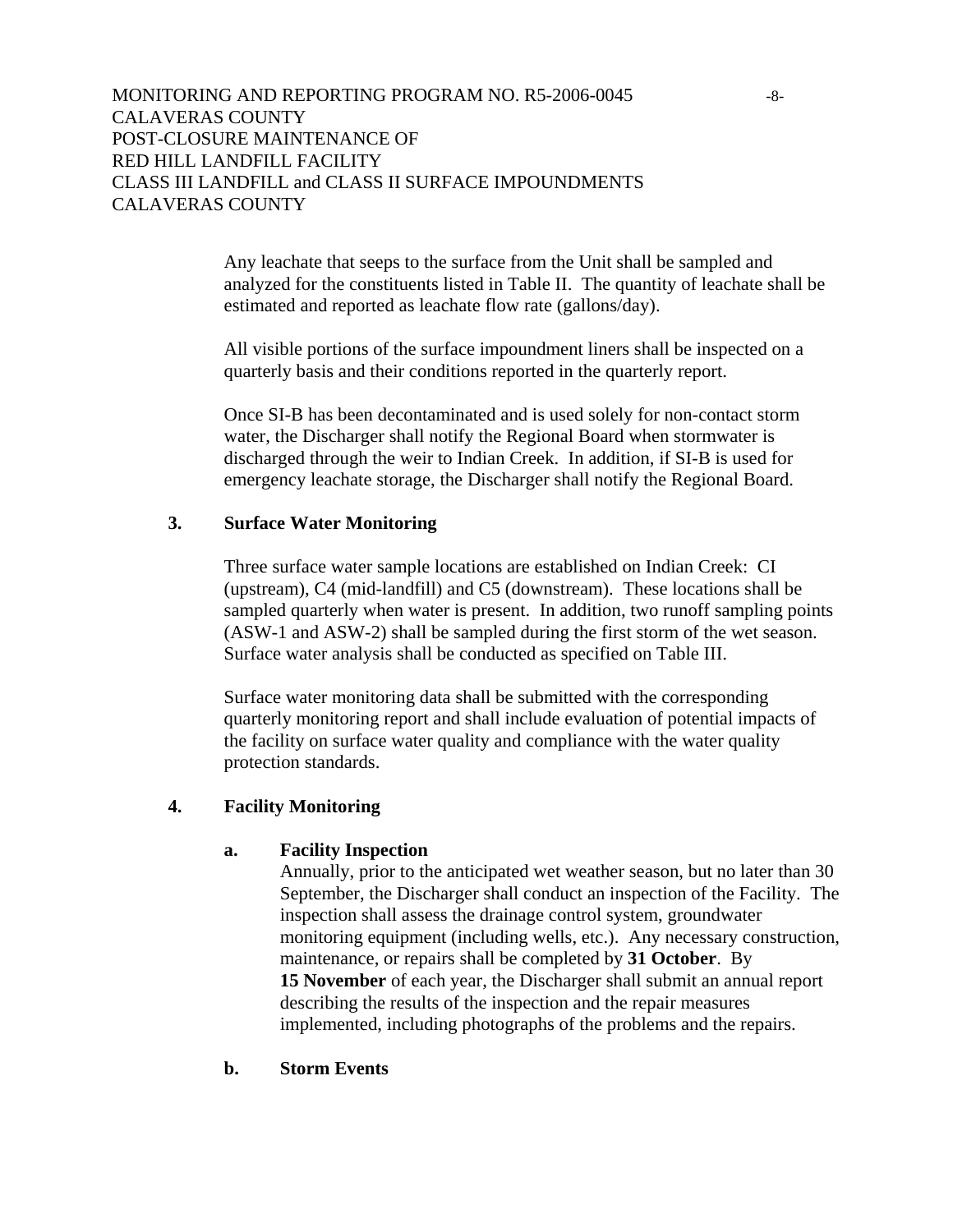# MONITORING AND REPORTING PROGRAM NO. R5-2006-0045 -9- CALAVERAS COUNTY POST-CLOSURE MAINTENANCE OF RED HILL LANDFILL FACILITY CLASS III LANDFILL and CLASS II SURFACE IMPOUNDMENTS CALAVERAS COUNTY

The Discharger shall inspect all precipitation, diversion, and drainage facilities for damage within 7 days following a major storm event. Necessary repairs shall be completed within 30 days of the inspection. The inspection shall include the Standard Observations contained in Section F.4.f of Order No. R5-2006-0045. The Discharger shall include photographs of the problem and the repairs. The Discharger shall report any damage and subsequent repairs within 45 days and also include photographs of the problems and repair.

The Discharger shall implement the above monitoring program on the effective date of this Order.

Ordered by: $\_$ 

 $\overline{\phantom{a}}$  , which is a set of the set of the set of the set of the set of the set of the set of the set of the set of the set of the set of the set of the set of the set of the set of the set of the set of the set of th

PAMELA C. CREEDON, Executive Officer

5 May 2006

**Date** 

MMW: 4/4/06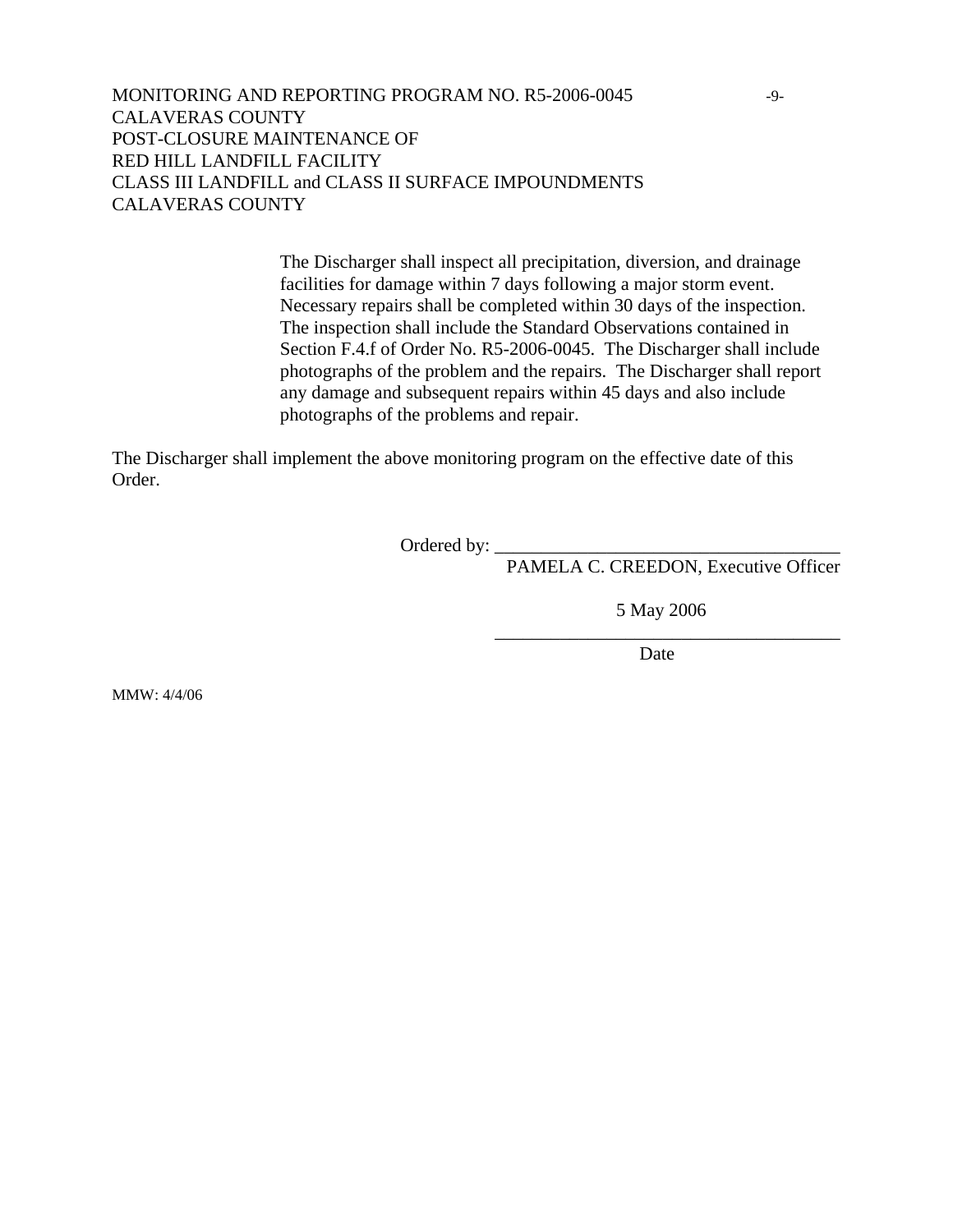# MONITORING AND REPORTING PROGRAM NO. R5-2006-0045 -10- CALAVERAS COUNTY POST-CLOSURE MAINTENANCE OF RED HILL LANDFILL FACILITY CLASS III LANDFILL and CLASS II SURFACE IMPOUNDMENTS CALAVERAS COUNTY

### **TABLE I**

#### **GROUNDWATER DETECTION MONITORING PROGRAM**

# Parameter Units Erequency

# **Field Parameters**

| Groundwater Elevation          | Ft. & hundredths, M.S.L. | Semi Annual |
|--------------------------------|--------------------------|-------------|
| Temperature                    | 0 <sup>C</sup>           | Semi Annual |
| <b>Electrical Conductivity</b> | $\mu$ mhos/cm            | Semi Annual |
| pΗ                             | pH units                 | Semi Annual |
| Turbidity                      | Turbidity units          | Semi Annual |
|                                |                          |             |

#### **Monitoring Parameters**

| <b>Total Dissolved Solids (TDS)</b> | mg/L      | Semi Annual |
|-------------------------------------|-----------|-------------|
| Chloride                            | mg/L      | Semi Annual |
| Carbonate                           | mg/L      | Semi Annual |
| <b>Bicarbonate</b>                  | mg/L      | Semi Annual |
| Nitrate - Nitrogen                  | mg/L      | Semi Annual |
| Sulfate                             | mg/L      | Semi Annual |
| Calcium                             | mg/L      | Semi Annual |
| Magnesium                           | mg/L      | Semi Annual |
| Potassium                           | mg/L      | Semi Annual |
| Sodium                              | mg/L      | Semi Annual |
| Dissolved Iron                      | mg/L      | Semi Annual |
| Dissolved Manganese                 | mg/L      | Semi Annual |
| <b>Volatile Organic Compounds</b>   | $\mu$ g/L | Semi Annual |
| (USEPA Method 8260B, see Table IV)  |           |             |

### **Constituents of Concern (see Table V)**

| mg/L      | 5 years |
|-----------|---------|
| mg/L      | 5 years |
| $\mu$ g/L | 5 years |
|           |         |
| $\mu$ g/L | 5 years |
|           |         |
| $\mu$ g/L | 5 years |
|           |         |
| $\mu$ g/L | 5 years |
|           |         |
|           |         |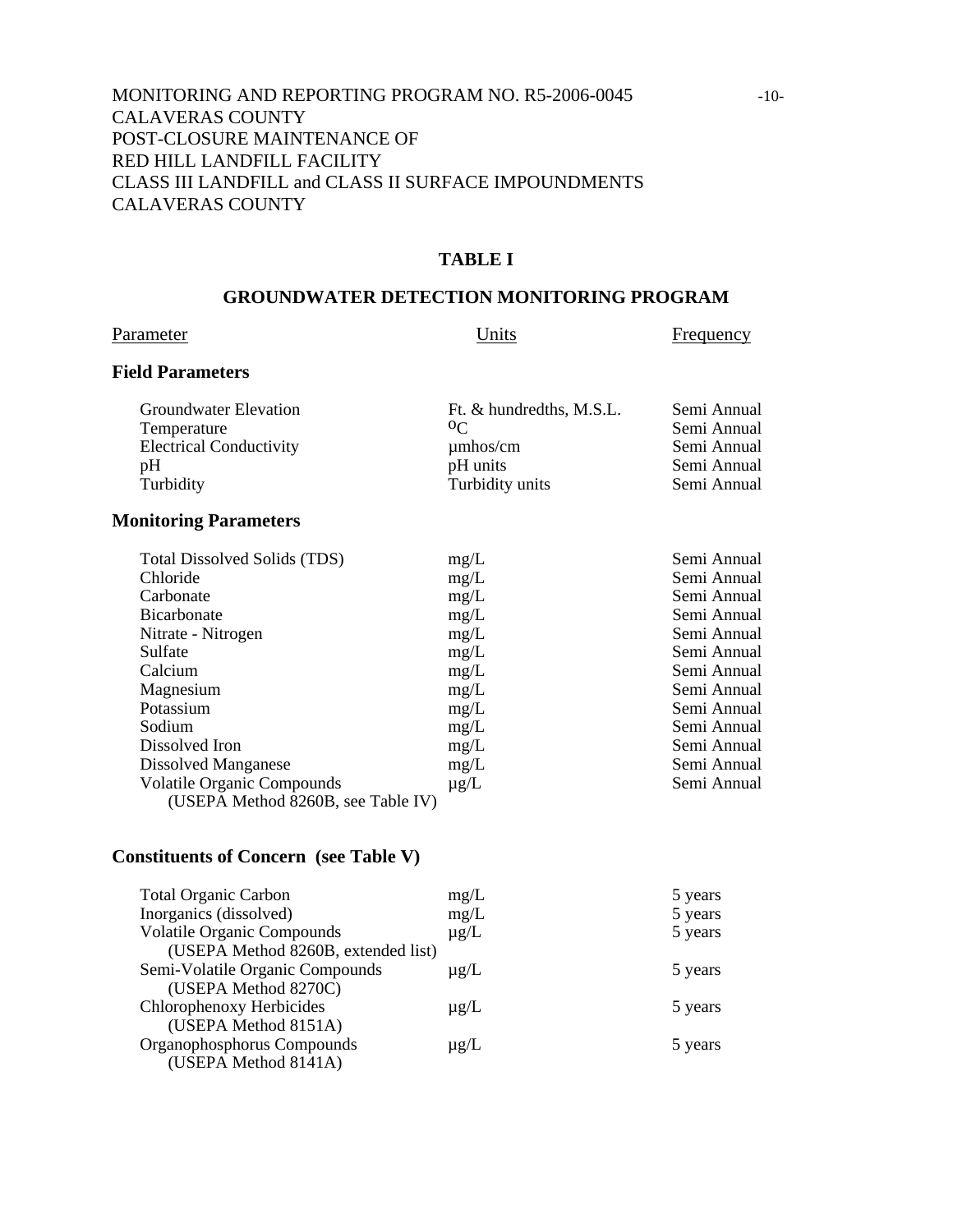# MONITORING AND REPORTING PROGRAM NO. R5-2006-0045 -11- CALAVERAS COUNTY POST-CLOSURE MAINTENANCE OF RED HILL LANDFILL FACILITY CLASS III LANDFILL and CLASS II SURFACE IMPOUNDMENTS CALAVERAS COUNTY

#### **TABLE II**

# **LEACHATE DETECTION MONITORING PROGRAM**

| P <u>arameter</u>                                                                                                                                                                                                                                                              | Units                                                                                                     | <b>Frequency</b>                                                                                                                                         |
|--------------------------------------------------------------------------------------------------------------------------------------------------------------------------------------------------------------------------------------------------------------------------------|-----------------------------------------------------------------------------------------------------------|----------------------------------------------------------------------------------------------------------------------------------------------------------|
| <b>Field Parameters</b>                                                                                                                                                                                                                                                        |                                                                                                           |                                                                                                                                                          |
| <b>Total Flow</b><br><b>Flow Rate</b><br>Freeboard<br><b>Electrical Conductivity</b><br>pH                                                                                                                                                                                     | Gallons<br>Gallons/Day<br>$\pm$ 0.1 foot<br>$\mu$ mhos/cm<br>pH units                                     | Monthly<br>Monthly<br>Monthly<br>Semi Annual<br>Semi Annual                                                                                              |
| <b>Monitoring Parameters</b>                                                                                                                                                                                                                                                   |                                                                                                           |                                                                                                                                                          |
| Total Dissolved Solids (TDS)<br>Chloride<br>Carbonate<br><b>Bicarbonate</b><br>Nitrate - Nitrogen<br>Sulfate<br>Calcium<br>Magnesium<br>Potassium<br>Sodium<br>Dissolved Iron<br>Dissolve Manganese<br><b>Volatile Organic Compounds</b><br>(USEPA Method 8260B, see Table IV) | mg/L<br>mg/L<br>mg/L<br>mg/L<br>mg/L<br>mg/L<br>mg/L<br>mg/L<br>mg/L<br>mg/L<br>mg/L<br>mg/L<br>$\mu$ g/L | Annually<br>Annually<br>Annually<br>Annually<br>Annually<br>Annually<br>Annually<br>Annually<br>Annually<br>Annually<br>Annually<br>Annually<br>Annually |

# **Constituents of Concern (see Table V)**

| 5 years |
|---------|
| 5 years |
| 5 years |
|         |
| 5 years |
|         |
| 5 years |
|         |
| 5 years |
|         |
|         |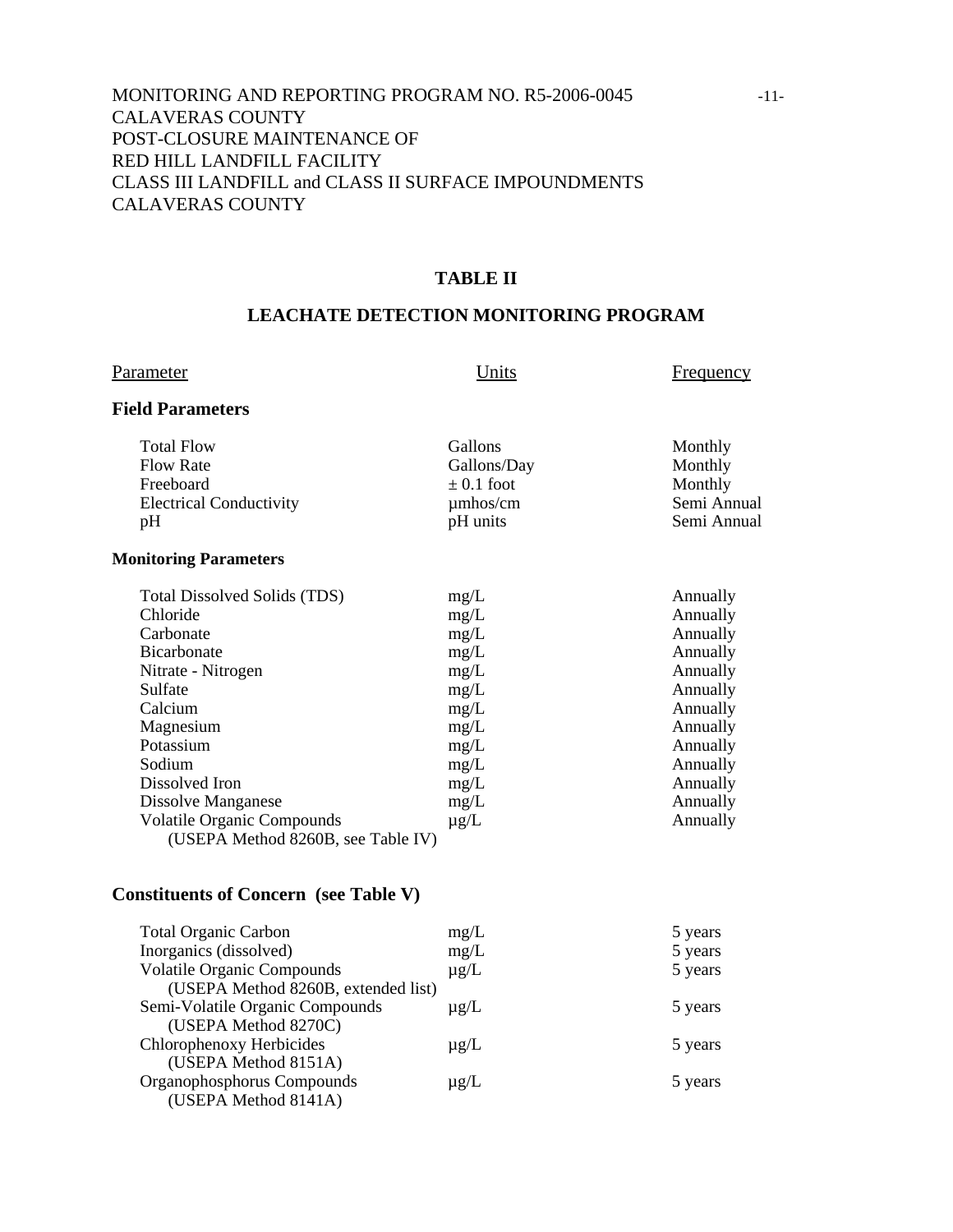# MONITORING AND REPORTING PROGRAM NO. R5-2006-0045 -12- CALAVERAS COUNTY POST-CLOSURE MAINTENANCE OF RED HILL LANDFILL FACILITY CLASS III LANDFILL and CLASS II SURFACE IMPOUNDMENTS CALAVERAS COUNTY

#### **TABLE III**

#### **SURFACE WATER DETECTION MONITORING PROGRAM**

Parameter **Example 1** Units **Example 1** Units **Example 1** Units

#### **Field Parameters**

| Temperature                    | 0 <sup>C</sup>  | Semi Annual |
|--------------------------------|-----------------|-------------|
| <b>Electrical Conductivity</b> | $\mu$ mhos/cm   | Semi Annual |
| pΗ                             | pH units        | Semi Annual |
| Turbidity                      | Turbidity units | Semi Annual |

### **Monitoring Parameters**

| <b>Total Dissolved Solids (TDS)</b> | mg/L      | Semi Annual |
|-------------------------------------|-----------|-------------|
| Carbonate                           | mg/L      | Semi Annual |
| <b>Bicarbonate</b>                  | mg/L      | Semi Annual |
| Chloride                            | mg/L      | Semi Annual |
| Nitrate - Nitrogen                  | mg/L      | Semi Annual |
| Sulfate                             | mg/L      | Semi Annual |
| Calcium                             | mg/L      | Semi Annual |
| Magnesium                           | mg/L      | Semi Annual |
| Potassium                           | mg/L      | Semi Annual |
| Sodium                              | mg/L      | Semi Annual |
| Dissolved Iron                      | mg/L      | Semi Annual |
| Dissolve Manganese                  | mg/L      | Semi Annual |
| <b>Volatile Organic Compounds</b>   | $\mu$ g/L | Annually    |
| (USEPA Method 8260B, see Table IV)  |           |             |

# **Constituents of Concern (see Table V)**

| <b>Total Organic Carbon</b>         | mg/L      | 5 years |
|-------------------------------------|-----------|---------|
| Inorganics (dissolved)              | mg/L      | 5 years |
| <b>Volatile Organic Compounds</b>   | $\mu$ g/L | 5 years |
| (USEPA Method 8260B, extended list) |           |         |
| Semi-Volatile Organic Compounds     | $\mu$ g/L | 5 years |
| (USEPA Method 8270C)                |           |         |
| Chlorophenoxy Herbicides            | $\mu$ g/L | 5 years |
| (USEPA Method 8151A)                |           |         |
| Organophosphorus Compounds          | $\mu$ g/L | 5 years |
| (USEPA Method 8141A)                |           |         |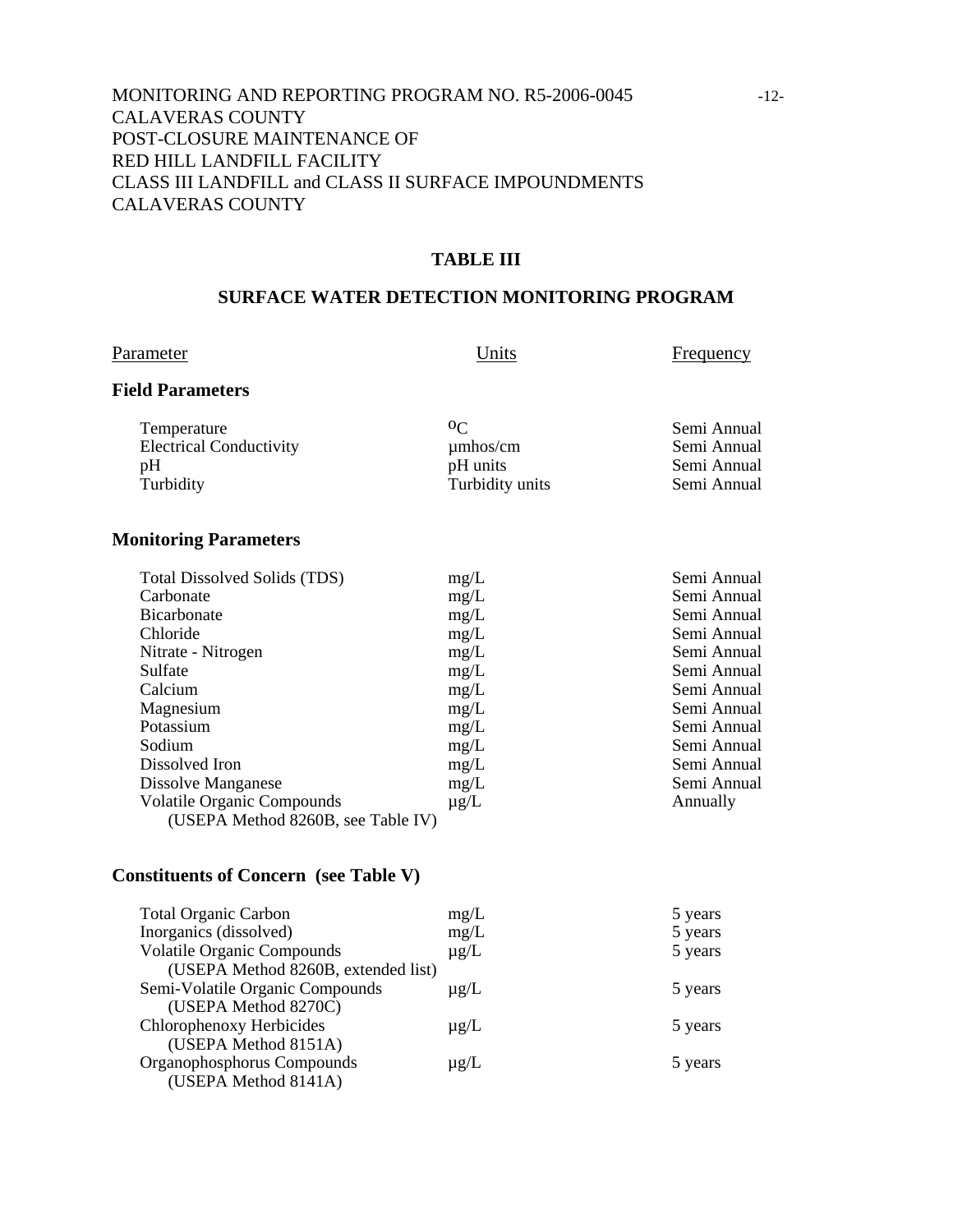# MONITORING AND REPORTING PROGRAM NO. R5-2006-0045 -13- CALAVERAS COUNTY POST-CLOSURE MAINTENANCE OF RED HILL LANDFILL FACILITY CLASS III LANDFILL and CLASS II SURFACE IMPOUNDMENTS CALAVERAS COUNTY

#### **TABLE IV**

#### **MONITORING PARAMETERS FOR DETECTION MONITORING**

#### **Surrogates for Metallic Constituents:**

 pH Total Dissolved Solids Electrical Conductivity Chloride Sulfate Nitrate nitrogen

#### **Constituents included in VOC:**

#### **USEPA Method 8260B**

 Acetone Acrylonitrile Benzene Bromochloromethane Bromodichloromethane Bromoform (Tribromomethane) Carbon disulfide Carbon tetrachloride Chlorobenzene Chloroethane (Ethyl chloride) Chloroform (Trichloromethane) Dibromochloromethane (Chlorodibromomethane) 1,2-Dibromo-3-chloropropane (DBCP) 1,2-Dibromoethane (Ethylene dibromide; EDB) o-Dichlorobenzene (1,2-Dichlorobenzene) m-Dichlorobenzene (1,3-Dichlorobenzene) p-Dichlorobenzene (1,4-Dichlorobenzene) trans- l ,4-Dichloro-2-butene Dichlorodifluoromethane (CFC-12) 1,1-Dichloroethane (Ethylidene chloride) 1,2-Dichloroethane (Ethylene dichloride) 1,1 -Dichloroethylene (1,1 -Dichloroethene; Vinylidene chloride) cis- 1,2-Dichloroethylene (cis- 1,2-Dichloroethene) trans-1,2-Dichloroethylene (trans-1,2-Dichloroethene) 1,2-Dichloropropane (Propylene dichloride) cis- 1,3-Dichloropropene trans- 1,3-Dichloropropene Di-isopropylether (DIPE) Ethanol Ethyltertiary butyl ether Ethylbenzene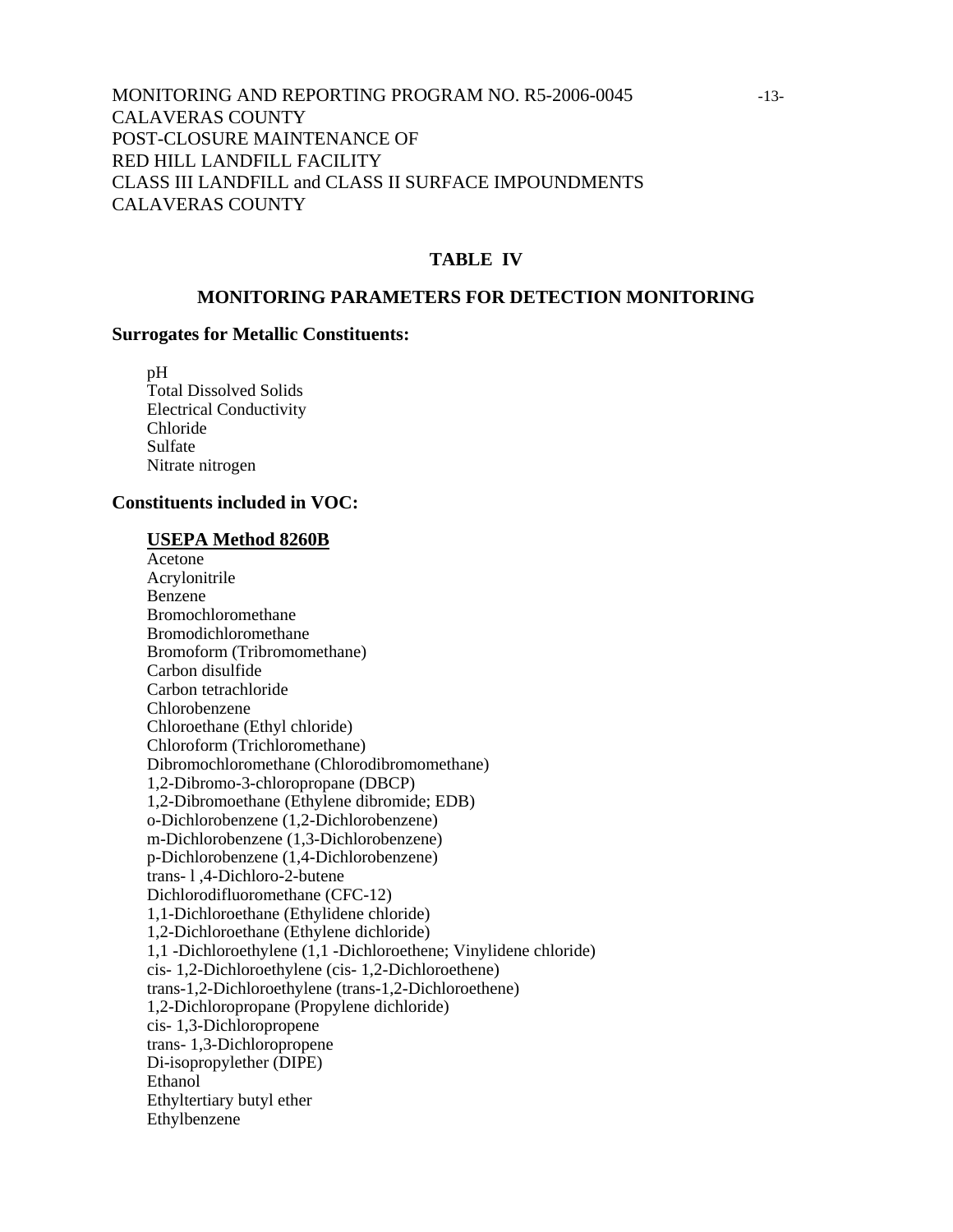# MONITORING AND REPORTING PROGRAM NO. R5-2006-0045 -14- CALAVERAS COUNTY POST-CLOSURE MAINTENANCE OF RED HILL LANDFILL FACILITY CLASS III LANDFILL and CLASS II SURFACE IMPOUNDMENTS CALAVERAS COUNTY

 2-Hexanone (Methyl butyl ketone) Hexachlorobutadiene Hexachloroethane Methyl bromide (Bromomethene) Methyl chloride (Chloromethane) Methylene bromide (Dibromomethane) Methylene chloride (Dichloromethane) Methyl ethyl ketone (MEK: 2-Butanone) Methyl iodide (Iodomethane) Methyl t-butyl ether 4-Methyl-2-pentanone (Methyl isobutylketone) Naphthalene Styrene Tertiary amyl methyl ether Tertiary butyl alcohol 1,1,1,2-Tetrachloroethane 1,1.2,2-Tetrachloroethane Tetrachloroethylene (Tetrachloroethene; Perchloroethylene) Toluene 1,2,4-Trichlorobenzene 1,1,1-Trichloethane (Methylchloroforrn) 1,1,2-Trichloroethane Trichloroethylene (Trichloroethene) Trichlorofluoromethane (CFC- 11) 1,2,3-Trichloropropane Vinyl acetate Vinyl chloride Xylenes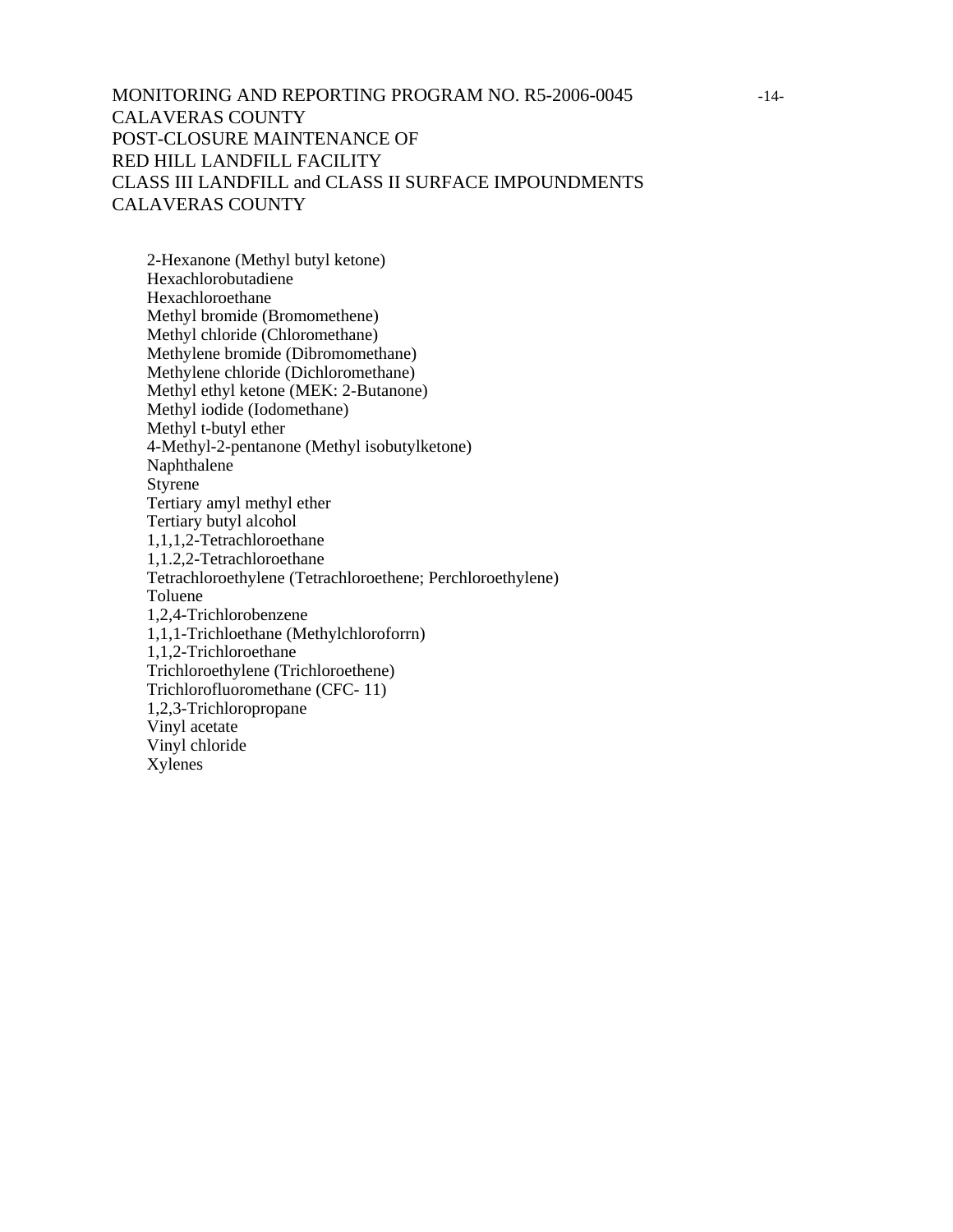# MONITORING AND REPORTING PROGRAM NO. R5-2006-0045 -15- CALAVERAS COUNTY POST-CLOSURE MAINTENANCE OF RED HILL LANDFILL FACILITY CLASS III LANDFILL and CLASS II SURFACE IMPOUNDMENTS CALAVERAS COUNTY

#### **TABLE V**

#### **CONSTITUENTS OF CONCERN & APPROVED USEPA ANALYTICAL METHODS**

#### **Inorganics (dissolved): USEPA Method**

| Aluminum      | 6010  |
|---------------|-------|
| Antimony      | 7041  |
| <b>Barium</b> | 6010  |
| Beryllium     | 6010  |
| Cadmium       | 7131A |
| Chromium      | 6010  |
| Cobalt        | 6010  |
| Copper        | 6010  |
| Silver        | 6010  |
| Tin           | 6010  |
| Vanadium      | 6010  |
| Zinc          | 6010  |
| <b>Iron</b>   | 6010  |
| Manganese     | 6010  |
| Arsenic       | 7062  |
| Lead          | 7421  |
| Mercury       | 7470A |
| Nickel        | 7521  |
| Selenium      | 7742  |
| Thallium      | 7841  |
| Cyanide       | 9010B |
| Sulfide       | 9030B |
|               |       |

#### **Volatile Organic Compounds:**

#### **USEPA Method 8260**

 Acetone Acetonitrile (Methyl cyanide) Acrolein Acrylonitrile Allyl chloride (3-Chloropropene) Benzene Bromochloromethane (Chlorobromomethane) Bromodichloromethane (Dibromochloromethane) Bromoform (Tribromomethane) Carbon disulfide Carbon tetrachloride Chlorobenzene Chloroethane (Ethyl chloride)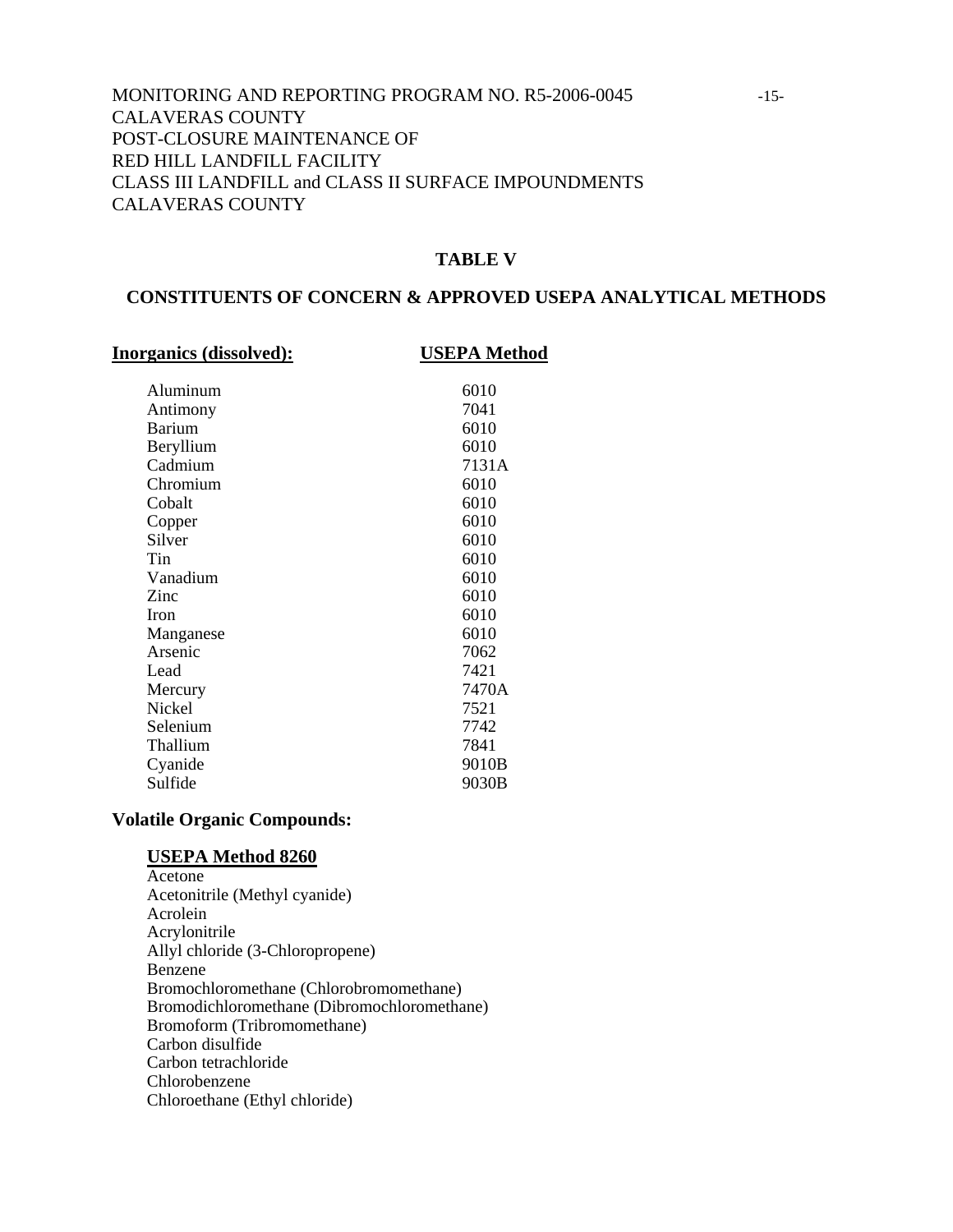# MONITORING AND REPORTING PROGRAM NO. R5-2006-0045 -16- CALAVERAS COUNTY POST-CLOSURE MAINTENANCE OF RED HILL LANDFILL FACILITY CLASS III LANDFILL and CLASS II SURFACE IMPOUNDMENTS CALAVERAS COUNTY

#### **TABLE V**

#### **CONSTITUENTS OF CONCERN & APPROVED USEPA ANALYTICAL METHODS Continued**

 Chloroform (Trichloromethane) Chloroprene Dibromochloromethane (Chlorodibromomethane) 1,2-Dibromo-3-chloropropane (DBCP) 1,2-Dibromoethane (Ethylene dibromide; EDB) o-Dichlorobenzene (1,2-Dichlorobenzene) m-Dichlorobenzene (1,3-Dichlorobenzene) p-Dichlorobenzene (1,4-Dichlorobenzene) trans- 1,4-Dichloro-2-butene Dichlorodifluoromethane (CFC 12) 1,1 -Dichloroethane (Ethylidene chloride) 1,2-Dichloroethane (Ethylene dichloride) 1,1 -Dichloroethylene (1, l-Dichloroethene; Vinylidene chloride) cis- l ,2-Dichloroethylene (cis- 1,2-Dichloroethene) trans- l ,2-Dichloroethylene (trans- 1,2-Dichloroethene) 1,2-Dichloropropane (Propylene dichloride) 1,3-Dichloropropane (Trimethylene dichloride) 2,2-Dichloropropane (Isopropylidene chloride) 1,1 -Dichloropropene cis- 1,3-Dichloropropene trans- l ,3-Dichloropropene Di-isopropylether (DIPE) **Ethanol**  Ethyltertiary butyl ether Ethylbenzene Ethyl methacrylate Hexachlorobutadiene Hexachloroethane 2-Hexanone (Methyl butyl ketone) Isobutyl alcohol Methacrylonitrile Methyl bromide (Bromomethane) Methyl chloride (Chloromethane) Methyl ethyl ketone (MEK; 2-Butanone) Methyl iodide (Iodomethane) Methyl t-butyl ether Methyl methacrylate 4-Methyl-2-pentanone (Methyl isobutyl ketone) Methylene bromide (Dibromomethane) Methylene chloride (Dichloromethane)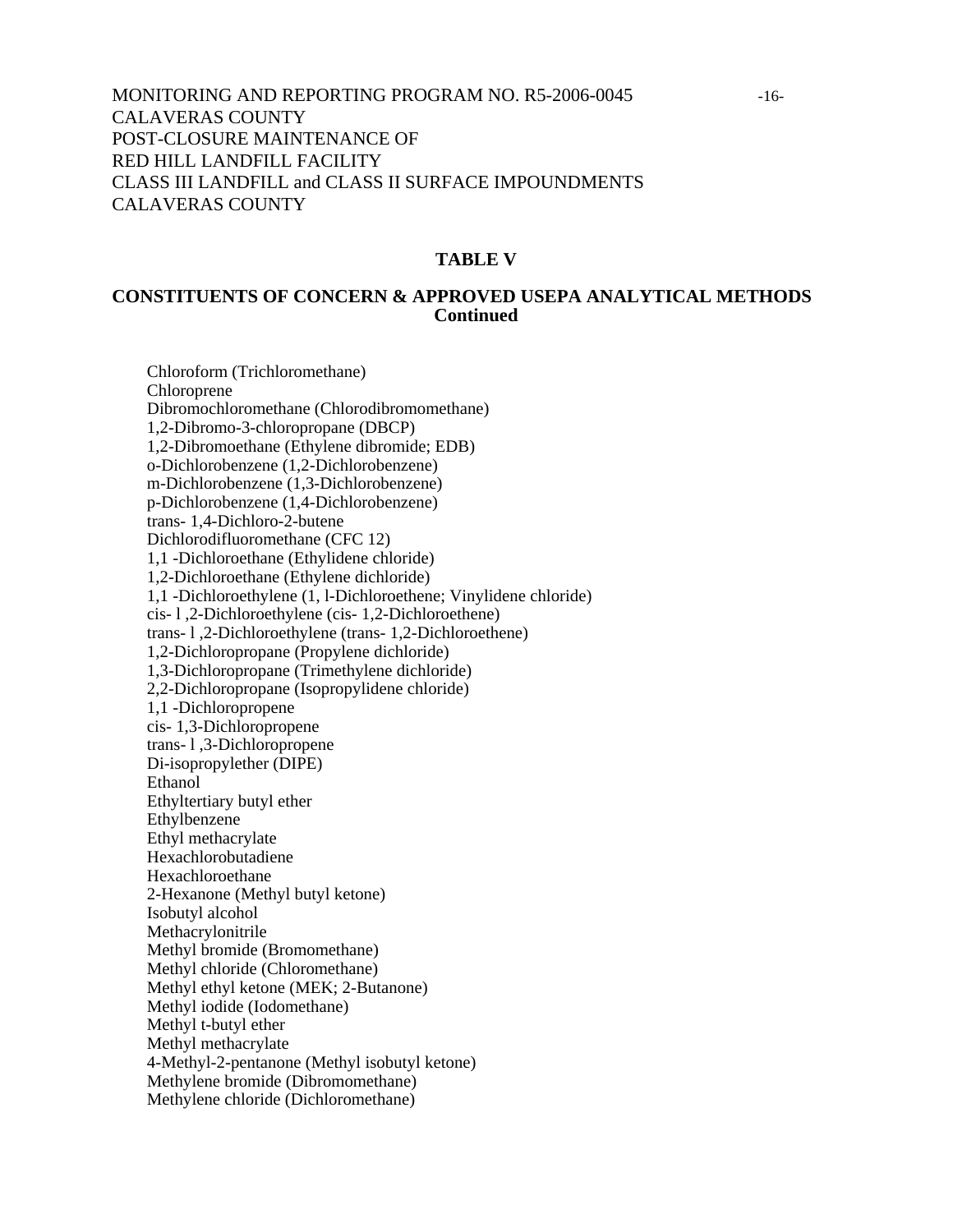# MONITORING AND REPORTING PROGRAM NO. R5-2006-0045 -17- CALAVERAS COUNTY POST-CLOSURE MAINTENANCE OF RED HILL LANDFILL FACILITY CLASS III LANDFILL and CLASS II SURFACE IMPOUNDMENTS CALAVERAS COUNTY

#### **TABLE V**

#### **CONSTITUENTS OF CONCERN & APPROVED USEPA ANALYTICAL METHODS Continued**

 Naphthalene Propionitrile (Ethyl cyanide) Styrene Tertiary amyl methyl ether Tertiary butyl alcohol 1,1,1,2-Tetrachloroethane 1,1,2,2-Tetrachloroethane Tetrachloroethylene (Tetrachloroethene; Perchloroethylene; PCE) Toluene 1,2,4-Trichlorobenzene 1,1,1 -Trichloroethane, Methylchloroform 1,1,2-Trichloroethane Trichloroethylene (Trichloroethene; TCE) Trichlorofluoromethane (CFC- 11) 1,2,3-Trichloropropane Vinyl acetate Vinyl chloride (Chloroethene) Xylene (total)

#### **Semi-Volatile Organic Compounds:**

- **USEPA Method 8270 base, neutral, & acid extractables**
- Acenaphthene Acenaphthylene Acetophenone 2-Acetylaminofluorene (2-AAF) Aldrin 4-Aminobiphenyl Anthracene Benzo[a]anthracene (Benzanthracene) Benzo[b]fluoranthene Benzo[k]fluoranthene Benzo[g,h,i]perylene Benzo[a]pyrene Benzyl alcohol Bis(2-ethylhexyl) phthalate alpha-BHC beta-BHC delta-BHC gamma-BHC (Lindane) Bis(2-chloroethoxy)methane Bis(2-chloroethyl) ether (Dichloroethyl ether)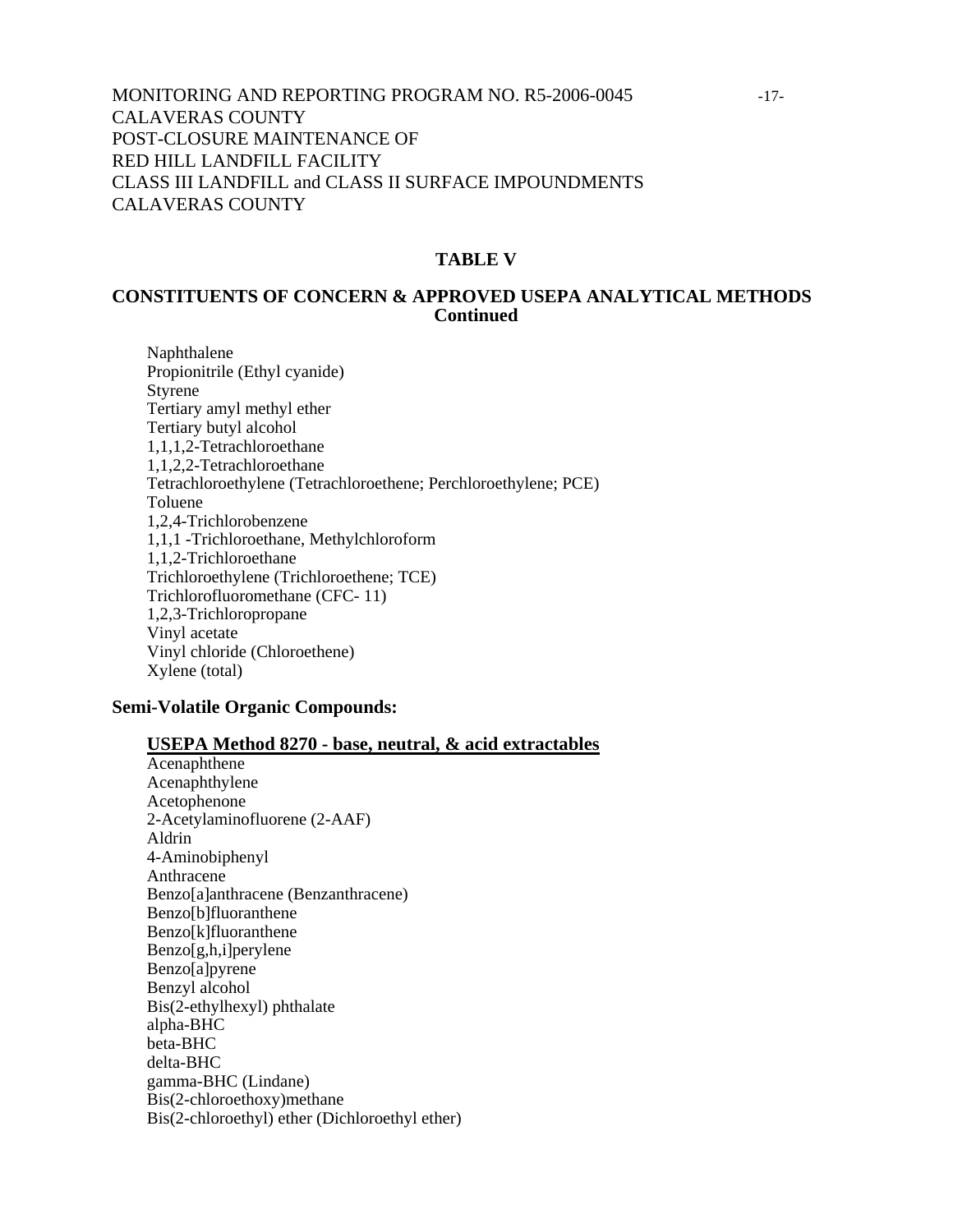# MONITORING AND REPORTING PROGRAM NO. R5-2006-0045 -18- CALAVERAS COUNTY POST-CLOSURE MAINTENANCE OF RED HILL LANDFILL FACILITY CLASS III LANDFILL and CLASS II SURFACE IMPOUNDMENTS CALAVERAS COUNTY

#### **TABLE V**

#### **CONSTITUENTS OF CONCERN & APPROVED USEPA ANALYTICAL METHODS Continued**

 Bis(2-chloro-1-methyethyl) ether (Bis(2-chloroisopropyl) ether; DCIP) 4-Bromophenyl phenyl ether Butyl benzyl phthalate (Benzyl butyl phthalate) Chlordane p-Chloroaniline Chlorobenzilate p-Chloro-m-cresol (4-Chloro-3-methylphenol) 2-Chloronaphthalene 2-Chlorophenol 4-Chlorophenyl phenyl ether Chrysene o-Cresol (2-methylphenol) m-Cresol (3-methylphenol) p-Cresol (4-methylphenol) 4,4'-DDD 4,4'-DDE 4,4'-DDT Diallate Dibenz[a,h]anthracene Dibenzofuran Di-n-butyl phthalate 3,3'-Dichlorobenzidine 2,4-Dichlorophenol 2,6-Dichlorophenol Dieldrin Diethyl phthalate p-(Dimethylamino)azobenzene 7,12-Dimethylbenz[a]anthracene 3,3'-Dimethylbenzidine 2,4-Dimehtylphenol (m-Xylenol) Dimethyl phthalate m-Dinitrobenzene 4,6-Dinitro-o-cresol (4,6-Dinitro-2-methylphenol) 2,4-Dinitrophenol 2,4-Dinitrotoluene 2,6-Dinitrotoluene Di-n-octyl phthalate Diphenylamine Endosulfan I Endosulfan II Endosulfan sulfate Endrin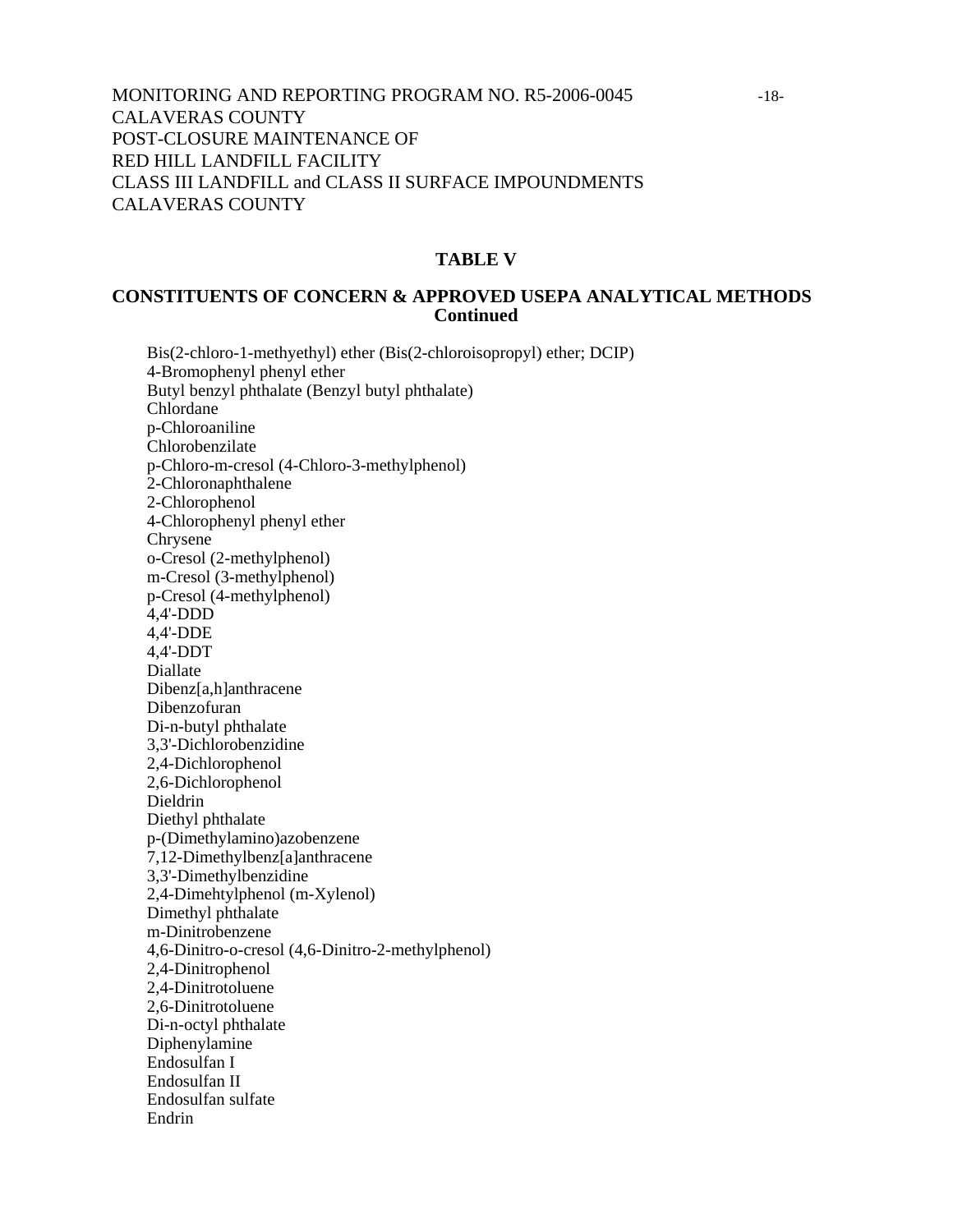# MONITORING AND REPORTING PROGRAM NO. R5-2006-0045 -19- CALAVERAS COUNTY POST-CLOSURE MAINTENANCE OF RED HILL LANDFILL FACILITY CLASS III LANDFILL and CLASS II SURFACE IMPOUNDMENTS CALAVERAS COUNTY

#### **TABLE V**

#### **CONSTITUENTS OF CONCERN & APPROVED USEPA ANALYTICAL METHODS Continued**

Endrin aldehyde Ethyl methanesulfonate Famphur Fluoranthene Fluorene Heptachlor Heptachlor epoxide Hexachlorobenzene Hexachlorocyclopentadiene **Hexachloropropene** Indeno $(1,2,3-c,d)$ pyrene Isodrin Isophorone Isosafrole Kepone Methapyrilene Methoxychlor 3-Methylcholanthrene Methyl methanesulfonate 2-Methylnaphthalene 1,4-Naphthoquinone 1-Naphthylamine 2-Naphthylamine o-Nitroaniline (2-Nitroaniline) m-Nitroaniline (3-Nitroaniline) p-Nitroaniline (4-Nitroaniline) Nitrobenzene o-Nitrophenol (2-Nitrophenol) p-Nitrophenol (4-Nitrophenol) N-Nitrosodi-n-butylamine (Di-n-butylnitrosamine) N-Nitrosodiethylamine (Diethylnitrosamine) N-Nitrosodimethylamine (Dimethylnitrosamine) N-Nitrosodiphenylamine (Diphenylnitrosamine) N-Nitrosodipropylamine (N-Nitroso-N-dipropylamine; Di-n-propylnitrosamine) N-Nitrosomethylethylamine (Methylethylnitrosamine) N-Nitrosopiperidine N-Nitrosospyrrolidine 5-Nitro-o-toluidine Pentachlorobenzene Pentachloronitrobenzene (PCNB) Pentachlorophenol Phenacetin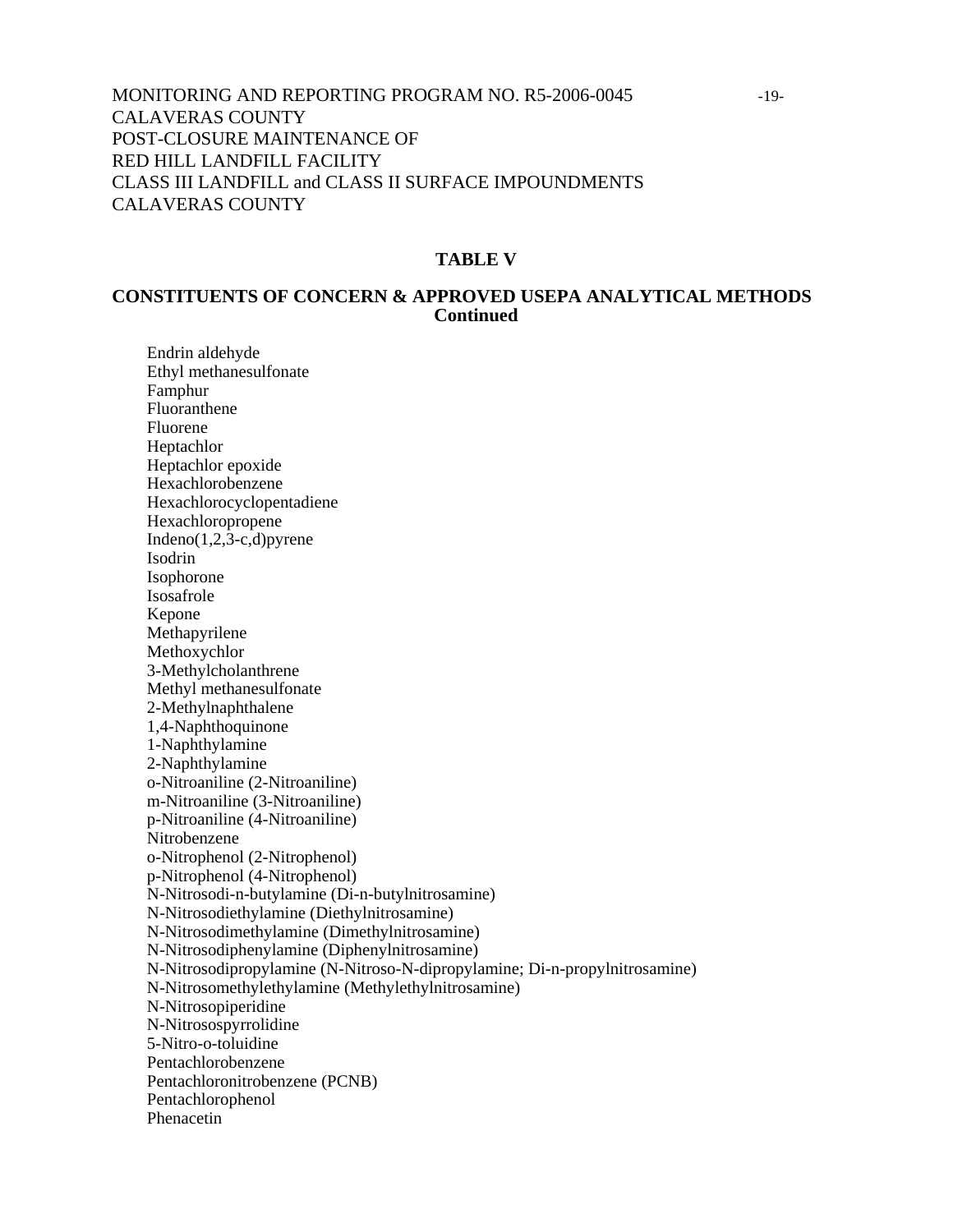# MONITORING AND REPORTING PROGRAM NO. R5-2006-0045 -20- CALAVERAS COUNTY POST-CLOSURE MAINTENANCE OF RED HILL LANDFILL FACILITY CLASS III LANDFILL and CLASS II SURFACE IMPOUNDMENTS CALAVERAS COUNTY

#### **TABLE V**

#### **CONSTITUENTS OF CONCERN & APPROVED USEPA ANALYTICAL METHODS Continued**

Phenanthrene Phenol p-Phenylenediamine Polychlorinated biphenyls (PCBs; Aroclors) Pronamide Pyrene Safrole 1,2,4,5-Tetrachlorobenzene 2,3,4,6-Tetrachlorophenol o-Toluidine Toxaphene 2,4,5-Trichlorophenol 0,0,0-Triethyl phosphorothioate sym-Trinitrobenzene

#### **Chlorophenoxy Herbicides:**

#### **USEPA Method 8l51A**

2,4-D (2,4-Dichlorophenoxyacetic acid) Dinoseb (DNBP; 2-sec-Butyl-4,6-dinitrophenol) Silvex (2,4,5-Trichlorophenoxypropionic acid; 2,4,5-TP) 2,4,5-T (2,4,5-Trichlorophenoxyacetic acid)

#### **Organophosphorus Compounds:**

#### **USEPA Method 8141A**

Atrazine Chlorpyrifos 0,0-Diethyl 0-2-pyrazinyl phosphorothioate (Thionazin) Diazinon<sup>1</sup> Dimethoate Disulfoton Ethion Methyl parathion (Parathion methyl) Parathion Phorate Simazine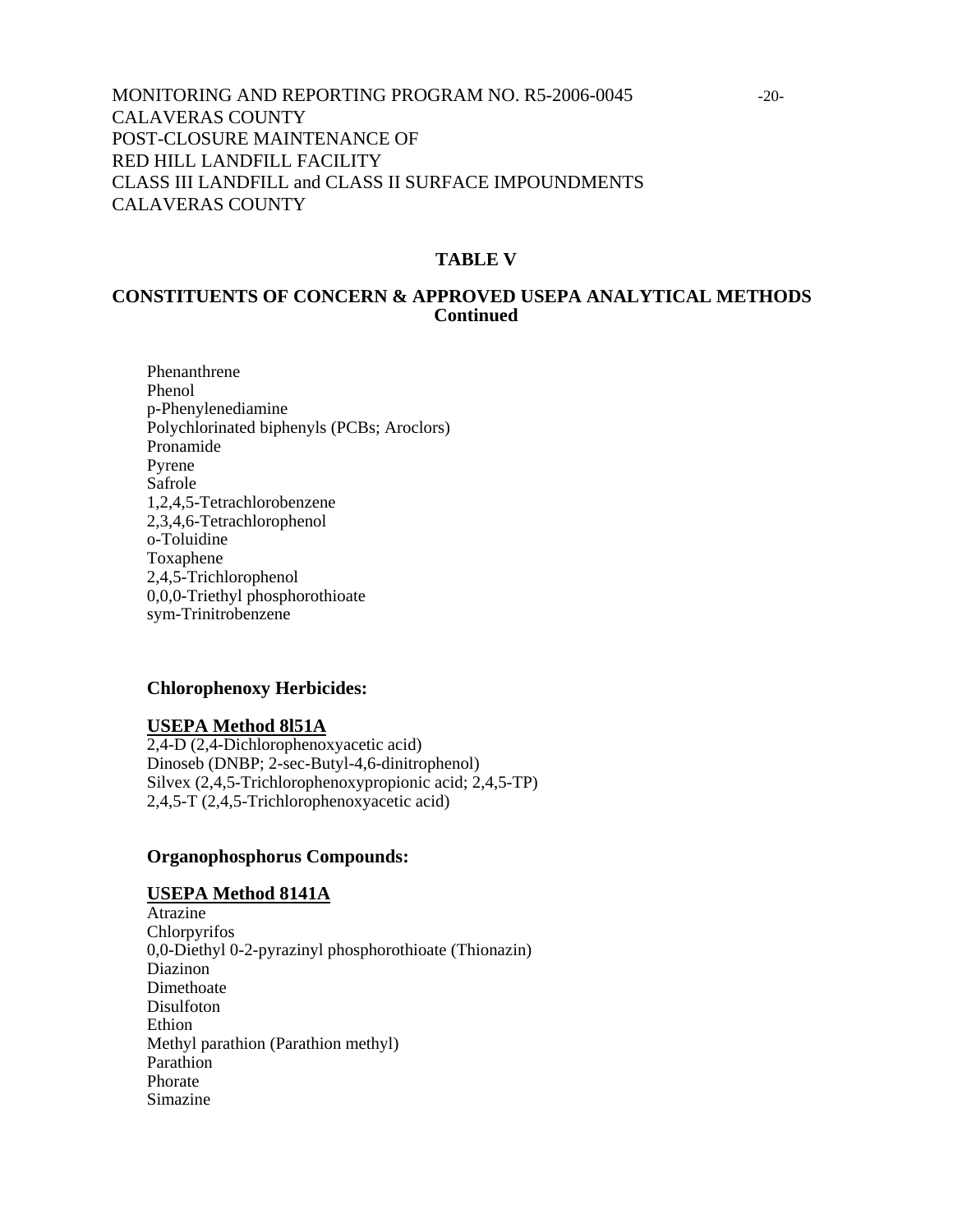#### **INFORMATION SHEET**

ORDER NO. R5-2006-0045 CALAVERAS COUNTY POST-CLOSURE MAINTENANCE OF RED HILL LANDFILL FACILITY CLASS III LANDFILL and CLASS II SURFACE IMPOUNDMENTS CALAVERAS COUNTY

During the Red Hill Landfill's active operation, Calaveras County Department of Public Works discharged approximately 350,000 to 400,00 tons of "nonhazardous solid waste" and "inert waste" (per Chapter 15, Title 23 of the California Code of Regulations) to the Facility. The Facility began accepting waste in mid-1975 and ceased acceptance in October 1990. The 310-acre Facility is located two miles east of Angels Camp in Calaveras County. Waste disposal operations were limited to 17 acres.

The Discharger submitted Proposed Final Closure and Post Closure Maintenance Plans for the Facility in March 1992. The plans were later revised on June 1993 and September 1994. The Regional Board approved the revised plans on 10 November 1994. Closure was completed in 1996 in accordance with the approved closure plans. Each landfill Unit was closed in accordance with an approved closure plan. The cover is comprised of a two-foot thick foundation layer, a one-foot thick clay cap and a one-foot thick vegetative layer.

The waste disposal units were designed and operated as a Class III landfill consisting of three landfill units: Unit A, Unit B and Unit EA-1, and two Class II surface impoundments: SI-A and SI-B. Units A and B were constructed with a two-foot thick clay liner with a leachate collection and removal trench installed along the downgradient portion of each Unit. Unit EA-1 was constructed with a two-foot thick clay liner with an underlying dendritic leachate collection and removal system. SI-A and SI-B were built in two former unlined surface impoundments (Ponds A and B). They were constructed with a double liner system composed of a synthetic LCRS layer between a 45-mil Hypalon primary liner and a two-foot thick compacted clay secondary liner. The as-built capacities of SI-A and SI-B are 143,200 and 85,000 gallons, respectively.

These revised Waste Discharge Requirements replace Waste Discharge Requirements Order No. 95-201 and address post closure maintenance of Units A, B and EA-1, SI-A and SI-B.

There are eight groundwater monitoring wells. Three (HMW-1, HMW-2 and HMW-6) of these wells are in corrective action monitoring due to historical VOC detections. HMW-6R has been moved into corrective action monitoring for the elevated levels of inorganics.

Site drainage is to Indian Creek, a tributary to Angels Creek, which flows into New Melones Reservoir.

MMW: 3/29/06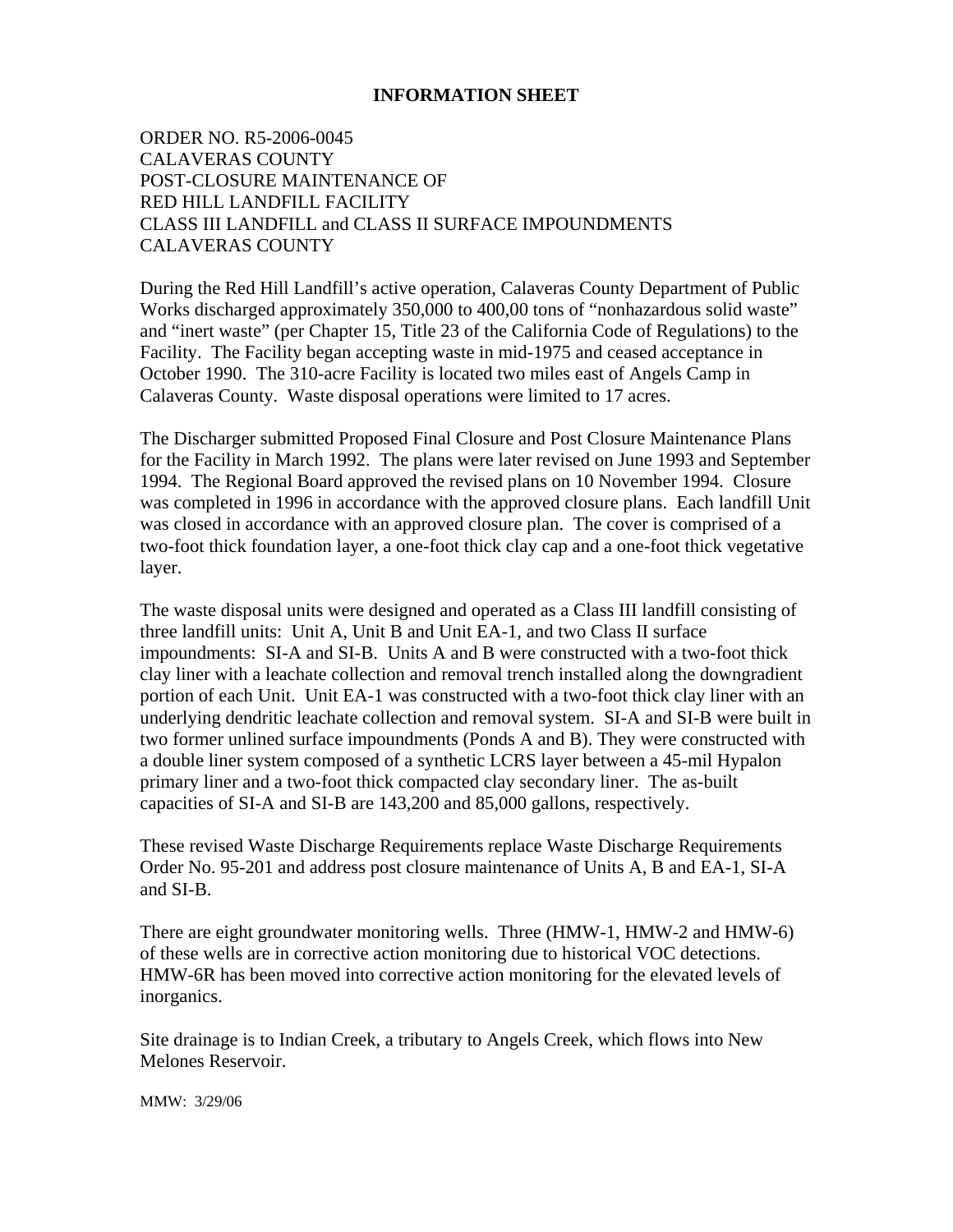#### **ORDER NO. ATTACHMENT A**



TOPOGRAPHIC MAP 7.5 MINUTE QUAD **CALAVERAS COUNTY** approximate. scale 1:24000